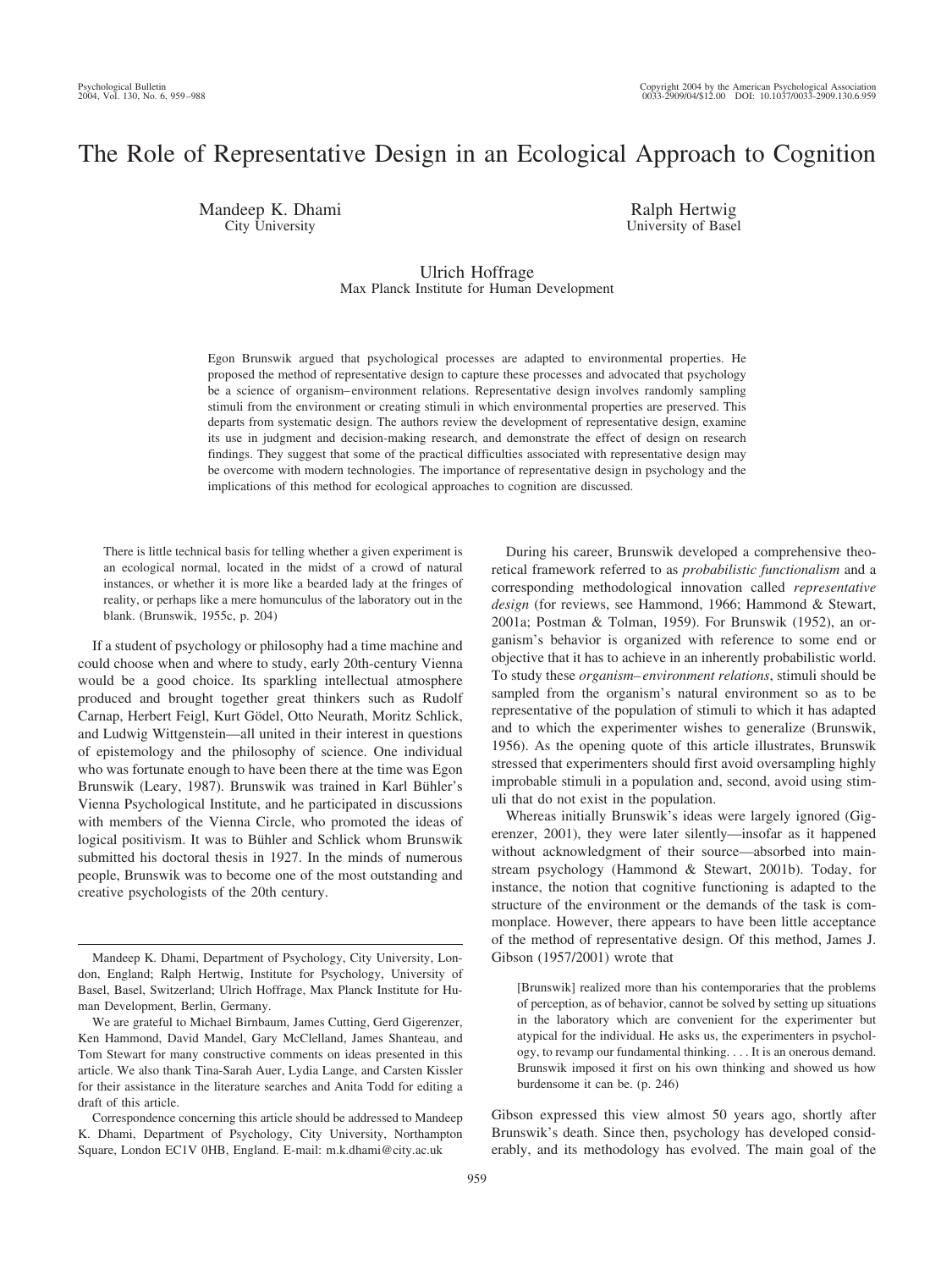present article is to explore whether the notion of representative stimulus sampling is of relevance to present-day research practice in cognitive psychology. We focus on research conducted within the field of judgment and decision making, because it is here that Brunswik's ideas have had the greatest impact.

We believe the notion of representative design will eventually become an important instrument in our methodological toolbox. Our assertion lies partly in the impact that representatively designed studies have already had in shaping policy and, consequently, human lives; partly in the rising concern with the limited external validity and generalizability of research findings; and partly with the inclusion of ecological factors in contemporary cognitive theories. However, we do not advocate a dogmatic approach to methodology. The problem of how to conduct experiments such that they enable substantive inductive inferences has no universally accepted solution. We believe that informed judgment, instead of dogmatism, should aid decisions about when to use representative design.

In Part 1 of this article, we review the development of the method of representative design. In Part 2, we analyze a presentday research practice, namely, that of researchers who have declared their commitment to Brunswik's ideas and methods. In Part 3, we examine whether representative stimulus sampling matters for the results obtained in psychology experiments. Finally, in Part 4, we discuss the future of representative design.

# Part 1: Theoretical Foundations and Evolution of Representative Design

Brunswik's methodological ambition was grand. He proposed an alternative to *systematic design*, which was the methodological dictate of the time. In this design, experimenters select and isolate one or a few independent variables that are varied systematically while holding extraneous variables constant or allowing them to vary randomly. Experimenters then observe the resulting changes in the dependent variable(s). This design places a strong emphasis on the notion of *internal validity*, that is, on the sound, defensible demonstration that a causal relationship exists between two or more variables. Internal validity is ensured sometimes at the expense of *external validity*, which refers to the generalizability of a causal relationship beyond the circumstances under which it was studied or observed. After all, so the logic goes, if internal validity is weak, then one cannot draw confident conclusions about the effects of the independent variable, and the findings should consequently not be generalized.

According to Gillis and Schneider (1966), the idea of searching for one-to-one, cause– effect relations by disentangling causes via experimentation has many historical roots dating back to the early Greeks. Systematic design became a popular method for disciplines such as medicine and physics. The notion of such experimentation in psychology was greatly influenced by the philosopher J. S. Mill and was adopted by the founding fathers of experimental psychology, Wilhelm Wundt and Hermann Ebbinghaus, who believed psychology could discover cause– effect relations very much like the nomothetic, law-finding tradition of the natural sciences. These early leading figures were trained in the natural sciences. They wished to establish psychology as a science and dissociate themselves from its philosophical roots. This may partly explain the acceptance of systematic design in psychology (Gillis & Schneider, 1966). It has since been featured in textbooks on experimental psychology and become synonymous with the experimental method per se. One example is Woodworth's (1938) classic textbook, *Experimental Psychology*, also known as the "Columbia Bible," which espoused systematic design as *the* experimental tool.

Brunswik opposed psychology's accepted experimental method (Kurz & Tweney, 1997). He questioned both the feasibility of disentangling variables and the realism of the stimuli created in doing so. In what he considered to be the simplest variant of systematic design, the one-variable design, Brunswik (1944, 1955c, 1956) pointed to the fact that variables were "tied," thus making it impossible to determine the exact cause of an observed effect. For example, in the Galton bar experiment, observers are presented with the task of estimating the physical size of differently sized objects. The distance between the objects and the observers is held constant; consequently, physical size and retinal size are artificially "tied," because a small object will project a smaller retinal size and a large object will project a larger retinal size. Brunswik (1944, 1955c, 1956) further argued that in the sophisticated variant of systematic design, namely, factorial design, variables are artificially "untied." Here, the range of the variables is arbitrary and is divided into *k* levels. The levels of one variable are combined with the levels of another variable, exhausting all possible combinations. All combinations have equal frequency, and the natural covariation among variables is eliminated. Factorial designs may, therefore, yield artificial combinations that are impossible in the real world. Such stimuli may inhibit a researcher's ability to examine how psychological processes function and thus limit the generalizability of research findings.

### *Cognitive Psychology as a Science of Organism–Environment Relations*

Brunswik's methodological innovations were closely intertwined with his theoretical outlook (see Kurz & Hertwig, 2001). In his theory of *probabilistic functionalism*, Brunswik (1943, 1952) argued that the real world is an important consideration in experimental research because psychological processes are adapted in a Darwinian sense (Hammond, 1996b) to the environments in which they function. The main tenets of probabilistic functionalism are illustrated in his *lens model* as presented in Figure 1. The double convex lens shows a collection of proximal effects (cues) diverging from a distal stimulus (criterion or outcome) in the environment. The proximal effects may be used as proximal cues by the organism for achieving the distal variable and so converge at the point of a response in the organism. To illustrate the lens model as applied to a study of bail decision making (Dhami, 2001), one can assume that in order for a judge to decide whether to release a defendant on bail or to remand him or her in custody, the judge must predict the likelihood of the defendant absconding (i.e., the distal variable).

An organism's goal is to infer a distal variable in the environment by using proximal variables. The environment, which is defined as the "natural– cultural habitat of an individual or group" (Brunswik, 1955c, p. 198), consists of reference classes that define populations of stimuli (Brunswik, 1943). Stimuli may be considered as sets of "variate packages" because they comprise a number of cues whose values vary along their range (Brunswik, 1955c).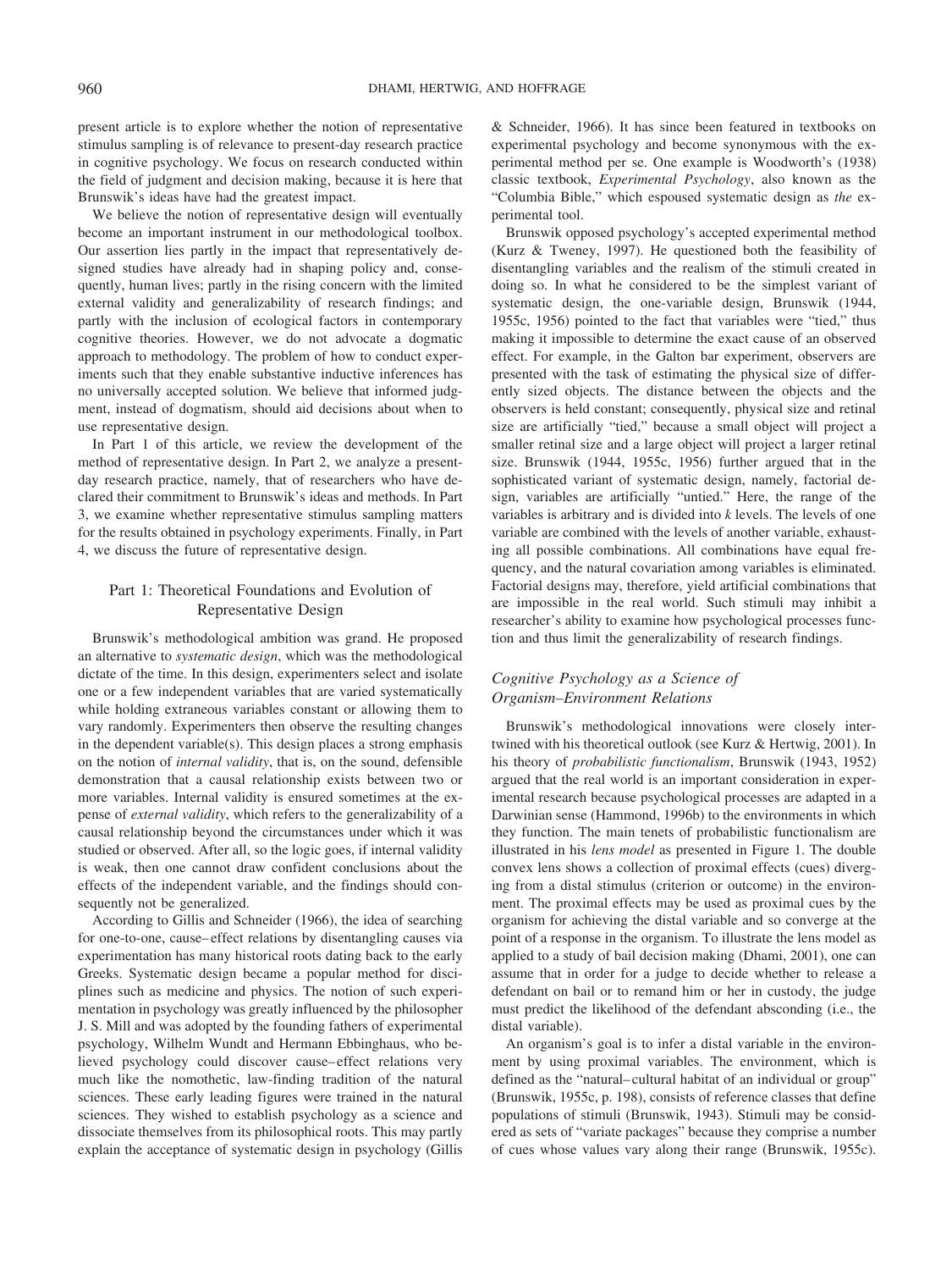

#### Achievement

*Figure 1.* Adapted lens model. From "The conceptual framework of psychology." In *International Encyclopedia of Unified Science* (p. 678), by E. Brunswik, 1952, Chicago: University of Chicago Press. Copyright 1952 by the University of Chicago Press.

For example, in a bail hearing, criminal cases are stimuli that comprise cues such as the defendant's age, offense, and community ties. In one case, the defendant may be young, charged with a serious assault, and may not have any permanent residence. In another case, the defendant may also be young but may be charged with a minor burglary and be residing with his or her family.

The environment to which an organism must adapt is not perfectly predictable from the cues (Brunswik, 1943). A particular distal stimulus does not always imply specific proximal effects, because under some conditions an effect may not be present. Similarly, particular proximal effects do not always imply a specific distal stimulus, because under some conditions the same effect may be caused by other distal stimuli. For example, the strength of a defendant's community ties may be a better predictor of him or her absconding than the seriousness of the offense with which he or she is charged. However, not all defendants without a permanent residence will abscond, and some defendants with a permanent residence may abscond.

Proximal cues are, therefore, only probabilistic indicators of a distal variable. Brunswik (1940, 1952) proposed to measure the ecological (or predictive) validity of a cue by the correlation between the cue and the distal variable (Brunswik, 1940, 1952). The proximal cues are themselves interrelated, thus introducing redundancy (or intra-ecological correlations) into the environment (Brunswik, 1952). For example, when considering the cues that a judge may use to predict absconding on bail, the defendant's gender may be highly related to the type of offense with which he or she is charged (e.g., male defendants may be more likely than female defendants to be charged with committing sexual offenses).

It was assumed that organisms learn the ecological validity of cues and their intercorrelations through experience. In his concepts of *vicarious mediation* and *vicarious functioning*, Brunswik (1952) emphasized the equipotentiality of cues in the environment and the equifinality of an organism's responses, respectively. The environment enables the achievement of a distal variable via alternative proximal cues, and an organism must cope with this uncertainty by learning to alternate between different cues through the "equivalence and mutual intersubstitutability" of these cues (Brunswik, 1952, pp. 675–676). This is particularly the case when previously used cues become unreliable or are unavailable (Brunswik, 1934). In other words, distal variables can be attained vicariously through proximal variables, and proximal variables can themselves be used vicariously through other proximal variables. For example, when predicting whether a defendant will abscond while released on bail, a judge may consider the strength of the defendant's community ties. However, in some cases this infor-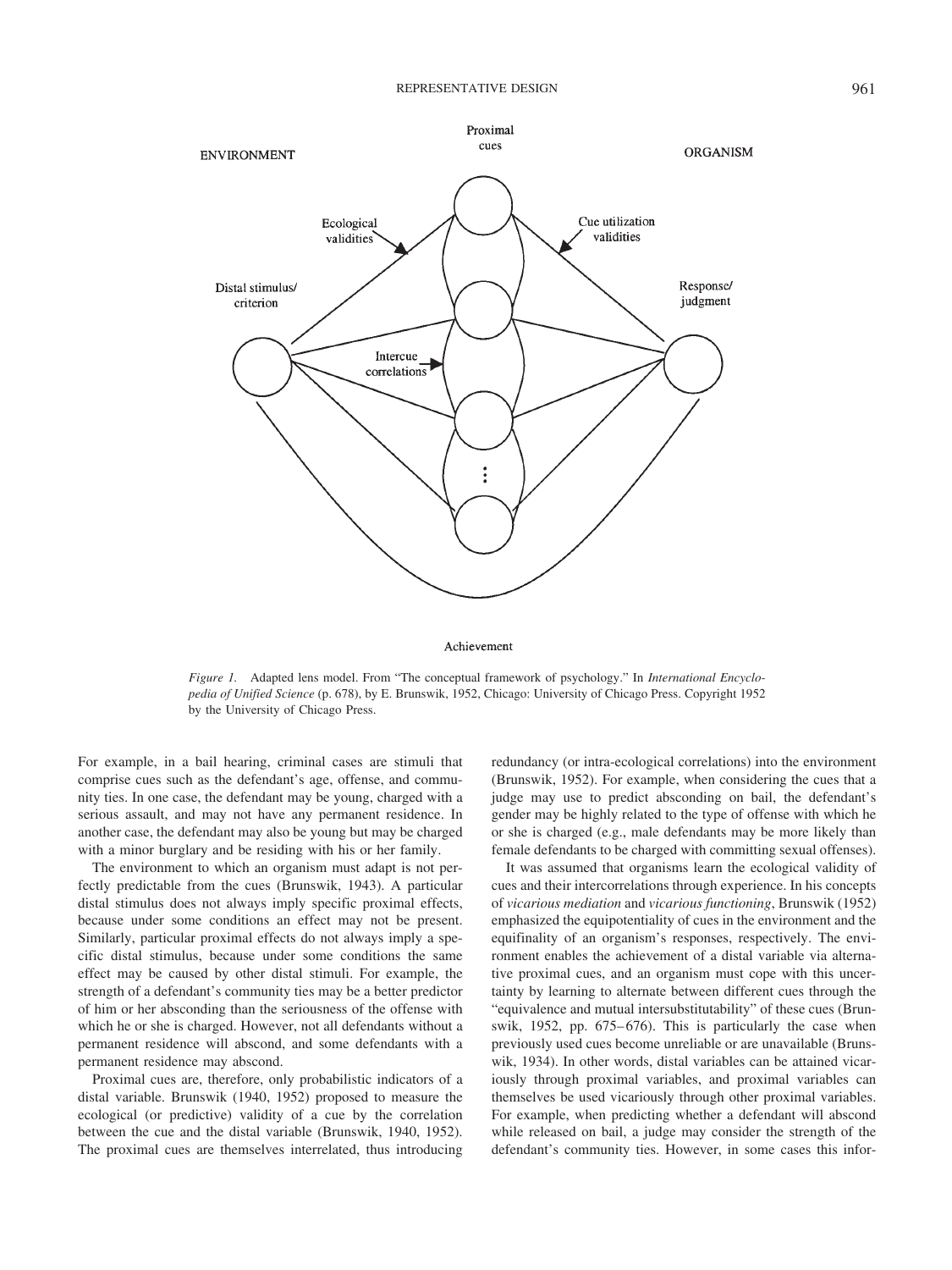mation may be unavailable, and so a judge may consider the defendant's age, if he or she believes age to be related to community ties. $<sup>1</sup>$ </sup>

Although achievement (also called *functional validity*; Brunswik, 1952) can be maximized by using cues according to their ecological validities (Brunswik, 1943, 1955c, 1957), the fact that cues are only probabilistic indicators of the distal variable means that achievement is at best probabilistic (Brunswik, 1943, 1952). For example, there may be no single cue or combination of cues that allows the perfect prediction of absconding on bail. Brunswik (1940, 1943, 1952) proposed that achievement should be studied at the level of the individual and be measured over a series of responses through the correlation between the distal variable and an organism's responses. For example, to examine how well a judge makes bail decisions, one could examine the correlation between the decisions the judge made over a series of cases with whether the defendant later absconded.

In sum, for Brunswik (1943), the primary aim of psychological research is to discover probabilistic laws that describe an organism's adaptation, in terms of distal achievement, to the causal texture of its environment. The questions to be answered are the following: How is an organism perceiving and responding to its probabilistic environment to achieve a distal variable? Can the findings of such an experiment be used to predict future achievement in that environment? The first question refers to the study of vicarious functioning, and the second refers to the generalizability (external validity) of research findings.

### *Representative Design: Brunswik's Alternative to Experiments at the Fringes of Reality*

Brunswik (1955c, p. 198) proposed that in order to accomplish these two aims experimenters "must resist the temptation . . . to interfere" with the environment and instead strive to retain its natural causal texture in the stimuli presented to participants. In his view, systematic design and its policy of isolating and controlling selected variables destroys the naturally existing causal texture of the environment to which an organism has adapted (Brunswik, 1944). The tasks presented to participants typically "are based on an idealized black–white dramatization of the world, somewhat in a Hollywood style" (Brunswik, 1943, p. 261). He argued that controlling mediation, as is done in systematic design, "leaves no room for vicarious functioning" (Brunswik, 1952, p. 685). Therefore, stimuli should be representative of a defined population of stimuli in terms of their number, values, distributions, intercorrelations, and ecological validities of their variable components (Brunswik, 1956); otherwise, the generalizability of findings will be limited, and researchers will need to be satisfied with "plausibility generalizations, ... always precarious in nature—or [be] satisfied with results confined to a self-created ivory tower ecology . . . an exercise in neatness" (Brunswik, 1956, p. 110). In other words, Brunswik argued that psychology's preferred method of systematic design destroys the very phenomenon under investigation, or at least, it alters the processes in such a way that the obtained results are no longer representative of people's actual functioning in their ecology. Moreover, he proposed to disentangle variables not at the design stage of research, as is done in systematic design, but at the analysis stage, through techniques such as partial correlation. Nowadays, researchers may use techniques

such as analysis of covariance that deal with covariation among independent variables (Cohen & Cohen, 1983), although these techniques are not without problems.

Brunswik also pointed to the "double standard" in the practice of sampling in psychological research (Brunswik, 1943, 1944). To quote Hammond (1998):

Why, he wanted to know, is the logic we demand for generalization over the subject side ignored when we consider the input or environment side? Why is it that psychologists scrutinize subject sampling procedures carefully but cheerfully generalize their results—without any logical defense—to conditions outside those used in the laboratory.  $(p. 2)^2$ 

Since Brunswik's time, the idea that human functioning is shaped by environmental structures has been generally accepted. Furthermore, concerns with the limited generalizability of many research findings have been expressed periodically, and there have been calls for greater external validity, variously termed, of research in many fields of psychology (e.g., Cronbach, 1975; Einhorn & Hogarth, 1981; Elms, 1975; Jenkins, 1974; Klein, Orasanu, Calderwood, & Zsambok, 1993; Koch, 1959; Neisser, 1978).<sup>3</sup> Indeed, Ulric Neisser's (1978, 1982) ecological approach to the study of memory and Urie Bronfenbrenner's (1977) proposal to study the ecology of human development both acknowledge the importance of the environment in shaping human behavior and embody a deep concern for the external validity of research. There have also been specific calls for representative design in the study of clinical judgment (Hammond, 1955; Maher, 1978), interpersonal perception (Crow, 1957), animal behavior (Petrinovich, 1980), aging (Poon, Rubin, & Wilson, 1989), and judgment and decision making (Hammond, 1990). The ecological psychology of Roger Barker (1968) was heavily influenced by Brunswikian ideas. Half a century ago, however, Brunswik's call for a principled alternative to systematic design remained virtually unheard.

### *Proposals for Implementing a Representative Design*

Brunswik (1955c) suggested three ways of achieving a representative design. The first, and preferred way, is by *random sampling* (also referred to as *situational*, *representative*, and *natural sampling*) of stimuli from a defined population of stimuli (reference class) to which the experimenter wishes to generalize the findings. This is one form of what today is called *probability sampling*, in which each stimulus has an equal probability of being selected. To obtain a representative sample using random sampling, the sample size has to be sufficiently large. Brunswik (1944) attempted to randomly sample stimuli by making observations at randomly sampled time intervals in an experiment on size con-

<sup>1</sup> Wolf (1999) more comprehensively defined *vicarious functioning* as the ability for "accumulating, checking, weighting, interchanging, questioning, partly utilizing, rejecting, or substituting" (p. 2) proximal cues in search of alternative pathways to the distal stimulus.

 $2 \text{ In actuality, as Kepler (1991) pointed out, researchers rarely randomly}$ sample participants in psychological experiments. They more often use random assignment of a very small slice of humankind (e.g., students).

<sup>&</sup>lt;sup>3</sup> One term that has unfortunately become a popular substitute for external validity and representative design is *ecological validity,* which Brunswik (1943) defined as the validity of a cue in predicting a criterion.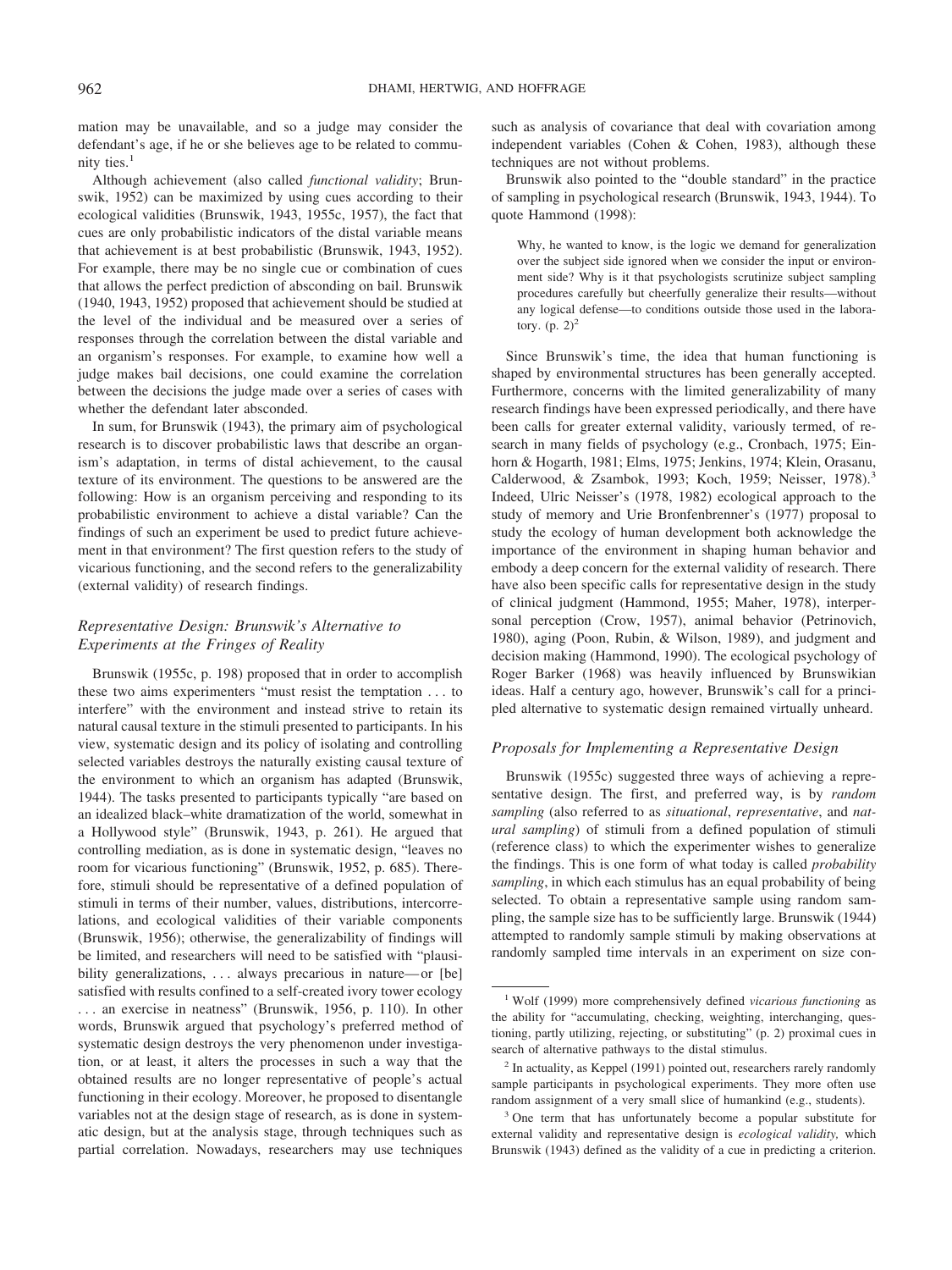stancy that was later replicated by Dukes (1951). Time sampling, however, is not synonymous with random sampling, as intervals may be sampled systematically (for a review of this sampling method, see Czikszentmihalyi & Larson, 1992). In Brunswik's 1944 study, an experimenter periodically followed a participant (student) going about her daily routine over a 4-week period. At random intervals during the student's day, the experimenter asked her to stop what she was doing and estimate the size of the object that happened to be in her perceptual field at the time. Although he had selected the dependent variables of interest—namely, object size, projective size, and distance—it was the participant who "chose" the object of study. After the student had given her estimate of size, the experimenter also provided an estimate and so acted as a control to the participant. Finally, the experimenter made the objective measurements of the variables. This procedure was repeated in 180 situations, thus justifying generalization to the stimulus population.

The second way of achieving a representative design is through what Brunswik (1955c, 1956) called *canvassing* of stimuli and what today is known as *nonprobability sampling*, namely, stratified, quota, proportionate, or accidental sampling. However, these procedures provide only a "primitive type of coverage of the ecology" (Brunswik, 1955c, p. 204). Third, representative design could theoretically be achieved by a complete coverage of the whole population of stimuli, although Brunswik (1955c) recognized that this might be infeasible.

Brunswik's conception of representative design had some major difficulties, and although others have used these as objections to his method (e.g., Birnbaum, 1982; Björkman, 1969; Hochberg, 1966; Leeper, 1966; Mook, 1989; Sjöberg, 1971), he acknowledged many of them himself. First, there are practical problems in terms of the lack of experimental control and the time-consuming and cumbersome nature of research conducted outside the laboratory (Brunswik, 1944, 1955c, 1956). Brunswik (1956) acknowledged that representative design was a "formidable task in practice" (p. viii) and "ideally would require huge, concerted group projects, involving as it does a practically limitless number of variables" (Brunswik, 1955a, p. 239). In later experiments, he used photographs of objects in the environment to make the research more manageable (Brunswik, 1945; Brunswik & Kamiya, 1953). Hochberg (1966) criticized this approach because static pictures do not allow use of cues afforded by motion and because the pictures were not randomly sampled. Nevertheless, as Doherty (2001) argued, this research "stands as a serious and virtually unprecedented attempt to quantify ecologically relevant aspects of the environment" (p. 212).

Second, there are theoretical problems of defining the appropriate reference class (Brunswik, 1956; see Hoffrage & Hertwig, in press). Brunswik (1956) conceded that his 1944 experiment on size constancy lacked a precisely defined reference class of stimuli. Indeed, population parameters may be influenced by a participant's attention, attitude, and motivation. To avoid the problem of generalizing over attitudes, Brunswik (1944) had obtained observations of behavior influenced by a number of different experimenter-induced attitudes, including naïve and analytical attitudes.

Although the theoretical problems of sampling have not been resolved, attempts have been made to overcome the practical difficulties associated with representative design. Brunswik (1944) himself proposed that it is "generally possible" and "practically often very desirable" (p. 42) to use a hybrid design in which the researcher introduces certain elements of systematic design into an experiment in which a representative design is used. For instance, in a social perception experiment, Brunswik and Reiter (1937) used a truncated factorial design in which unrealistic schematized faces created by a factorial design were omitted. Earlier, in an experiment on perceptual constancy, Holaday (1933) systematically stripped an exemplary stimulus of its complexity through "successive omission" of cues. Brunswik (1956) lamented that hybrid designs would be more popular than representative design, but even his own experiments moved toward such designs.

Whereas the theoretical necessity of representative design in psychological research may seem more reasonable at present, Brunswik's (1943) call for a fundamental shift in the method of psychology did not occur. His contemporaries were united in their wish to maintain the status quo (Postman, 1955). Despite the fact that his ideas were published in leading journals, they were largely ignored, misunderstood, and treated with skepticism and hostility (Feigl, 1955; Hilgard, 1955; Hull, 1943; Krech, 1955; Postman, 1955), even by those who shared his belief in the importance of studying the ecology (Lewin, 1943). Hilgard (1955) demonstrated his skepticism when he argued that "representative designs are no more foolproof than the other types of systematic design" (p. 227). Brunswik's (1955a) rejoinder was insufficient. Suffering from a painful and intractable disease, Brunswik committed suicide on July 7, 1955, at the age of 52. By his untimely death, he relinquished an opportunity to fully rebut his critics and to refine the concept of representative design.

## *After Brunswik: Hammond's Interpretation of Representative Design*

Those close to Brunswik also pointed to the difficulties associated with designing experiments to meet his criteria for representativeness (Gibson, 1957/2001; Hammond, 1966; Tolman, 1955). Björkman (1969) suggested that the concept of representativeness be replaced by the idea of ecological relevance, so "*rather than* [samples] *being representative they should be samples biased towards those aspects which are considered important for man's adaptation in the real world*" (p. 153). Hochberg (1966) and Leeper (1966) proposed that some form of unrepresentative, extreme group sampling procedure would be sufficient to assess the validity of generalizations based on selective samples of variables. However, these proposals seem to dilute the notion of representative design. The person who most determinedly took up the challenge to refine and further develop the concept was Kenneth R. Hammond. Hammond, a student of Brunswik at Berkeley, extended Brunswik's ideas to the study of higher cognition, namely, judgment and decision making (e.g., Hammond, 1955; Hammond, Stewart, Brehmer, & Steinmann, 1975). Over the past 50 years, Hammond has used the notion of external validity and the requirements of representative design to critically evaluate the merits of psychological research in general and research on the normative analysis of rational behavior in particular (Hammond, 1948, 1951, 1954, 1955, 1978, 1986, 1990, 1996a, 2000; Hammond, Hamm, & Grassia, 1986; Hammond & Wascoe, 1980).

Hammond (1966) asked of representative design "Can it be done?" (p. 66). In an attempt to overcome its practical difficulties,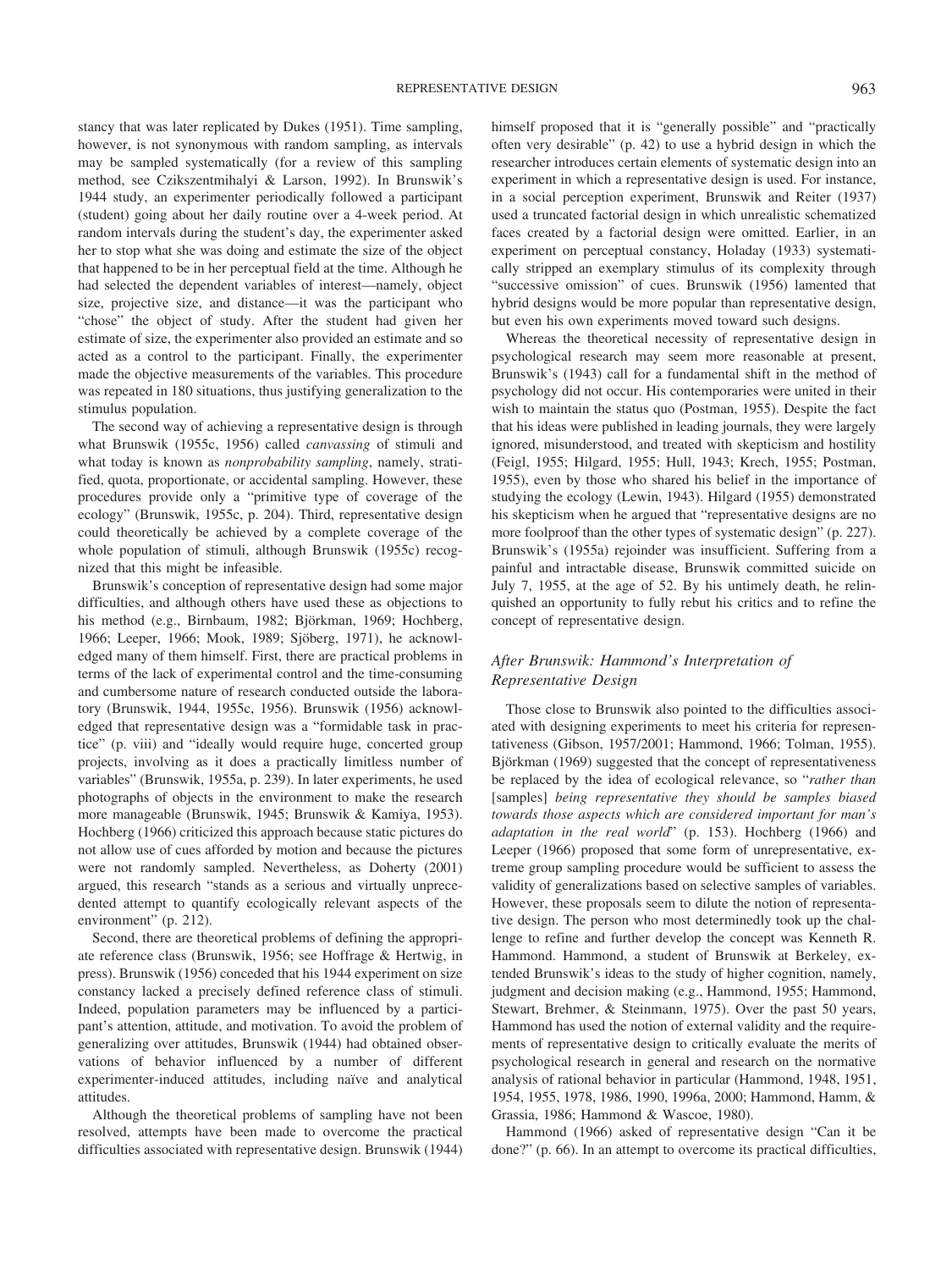he differentiated between the concepts of *substantive situational sampling* and *formal situational sampling*. The former focuses on the content of the task (e.g., size constancy) with its inherent formal properties and is analogous to Brunswik's original definition of representative design. Formal situational sampling, on the other hand, focuses on the formal properties of the task (i.e., number of cues, their values, distributions, intercorrelations, and ecological validities), irrespective of its content. The formal properties define the universe of stimulus (or situation) populations. For instance, cue number, values, and distributions range from 0 to infinity, and the ecological validities of cues and their intercorrelations range from  $-1$  to  $+1$ . Any population of situations lies within these boundaries. Brunswik (1955c) believed that "there will be a limited range and a characteristic distribution of conditions and condition combinations" (p. 199). A researcher who uses formal situational sampling can sample various combinations of formal properties (e.g., various numbers of cues, ecological validities, and intercue correlations). In addition, a comprehensive study of a particular issue is not excluded a priori (B. Brehmer, 1979).

Whereas Brunswik (1944) had taken the researcher and the participant outside the laboratory, formal situational sampling returns them both to the laboratory, where it permits the construction and presentation of stimuli that are formally representative of the natural stimulus population. This approach is supported by Brunswik's (1934) early work.

As an illustration of formal situational sampling in practice, consider a study conducted by Hammond, Hamm, Grassia, and Pearson (1987). Hammond et al. (1987) captured the policies of 21 expert highway engineers on judging highway safety. The distal criterion was the rate of accidents divided by the number of miles traveled, averaged over 7 years, for each of 40 highways. The highways were described in terms of 10 cues (e.g., lane width) that highway safety experts identified as essential information for judging road safety. The values, intercorrelations, distributions, and ecological validities of eight cues were deduced from highway department records, and the properties of two cues were measured by the experimenters from visual inspection of videotapes of each highway. The researchers were primarily interested in examining how presentation of the task affects the mode of cognition used (e.g., analytical), and so the cue information for each highway was presented via filmstrips, bar graphs, and formulas in the three presentation conditions.

To identify the formal properties of the task to be represented in the experiment, it is clear that researchers should first familiarize themselves with the task by conducting some form of task analysis (Cooksey, 1996; Hammond, 1966; Hammond et al., 1975; Petrinovich, 1979). This may be based, for example, on interviews with individuals experienced with the task, observations of individuals performing the task, or document analysis of past cases. Stewart (1988) proposed that if formal properties such as intercue correlations are unavailable or unknown, subjective ones might be extracted from participants. Thus, researchers can sample from a population of situations as perceived by the participant. Moreover, researchers can sample from both an existing population and from possible populations of situations, as in multiple-cue probability learning experiments (for a review, see Klayman, 1988).

As B. Brehmer (1979) argued, however, formal situational sampling is "no easy road to success" (p. 198) either, and because the number of all possible combinations may be extremely large, the researcher needs to know which are the important combinations to study. Indeed, if *important* is used to mean representative, and the researcher is interested in sampling from an existing population of situations, then the problem of defining a reference class or sampling frame looms large. Nevertheless, Hammond (1972) concluded that formal situational sampling is "clearly feasible," and he advocated that until technological advances allowed substantive situational sampling, researchers should use formal situational sampling (Hammond, 1966). Nowadays, computers, film, and tape are readily available and can be effectively used to capture and reproduce environments (e.g., P. N. Juslin, 1997; Shaw & Gifford, 1994; Stewart, Middleton, Downton, & Ely, 1984). In sum, whereas Brunswik proposed sampling real stimuli from the environment, Hammond (1966) advocated creating stimuli that were representative in terms of the formal informational properties of the environment.

## *Social Judgment Theory, Policy Capturing, and the Importance of Expertise*

Throughout his career, Hammond has promoted and developed a Brunswikian approach to the study of human judgment and decision making. In 1975, he and his colleagues synthesized research conducted within the lens model framework under the rubric of *social judgment theory* (Hammond et al., 1975). This is not a theory that provides any testable hypotheses about the nature of human judgment but a meta-theory that provides a framework to guide research of "life relevant" judgment problems (Hammond et al., 1975). Here, researchers aim to describe the nature of human judgment in specific task domains with a view to developing ways for improving performance (A. Brehmer & Brehmer, 1988; Hammond et al., 1975).

Social judgment theory is characterized by four varieties of the lens model. The *single-system design* refers to a situation in which the criterion variable is either unavailable or is of no interest and thus represents only the subject side of Brunswik's (1952) lens model. In the *double-system design*, the parameters of the ecological side of the lens model are known (see Figure 1). This design has been used to study achievement or judgment accuracy (Hammond, 1955), multiple-cue probability learning (Hammond & Summers, 1965; Klayman, 1988), and cognitive feedback (Balzer, Doherty, & O'Connor, 1989; F. J. Todd & Hammond, 1965). The *triple-system design,* which is an expansion of the lens model, involves a task situation and two people making use of the same probabilistic cues. This has enabled the study of interpersonal learning (Earle, 1973; Hammond, 1972; Hammond, Wilkins, & Todd, 1966) and interpersonal conflict (B. Brehmer, 1976; Hammond, 1965, 1973; Hammond, Todd, Wilkins, & Mitchell, 1966; Mumpower & Stewart, 1996). Finally, the *N-system design* involves more than two people and may or may not include an outcome criterion, and so it enables a study of group judgment (e.g., Rohrbaugh, 1988). For pictorial representations of these designs, see Hammond (2001).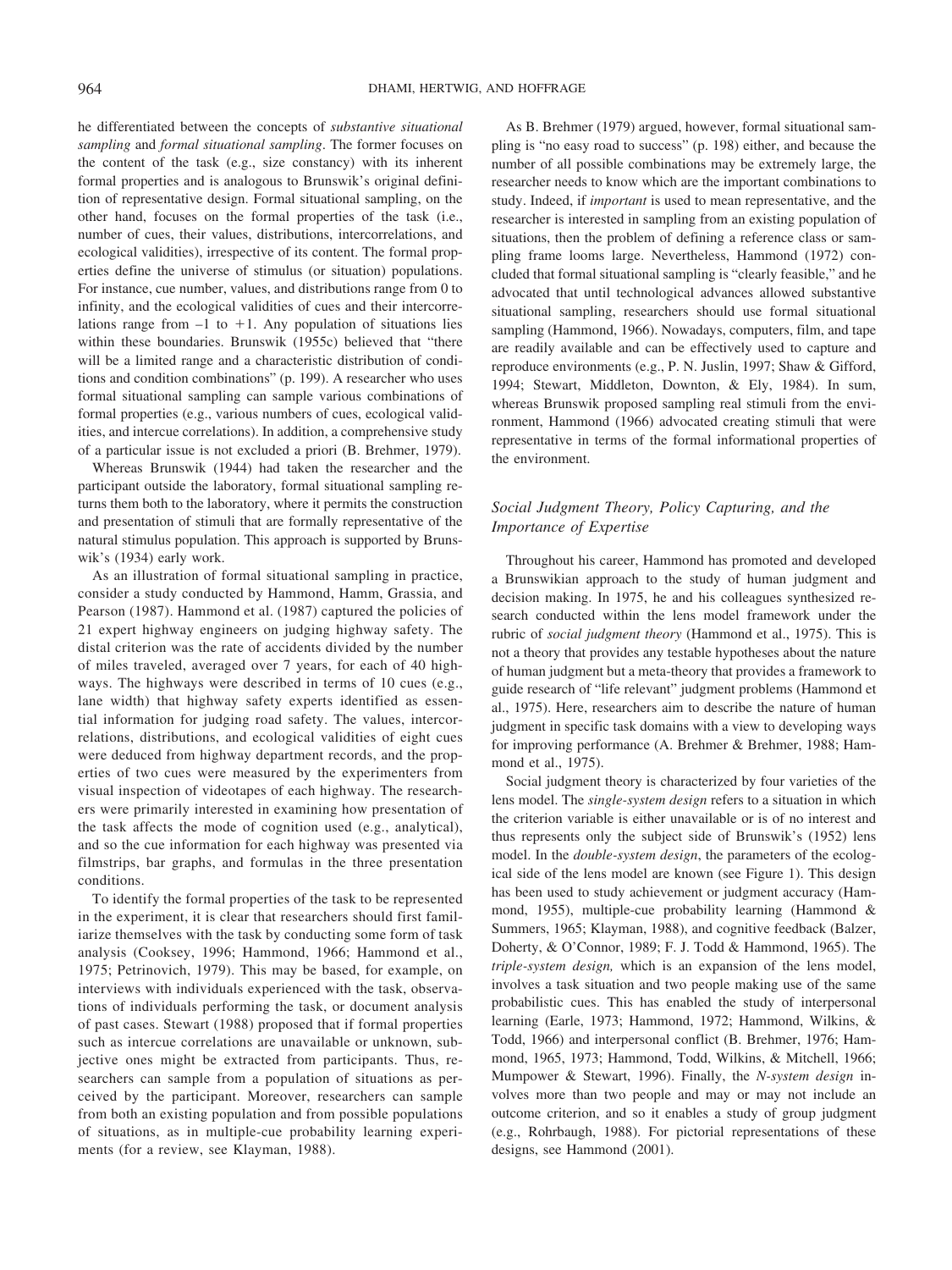Most research has been conducted using the single-system design, in which there is no outcome criterion.<sup>4</sup> Here, researchers simply capture and describe an individual's judgment policy (for a review, see A. Brehmer & Brehmer, 1988). To extract a person's policy, social judgment theorists use the techniques of *judgment analysis* (Christal, 1963) or *policy capturing* (Bottenberg & Christal, 1961). These techniques have been fully explicated in a number of publications (Cooksey, 1996; Stewart, 1988). Suffice it to say that individuals make decisions on a set of either real or hypothetical cases that comprise a combination of cues. Each individual's judgment policy is then inferred from his or her behavior, traditionally through the use of multiple linear regression analysis. An individual's judgment policy is described in terms of, among other things, the number and nature of cues used to make judgments. Achievement may be measured by correlating the individual's judgments with the criterion values and comparing his or her policy with a model of the task. Agreement in decisions and policies among individuals may also be examined. Similarly, participants' self-reported policies may be compared with their captured policies, in what is traditionally considered a measure of self-insight (e.g., Cook & Stewart, 1975; Summers, Taliaferro, & Fletcher, 1970). Finally, intra-individual inconsistency in judgments may be studied by comparing the judgments made in a test–retest situation.

In his study of elementary processes such as perception, Brunswik could safely assume that the participant was a "natural expert" at the task. By contrast, social judgment theorists study higher cognitive processes in what are often socially constructed tasks. Therefore, an important issue for the reliability of the captured policy is the experience of the participant. Participants who are experienced with the task will be more sensitive to the face and construct validity of the task (Shanteau & Stewart, 1992). They may recognize, for example, that some of the relevant cues have not been presented, and this may prevent them from expressing their natural judgment behavior. Inexperienced participants, or novices, by contrast, will not have any developed policy to be captured (A. Brehmer & Brehmer, 1988).

The judgment policies of professionals have been captured in a variety of domains, including medicine, education, social work, and accounting (for reviews, see Wigton, 1996; Heald, 1991; Dalgleish, 1988; and Waller, 1988, respectively). Although there are exceptions (see A. Brehmer & Brehmer, 1988), periodic reviews have concluded that studies yield consistent findings, irrespective of the number and type of decision makers sampled and the nature and content of the judgment tasks studied (A. Brehmer & Brehmer, 1988; B. Brehmer, 1994; Cooksey, 1996; Hammond et al., 1975; Libby & Lewis, 1982; Slovic & Lichtenstein, 1971). In general, achievement is high and judgments are considered to be the result of a linear, additive process in which a few, differentially weighted cues are used. People show some degree of inconsistency in their judgments, however, and there are interindividual differences in judgment policies for the same task. Finally, self-reports of policies tend to differ from captured policies.

### Part 2: Is Representative Design Used to Capture Judgment Policies?

Social judgment theorists adopt a Brunswikian approach to studying judgment and decision making. They have expressed a commitment to the method of representative design, which, they argue, differentiates them from other researchers in cognitive psychology in general and judgment and decision making in particular (e.g., see B. Brehmer, 1979; Cooksey, 1996; Hammond et al., 1975; Hammond & Wascoe, 1980; Hastie & Hammond, 1991). For instance, Hastie and Hammond (1991) claimed that "the Lens model researchers' commitment to 'representative design' is explicit (and enthusiastic)" (p. 498). Similarly, Cooksey (1996) stated that "The critical dimension of . . . research which distinguishes it from nearly all other research endeavors in the social and behavioral sciences is its insistence upon applying the principle of *representative design* to guide the structure of specific investigations" (p. 98). We now analyze the extent to which these "neo-Brunswikian" researchers have lived up to their stated ideal of implementing a representative design in their studies.

In this section we compare neo-Brunswikian research practices with that of a parallel yet largely unconnected research tradition. It is interesting that the techniques of policy capturing and judgment analysis have also been used by researchers who do not conduct their research within the lens model framework (e.g., Dudycha & Naylor, 1966; Madden, 1963; Naylor, Dudycha, & Schenck, 1967; Naylor & Wherry, 1964, 1965). For instance, Bottenberg and Christal (1961) coined the phrase *policy capturing*, which refers to the analysis of judgment data using multiple regression techniques. Christal (1963) developed judgment analysis as a statistical technique for analyzing group judgment that reveals similarities and differences among group members, thereby helping them reach a consensus in their judgment policy. Although these researchers also capture judgment policies in applied domains, they tend to focus solely on describing agreement among individuals and do not study achievement. In contrast to neo-Brunswikians, they are less likely to be aware of the concept of representative design and so may be less likely to use it. Therefore, research conducted outside the Brunswikian tradition provides a "baseline condition" in the use of representative design against which neo-Brunswikian practices can be compared.

#### *Method*

To identify the relevant population of studies, we conducted a literature search on the following databases: PsycINFO (journals and books) from 1935 to July 1999, Social Sciences Citation Index from 1973 to July 1999, Sociofile from 1974 to July 1999, and EconLit from 1969 to July 1999. The applied nature of the research necessitated coverage of a broad range of social science databases. We selected entries whose title or abstract contained at least one of the central theoretical and methodological concepts associated with Brunswik, social judgment theory, policy capturing, and

<sup>4</sup> An outcome criterion may be unavailable for quite valid reasons. First, an outcome criterion may not be useful because there is no correct answer, as, for example, in the diagnosis of a mental illness (Doherty, 1995, as cited in Cooksey, 1996). Second, an outcome criterion may be difficult to obtain because of concerns with confidentiality, ethics, or legality. Third, collection of all outcomes may be theoretically impossible (e.g., Dhami & Ayton, 2001). Fourth, an outcome criterion may be unavailable during the study period. Fifth, studies using hypothetical cases or cases that represent future situations by their very nature preclude the use of an outcome criterion. One way to overcome problems in obtaining an outcome criterion is to use expert judgments as environmental criterion measures (e.g., Hammond & Adelman, 1976; Mumpower & Adelman, 1980).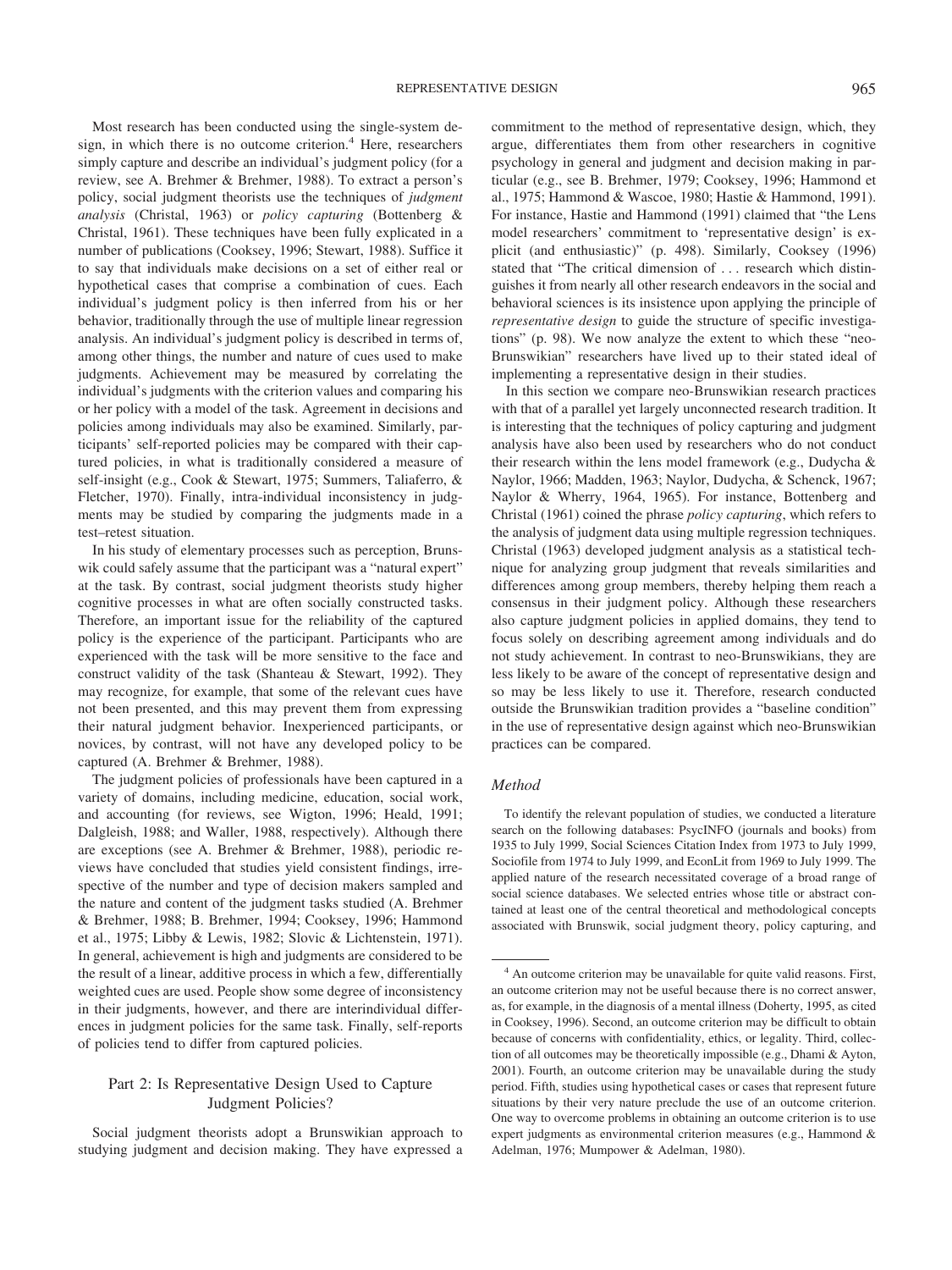judgment analysis researchers. The keywords were *representative design*, *probabilistic functionalism*, *social judg(e)ment theory*, *lens model*, *judg(e)ment analysis*, and *policy-capturing*.

A cursory glance at the abstracts of entries selected at the first stage of searching indicated that many entries in which the keywords appeared were not relevant to our analysis. We therefore analyzed the contents of each abstract in more detail, in search of the population of *empirical* studies with which we were concerned. The keywords used at this stage were *subjects*, *participants*, *study*, *method*, *procedure*, *empirical*, *data*, *findings*, and *results*. This procedure identified entries containing empirical studies. We discarded the following entries: nonempirical studies; empirical studies reporting data without presenting the method or data (the majority were abstracts of unpublished dissertations); empirical studies in which cues were not combined to create stimuli but where participants simply ranked, rated, or made paired comparisons of the cues; empirical studies on policy learning or policy feedback; studies from the field of visual perception that concerned the lens of the eye (elicited by the *lens model* keyword); and studies on Sherif and Hovland's (1961) social judgment theory. There were also numerous repeats among databases, which we discarded. This second stage of searching yielded a total of 130 entries reporting on 143 empirical studies (some entries reported more than 1 study). These articles are listed on the Brunswik Society Web site: http://brunswik.org/resources/ RepDesignRefs.pdf.

Next, we developed and used a structured coding scheme to analyze the methodology used in the studies. The coding scheme contained a number of checklist variables pertaining to the methodological details of studies. The variables were chosen on the basis of our review of the literature on representative design, social judgment theory, policy capturing, and judgment analysis. These variables provide an empirical basis for our evaluation of the extent and nature of representative design used in research. A copy of the full scheme is available on request from Mandeep K. Dhami. The variables can be grouped into the categories, as shown in Table 1.

Mandeep K. Dhami familiarized herself with the coding scheme by piloting it on a set of 100 studies selected randomly from the 143 studies. It was evident that some studies reported details of the methodology in the introduction section as well as the method section, so both were analyzed. The scheme was then used to code the designs used by the complete population of 143 studies. Ambiguous cases were discussed and resolved among all three authors.

#### *Results*

We found that 74 studies could be classified as neo-Brunswikian because they cited one or more of Brunswik's (1943, 1944, 1952, 1955c, 1956) articles or cited articles that discuss the theory and method of social judgment theory or lens modeling (A. Brehmer & Brehmer, 1988; B. Brehmer, 1979, 1980; Cooksey, 1996; Hammond, 1966, 1972; Hammond et al., 1975; Petrinovich, 1979; Stewart, 1988). The remaining 69 studies were classified as being outside of the Brunswikian tradition and were considered a baseline condition. Of this latter group, 21 studies cited one or more articles that introduced the techniques of policy capturing and judgment analysis (Bottenberg & Christal, 1961; Christal, 1963; Dudycha, 1970; Dudycha & Naylor, 1966; Madden, 1963; Naylor et al., 1967; Naylor & Wherry, 1964, 1965), and 48 studies cited none of the above; however, rather than discarding them we included them in the baseline condition because they did not explicitly demonstrate an awareness of Brunswik's concept of representative design. The two research traditions were largely unconnected, with one exception that made reference to literature from both traditions (Hoffman, Slovic, & Rorer, 1968); we placed this study in the neo-Brunswikian tradition category as it showed an awareness of Brunswik's ideas.

Thus, we compared the research practices of neo-Brunswikians with researchers working outside of the Brunswikian tradition who also capture judgment policies but do not share the neo-Brunswikians' theoretical position. The aims of the studies in each tradition, the judgment domain being investigated, the participants, their experience with the task being studied, the relevance of the task to them, and the dependent variable being measured are presented in Table 2. One can see that the two groups of studies differ on only a few dimensions. (Because we were comparing two populations rather than sample means, we did not use statistical tests of the differences.)

*Do neo-Brunswikians study achievement?* Influenced by Karl Bühler's biologically motivated concern with the success of or-

| Category                         | Item                                                                                                                                                                                                 |
|----------------------------------|------------------------------------------------------------------------------------------------------------------------------------------------------------------------------------------------------|
| Intellectual tradition           | Did researchers cite Brunswik's articles on probabilistic<br>functionalism and representative design or Hammond's work on<br>the development of social judgment theory and representative<br>design? |
|                                  | Did researchers cite the literature involved in the development of the<br>judgment analysis or policy-capturing techniques?                                                                          |
| Scope of analysis                | Did researchers study achievement and/or agreement?                                                                                                                                                  |
| Stimuli presented                | Did researchers use real or constructed cases?                                                                                                                                                       |
| Substantive situational sampling | How were real cases sampled?                                                                                                                                                                         |
| Formal situational sampling      | How was the task analysis conducted?                                                                                                                                                                 |
|                                  | What task information was elicited?                                                                                                                                                                  |
|                                  | How were cues combined to form cases?                                                                                                                                                                |
|                                  | How were cues coded?                                                                                                                                                                                 |
|                                  | Did researchers claim the task to be realistic?                                                                                                                                                      |
| Participants                     | Who were the participants?                                                                                                                                                                           |
|                                  | Were they experienced with the task?                                                                                                                                                                 |
|                                  | Did researchers claim the task to be relevant to participants?                                                                                                                                       |
| Dependent measures               | What was the dependent variable?                                                                                                                                                                     |
|                                  | How was it measured?                                                                                                                                                                                 |
| Other information                | What was the judgment domain studied?                                                                                                                                                                |
|                                  | What methods and procedures were used to collect data?                                                                                                                                               |

Table 1 *Summary of Coding Scheme*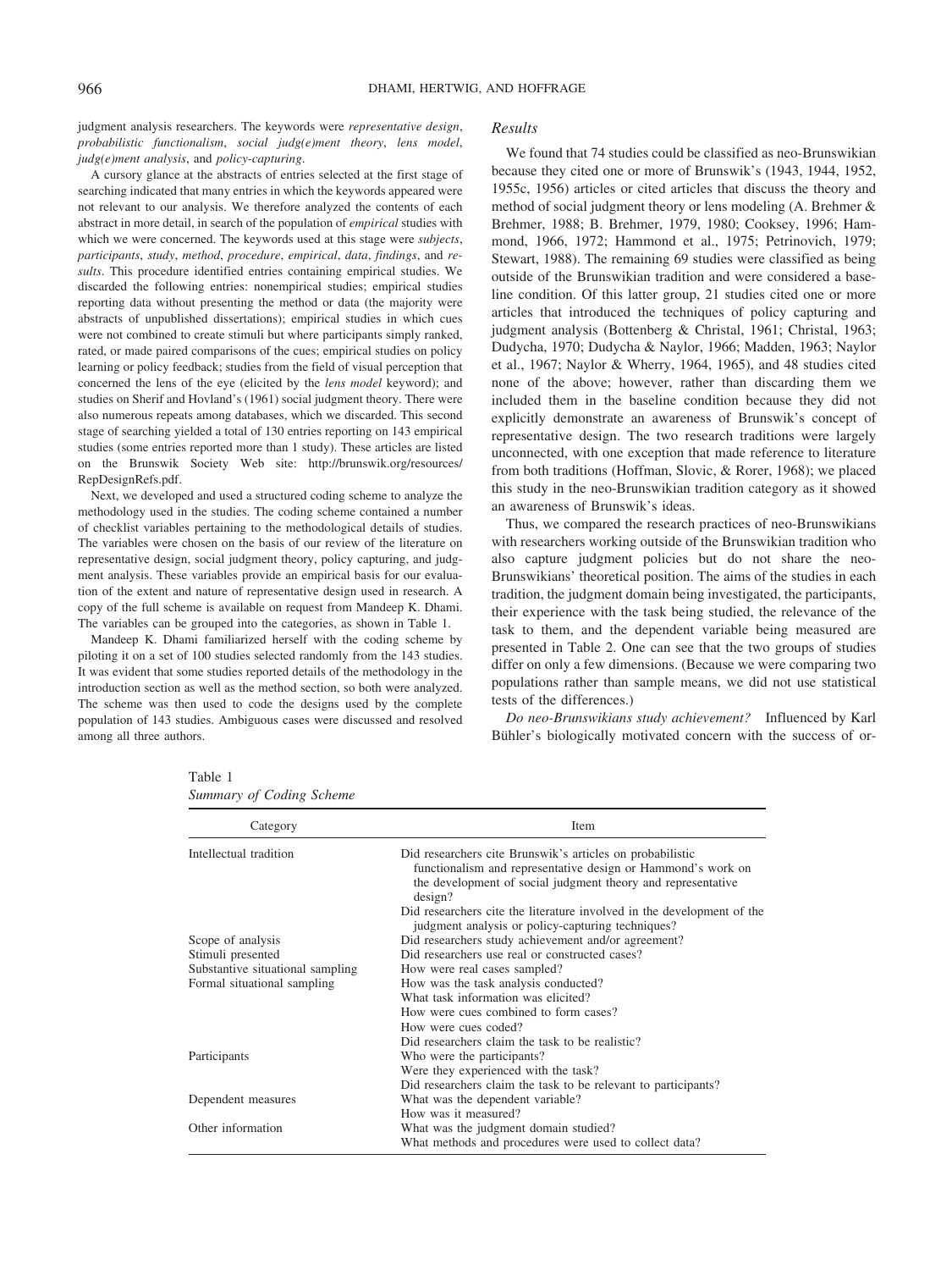#### REPRESENTATIVE DESIGN 967

#### Table 2

| Overview of Neo-Brunswikian Studies and Studies Outside the Brunswikian Tradition |  |  |  |  |
|-----------------------------------------------------------------------------------|--|--|--|--|
|-----------------------------------------------------------------------------------|--|--|--|--|

|                                          | Neo-Brunswikian studies<br>$(N = 74)$ |                            | Studies outside the Brunswikian tradition<br>$(N = 69)$ |                              |
|------------------------------------------|---------------------------------------|----------------------------|---------------------------------------------------------|------------------------------|
| Characteristic                           | $\%$                                  | $\boldsymbol{n}$           | $\%$                                                    | $\boldsymbol{n}$             |
| Scope/aim of study                       |                                       |                            |                                                         |                              |
| Study agreement only                     | 72                                    | 53                         | 97                                                      | 67                           |
| Study agreement and achievement          | 28                                    | 21                         | 3                                                       | $\overline{c}$               |
| Domain of study                          |                                       |                            |                                                         |                              |
| Clinical                                 | 16                                    | 12                         | 1                                                       | $\overline{1}$               |
| Education                                | 7                                     | 5                          | 22                                                      | 15                           |
| Legal                                    | 1                                     | $\mathbf{1}$               | $\overline{4}$                                          | 3                            |
| Management/business                      | 8                                     | 6                          | 41                                                      | 28                           |
| Marketing/advertising                    | $\overline{4}$                        | 3                          |                                                         |                              |
| Medical                                  | 19                                    | 14                         | 3                                                       | $\overline{c}$               |
| Personnel/occupational                   | 7                                     | 5                          | 19                                                      | 13                           |
| Other professional                       | $\overline{4}$                        | 3                          | 1                                                       | $\mathbf{1}$                 |
| Social perception                        | 14                                    | 10                         | $\overline{4}$                                          | 3                            |
| Other                                    | 20                                    | 15                         | 4                                                       | 3                            |
| Participants                             |                                       |                            |                                                         |                              |
| Professionals                            | 50                                    | 37                         | 71                                                      | 49                           |
| <b>Students</b>                          | 35                                    | 26                         | 26                                                      | 18                           |
| <b>B</b> oth                             | $\overline{4}$                        | 3                          | $\mathbf{1}$                                            | $\mathbf{1}$                 |
| Other                                    | $\,$ 8 $\,$                           | 6                          | $\mathbf{1}$                                            | $\mathbf{1}$                 |
| No information provided                  | 3                                     | $\overline{2}$             |                                                         |                              |
| Participants' level of experience        |                                       |                            |                                                         |                              |
| Experienced                              | 81                                    | 60                         | 75                                                      | 52                           |
| Familiar                                 | 12                                    | 9                          | 17                                                      | 12                           |
| Inexperienced                            | $\mathbf{1}$                          | $\mathbf{1}$               | 6                                                       | $\overline{4}$               |
| Combination                              | 5                                     | $\overline{4}$             | 1                                                       | 1                            |
| Relevance of task to participants        |                                       |                            |                                                         |                              |
| Relevant                                 | 62                                    | 46                         | 61                                                      | 42                           |
| Not relevant                             |                                       |                            |                                                         |                              |
| No information provided                  | 38                                    | 28                         | 39                                                      | 27                           |
| No. of participants                      |                                       | Range = 1 to 283, mdn = 38 |                                                         | Range = 4 to 2,052, mdn = 54 |
| Dependent variable                       |                                       |                            |                                                         |                              |
| Decision/judgment                        | 12                                    | 9                          | 9                                                       | 6                            |
| Estimation/prediction                    | 10                                    | 7                          |                                                         |                              |
| Likelihood                               | 15                                    | 11                         | 13                                                      | 9                            |
| Money                                    |                                       |                            | 9                                                       | 6                            |
| Probability                              | 5                                     | $\overline{4}$             | $\mathbf{1}$                                            | $\mathbf{1}$                 |
| Ranking                                  |                                       |                            | $\overline{4}$                                          | 3                            |
| Rating                                   | 35                                    | 26                         | 35                                                      | 24                           |
| Other                                    | 14                                    | 10                         | 10                                                      | $7\phantom{.0}$              |
| Combination of the above                 | 10                                    | 7                          | 15                                                      | 10                           |
| No information provided                  |                                       |                            | $\overline{4}$                                          | 3                            |
| Scale used to measure dependent variable |                                       |                            |                                                         |                              |
| <b>Binary</b>                            | 5                                     | $\overline{4}$             | 6                                                       | $\overline{4}$               |
| Continuous/rating                        | 62                                    | 46                         | 67                                                      | 46                           |
| Multicategorical                         | 5                                     | $\overline{4}$             | 6                                                       | $\overline{4}$               |
| Other                                    | 16                                    | 12                         | 7                                                       | 5                            |
| Combination of the above                 | 11                                    | 8                          | 15                                                      | 10                           |
|                                          |                                       |                            |                                                         |                              |

*Note.* Percentages may not sum to 100 because of rounding.

ganisms in their environments, Brunswik focused on the study of achievement.

In fact, he believed that the study of distal achievement should be the primary aim of psychological research (Brunswik, 1943). In this sense, for theoretical rather than methodological reasons, Brunswik always placed great emphasis on the utility of including a distal variable in one's research, as achievement can be studied only through reference to a distal variable. Thus, it is interesting to examine whether the two groups of studies conform to Brunswik's theoretical position. They mostly do not (see Table 2). The majority of studies outside the Brunswikian tradition (97%) and the neo-Brunswikian studies (72%) described participants' judgment policies and compared policies among participants without reference to their degree of achievement. In some studies, this was clearly due to the choice of a research topic, which, for principled reasons, led to the unavailability of an outcome criterion. For instance, York (1992) used court records to capture the policies of federal district and appellate courts in deciding sexual harassment cases. It was not feasible to discover whether their decisions were accurate.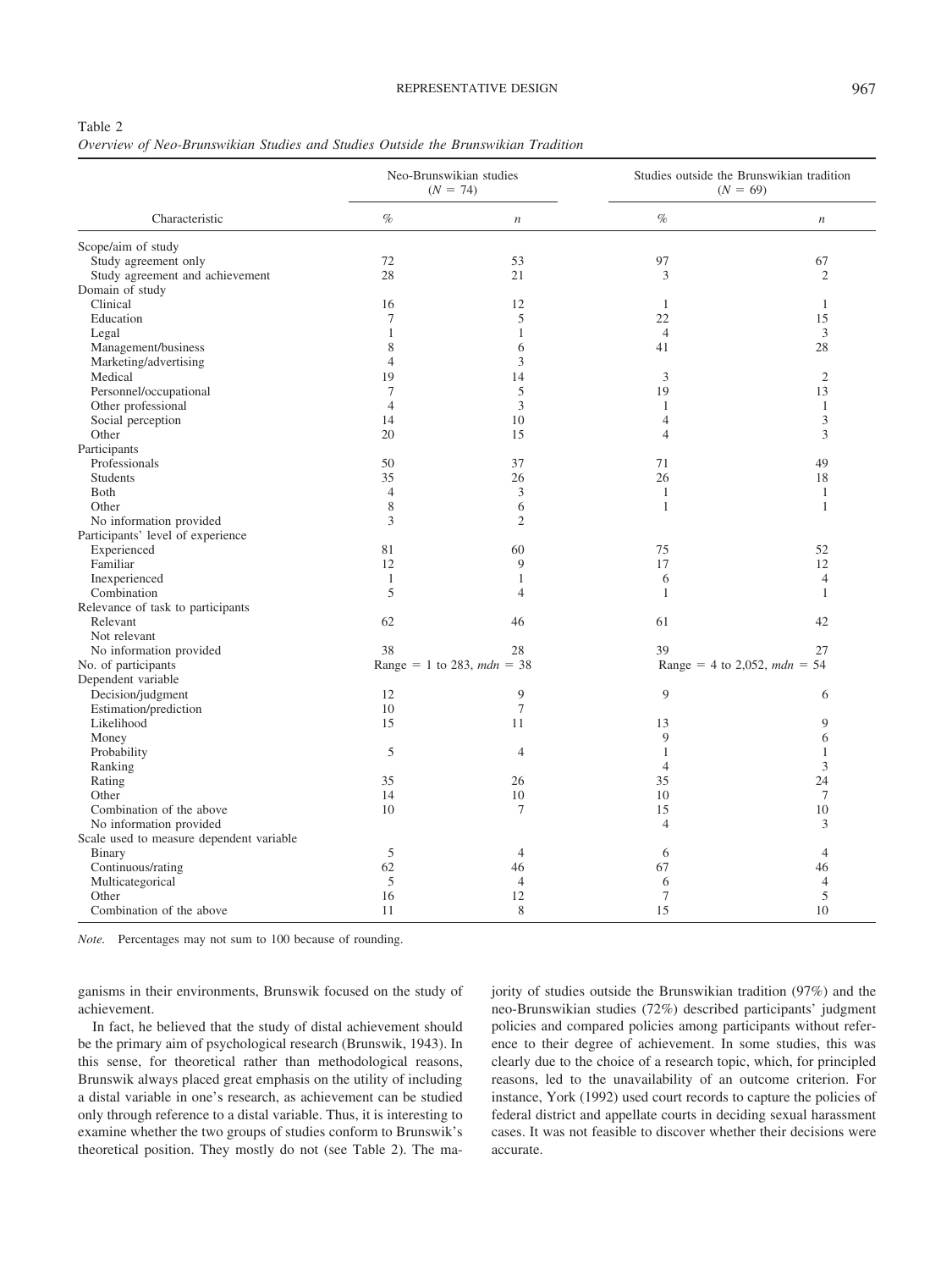Although the relative neglect of the study of achievement by neo-Brunswikians is surprising in light of Brunswik's (1943, 1952) emphasis on achievement as *the* topic of psychological research, the lack of a distal variable does not automatically imply that a study does not use representative design. The inclusion or exclusion of a distal variable is orthogonal to the question of whether the design is representative. To the extent that researchers who do not include a distal variable nevertheless represent the situation toward which they are generalizing, they are considered to be using a representative design. Thus, one may interpret the rarity of studies including distal variables as a reflection of the fact that neo-Brunswikians are not tied to achievement-oriented research questions.

*Do neo-Brunswikians study "mature" policies?* Inexperienced participants will not have any developed policy to be captured, and so neo-Brunswikian policy-capturing research should be committed to studying people who are experienced at the task.

Consistent with this standard, half of the studies in the neo-Brunswikian tradition relied on professionals as participants, and four-fifths relied on experienced participants (see Table 2).<sup>5</sup> These proportions were also comparatively high in studies conducted outside the Brunswikian tradition. In this sense, the practices in both traditions differ dramatically from practices in psychology. For instance, Sieber and Saks (1989) reported that, in 1987, 74% of studies reported in the *Journal of Personality and Social Psychology* used students from department subject pools. Table 2 also shows that a large proportion of neo-Brunswikian studies were conducted in the clinical and medical domains. This may be explained by Hammond's (1955) early application of Brunswikian principles to clinical judgment.

*Have neo-Brunswikians dispensed with the "double standard" in sampling, and do they achieve representative stimulus samples?* To examine the representativeness of the stimuli (cases) presented to participants, we first distinguished between studies that sampled real cases from the environment and studies that created hypothetical cases.

The use of real cases maps onto Brunswik's (1944, 1955c, 1956) original conception of how a representative design may be achieved and what Hammond (1966) referred to as *substantive situational sampling*. The construction of hypothetical cases using formal situational sampling refers to Hammond's (1966) proposal for achieving a representative design. In  $43\%$  ( $N = 32$ ) of neo-Brunswikian studies, participants were presented with real cases, compared to only 19% ( $N = 13$ ) of studies outside the Brunswikian tradition. The remaining 57% of neo-Brunswikian studies  $(N = 42)$  used hypothetical cases constructed by the experimenter, compared to  $81\%$  ( $N = 56$ ) of studies outside the neo-Brunswikian tradition. We first review the sampling of real cases by neo-Brunswikians (excluding studies outside the Brunswikian tradition because of their small sample size).

As stated earlier, Brunswik (1957) placed equal emphasis on the environment and the organism. He accused his peers of using a double standard in applying the logic of induction to the person but not to the environment (Brunswik, 1943). As Hammond and Stewart (2001b; see also Hammond, 1948, 1954; Wells & Windschitl, 1999) pointed out,

Articles regularly appear in American Psychological Association (APA) journals describing experiments in which many subjects (conforming to the logic of induction on the subject side) but only one or two or three "person– objects" are used, thus ignoring the need for sampling on the object, or environmental, side. (p. 5)

According to Hammond (1986), this propensity to substitute the number of participants for the number of conditions in the test of the null hypothesis is an error endemic to the use of systematic design and has led to many false rejections of the null hypothesis.

It seems fair to conclude that neo-Brunswikians using what Hammond (1966) called *substantive situational sampling* have made a serious effort to sample participants and objects (stimuli). In fact, the median number of stimuli presented to participants was approximately twice as large as the median number of participants involved in the study (i.e., 51 and 26, respectively). As shown in Table 3, probability sampling was frequently used to sample cases, typically via random time intervals. Nonprobability sampling also was common. Rarely was the whole population of stimuli sampled. On a more practical note, it is interesting to observe that approximately one third of studies that sampled real cases used audio, video, and photographic technology, as envisaged by Hammond (1966). In sum, neo-Brunswikian studies that used substantive situational sampling involved both participant and stimulus sampling. This conclusion is tempered only by the fact that approximately one third of neo-Brunswikian studies that used real cases did not provide any information about the stimuli-sampling procedure used.

We now turn to those studies in both groups that used hypothetical cases. These studies are particularly interesting. Although the representativeness of real cases is a function of the sampling procedure used, with hypothetical cases representativeness is possible if researchers conduct what most likely amounts to a timeconsuming and effortful task analysis. On the basis of the outcome of this analysis, they can construct cases that are representative of the environment to which they want to generalize. Therefore, the use of hypothetical cases represents a more demanding test of neo-Brunswikians' commitment to representative design.

At first glance, the commitment seems serious, because the sampling of cases and participants received equal weight (i.e., the median numbers of sampled cases and participants are 49 and 52, respectively). A second glance, however, calls their commitment into question. The key to this observation lies in the paucity of data collected by researchers' task analyses. In Hammond et al.'s (1987) study, cited earlier as an ideal example of formal situational sampling, the researchers' task analysis provided information on the cues, their values, distributions, intercorrelations, and ecological validities. On the basis of this information it was possible to generate representative hypothetical cases (i.e., highways). The data in Table 4 show that in a large majority of studies in both groups a task analysis was conducted and that neo-Brunswikians typically learned about the task by interviewing or conducting a pilot study with individuals experienced with the task or by reviewing literature on the topic. However, details of the formal properties of the environment were often either vague or entirely

<sup>5</sup> About one third of the neo-Brunswikian studies involved student samples. However, such studies typically required students to perform a judgment task with which they were experienced. For example, Aarts, Verplanken, and Knippenberg (1997) studied the modes of transport students favored when traveling to university.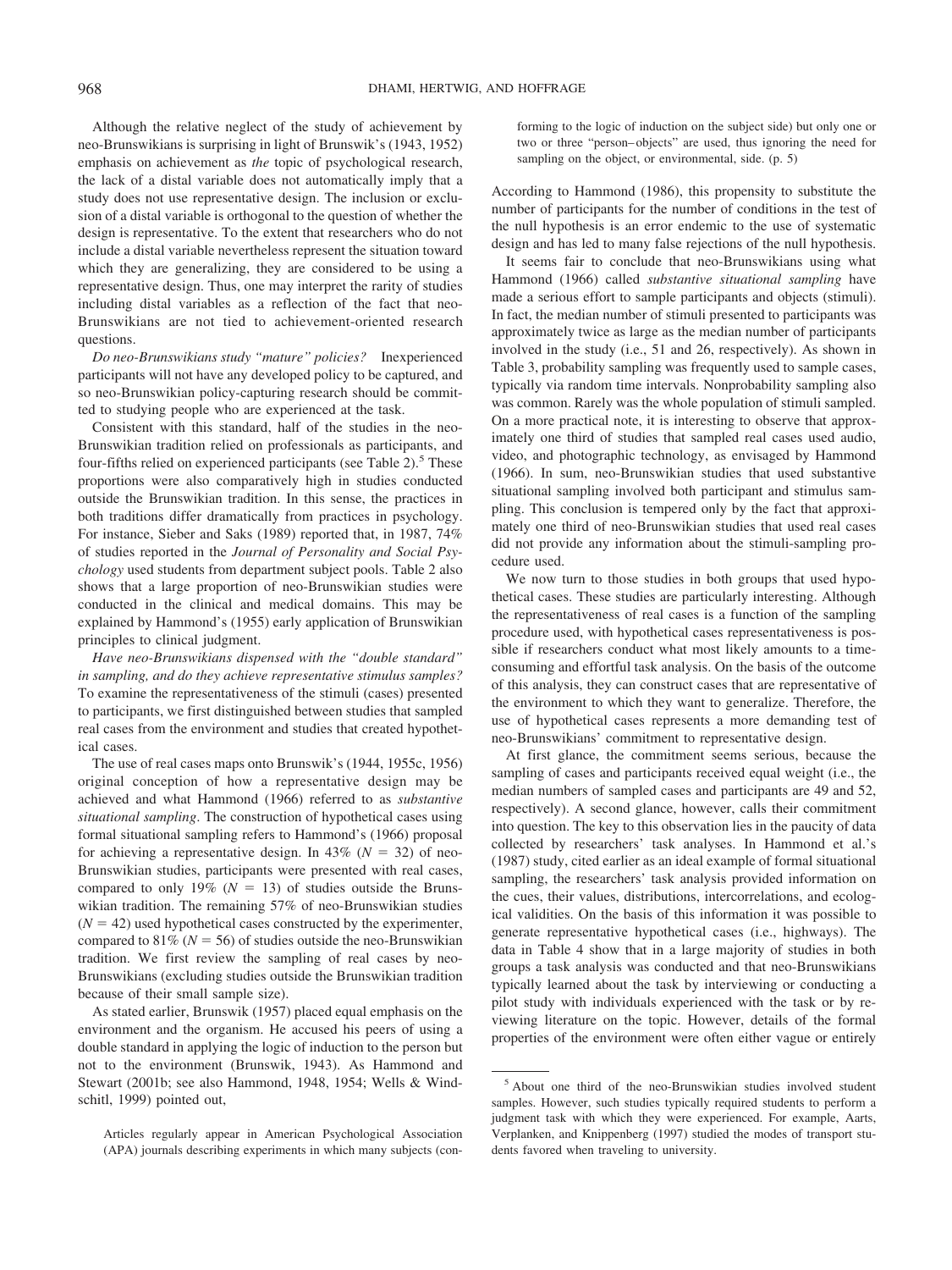|--|--|--|--|--|

|                             | Neo-Brunswikian studies<br>$(N = 32)$ |                              | Studies outside the Brunswikian tradition<br>$(N = 13)$ |   |
|-----------------------------|---------------------------------------|------------------------------|---------------------------------------------------------|---|
| Characteristic              | $\%$                                  | $\boldsymbol{n}$             | $\%$                                                    | n |
| Sampling procedure used     |                                       |                              |                                                         |   |
| Probability/random sampling | 38                                    | 12                           | 31                                                      |   |
| Nonprobability sampling     | 22                                    |                              | 8                                                       |   |
| Sampled whole population    | 3                                     |                              |                                                         |   |
| No information provided     | 38                                    | 12                           | 62                                                      | 8 |
| No. of cases sampled        |                                       | Range = 6 to 330, $mdn = 51$ | Range = 13 to 702, $mdn = 77$                           |   |
| Method used to collect data |                                       |                              |                                                         |   |
| Audio/videotape/photo       | 31                                    | 10                           |                                                         |   |
| Computer                    | 3                                     |                              |                                                         |   |
| Document analysis           | 6                                     |                              | 39                                                      |   |
| <b>Observation</b>          | h                                     |                              |                                                         |   |
| Paper and pencil            | 44                                    | 14                           | 54                                                      |   |
| No information provided     | 9                                     | 3                            | 8                                                       |   |
|                             |                                       |                              |                                                         |   |

*Substantive Situational Sampling (of Real Cases) in Neo-Brunswikian Studies and Studies Outside the Brunswikian Tradition*

*Note.* Percentages may not sum to 100 because of rounding.

absent, especially regarding the distribution of the cues, their intercorrelations, and ecological validities.

The manner in which cues were combined to form the cases provides us with some additional evidence as to researchers' commitment to representative design. As shown in Table 4, the large majority of neo-Brunswikian studies combined cues using a factorial design and presented cues that had been interpreted by the researcher.<sup>6</sup> Factorial combinations of cue values create rectangular distributions and zero intercue correlations. This suggests that most studies did not maintain representative cue distributions and intercorrelations. Figure 2 illustrates the percentage of studies in both groups that endeavored to represent formal properties of the task in the hypothetical cases. As mentioned earlier, factorial designs increase the risk of studying highly improbable stimuli or stimuli that do not exist in the population (e.g., the "bearded lady"; Brunswik, 1955c). One relatively effortless step to reduce this risk is to screen stimuli and discard or replace atypical or unrealistic cases. We found that none of the neo-Brunswikian studies, and only two of the studies outside the neo-Brunswikian tradition that used a factorial design, filtered out unrealistic cases in this manner, which further calls into question the researchers' commitment to representative design.

### *Discussion*

Social judgment theorists have expressed an explicit and enthusiastic commitment to the method of representative design (e.g., Cooksey, 1996; Hastie & Hammond, 1991). Our analysis has revealed that the actual degree of commitment appears to be a function of a distinction that Hammond (1966) made. The majority of studies that used substantive situational sampling (akin to Brunswik's, 1955c, 1956, original formulation) sampled cases so as to preserve the properties of the ecology. By contrast, studies that used formal situational sampling often failed to represent the ecological properties toward which generalizations were intended. For instance, researchers rarely combined cues to preserve their intercorrelations—an essential condition for the operation of vicarious functioning. In fact, in terms of representing the ecology, there was little difference between the practices of neo-Brunswikians and those working outside the Brunswikian tradition.

Although we can only speculate as to why researchers using formal situational sampling have parted from the Brunswikian ideal of veridically representing the ecology, two possible explanations are worth mentioning. First, considerable time, effort, and resources are required to conduct a task analysis that extracts the formal properties of the ecology (e.g., cue intercorrelations and ecological validities) and that allows researchers to translate them into representative hypothetical cases.

Second, neo-Brunswikian theorists such as Thomas S. Stewart and Ray W. Cooksey have endorsed methodological simplifications that led to substantial deviations from Brunswik's original conception of representative design. These simplifications have often been driven by a concern for data analysis and the requirements of certain statistical tools. For example, Brunswik (1952) considered *vicarious functioning*—the idea that an adaptive system can rely on multiple cues that can be substituted for each other—to be a defining feature of psychological inquiry. Social judgment theorists have modeled vicarious functioning using multiple regression (see Cooksey, 1996; Hammond, Hursch, & Todd, 1964; Stewart, 1976). This tool, however, has certain requirements, for instance, a high case-to-cue ratio to establish stable beta weights

<sup>6</sup> It is argued that cues should be presented in their original units of measurement, being coded in a concrete rather than abstract manner (A. Brehmer & Brehmer, 1988; B. Brehmer, 1979; Cooksey, 1996). For example, age should be expressed in terms of years, rather than as "young," "middle aged," or "old." There is evidence that representation may affect weights attached to cues (Wigton, 1988) and that mode of presentation may affect the type of processing used (e.g., Hammond et al., 1987). If cues are coded in an appropriately abstract manner, it is assumed that the perceptual element of the judgment process has been bypassed (A. Brehmer & Brehmer, 1988).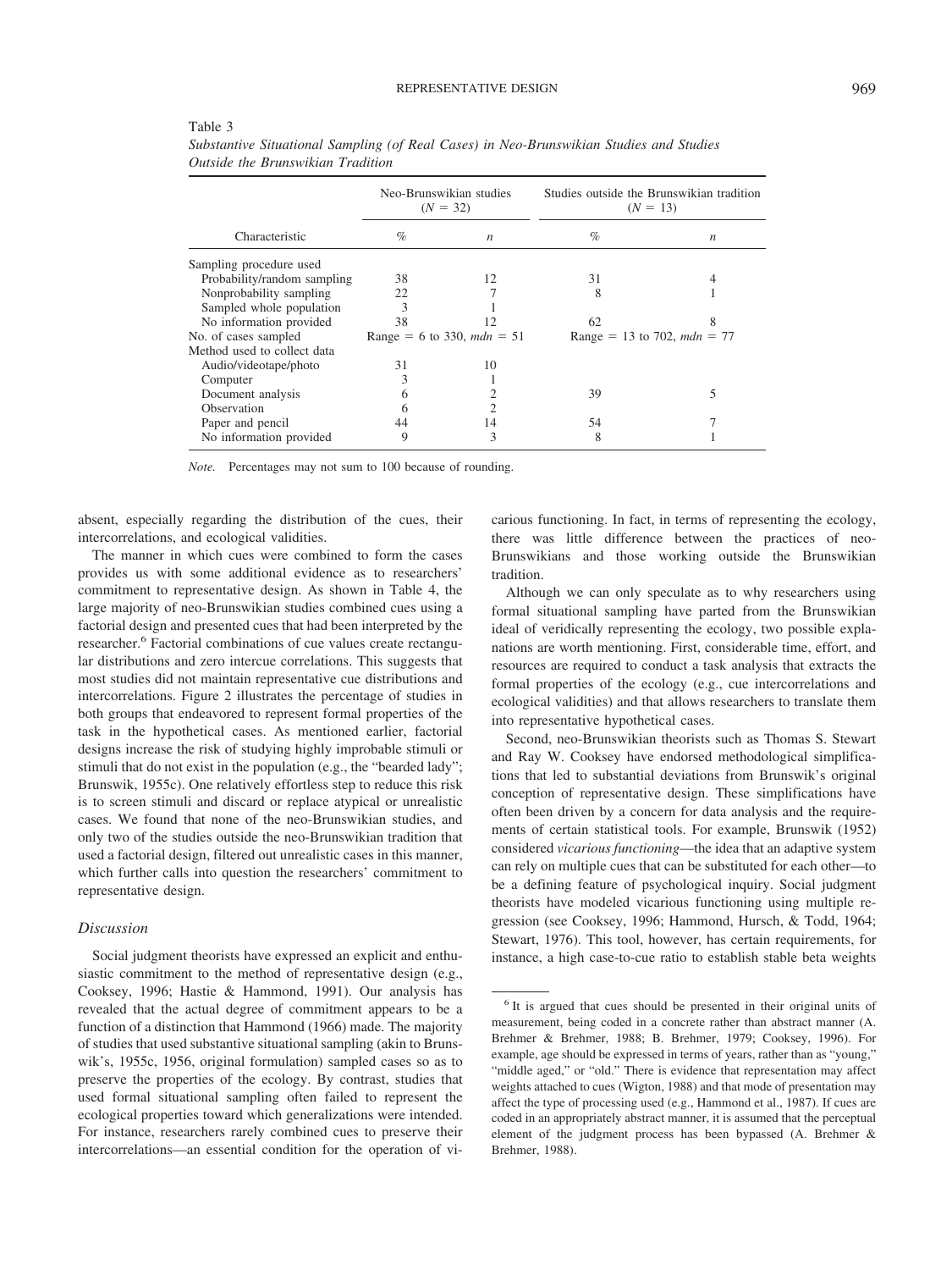|                                                | Neo-Brunswikian<br>studies $(N = 42)$ |                              | Studies outside the<br>Brunswikian tradition ( $N = 56$ ) |                              |
|------------------------------------------------|---------------------------------------|------------------------------|-----------------------------------------------------------|------------------------------|
| Characteristic                                 | $\%$                                  | $\boldsymbol{n}$             | $\%$                                                      | $\boldsymbol{n}$             |
| Basis of task analysis                         |                                       |                              |                                                           |                              |
| Interview/pilot study                          | 29                                    | 12                           | 20                                                        | 11                           |
| Literature review                              | 26                                    | 11                           | 38                                                        | 21                           |
| Real cases                                     | $\overline{2}$                        | 1                            | $\overline{4}$                                            | $\overline{2}$               |
| Combination                                    | 22                                    | 9                            | 25                                                        | 14                           |
| No task analysis conducted                     | 19                                    | 8                            | 14                                                        | 8                            |
| No information provided                        | $\overline{2}$                        | 1                            |                                                           |                              |
| Method of combining cues to construct<br>cases |                                       |                              |                                                           |                              |
| Factorial design                               | 79                                    | 33                           | 77                                                        | 43                           |
| Not factorial, not representative              | $\mathfrak{2}$                        | 1                            | 2                                                         | 1                            |
| Not factorial, representative                  | 7                                     | 3                            | 13                                                        | 7                            |
| No information provided                        | 12                                    | 5                            | $\mathbf Q$                                               | 5                            |
| Coding of cues                                 |                                       |                              |                                                           |                              |
| Uninterpreted by researcher                    | 19                                    | 8                            | 14                                                        | 8                            |
| Interpreted by researcher                      | 67                                    | 28                           | 79                                                        | 44                           |
| No information provided                        | 14                                    | 6                            | 7                                                         | $\overline{4}$               |
| Claimed realism of cases                       |                                       |                              |                                                           |                              |
| Realistic                                      | 55                                    | 23                           | 46                                                        | 26                           |
| Not realistic                                  | $\mathfrak{2}$                        | 1                            |                                                           |                              |
| No information provided                        | 43                                    | 18                           | 54                                                        | 30                           |
| No. of cases sampled                           |                                       | Range = 8 to 190, $mdn = 49$ |                                                           | Range = 4 to 250, $mdn = 50$ |
| Method used to collect data                    |                                       |                              |                                                           |                              |
| Audio/videotape/photograph                     |                                       |                              |                                                           |                              |
| Computer                                       | 17                                    | 7                            | 5                                                         | 3                            |
| Document analyses                              |                                       |                              |                                                           |                              |
| Observation                                    | $\overline{2}$                        | 1                            |                                                           |                              |
| Paper and pencil                               | 76                                    | 32                           | 86                                                        | 48                           |
| No information provided                        | 5                                     | $\overline{c}$               | 9                                                         | 5                            |

Table 4

*Formal Situational Sampling in Neo-Brunswikian Studies and Studies Outside the Brunswikian Tradition*

*Note.* Percentages may not sum to 100 because of rounding.

(Cohen & Cohen, 1983). Thus, Stewart (1988) recommended that the number of cues presented "should be kept as small as possible" (p. 43). Concern with data analysis is also a reason provided for why researchers typically remove intercue correlations. To establish the effect of each cue on the judgments independent of the effect of other cues, some researchers reduce or eliminate intercue correlations, as advocated in the literature (e.g., Cooksey, 1996; Stewart, 1988) and endorsed by reviews of the literature (e.g., A. Brehmer & Brehmer, 1988).

Finally, although Brunswik did not seriously consider the issue of the representativeness of the dependent variable in terms of how participants' responses are elicited and measured, it is clear that this is important. There is evidence that response mode affects all stages of the decision process (e.g., Billings & Scherer, 1988; Westenberg & Koele, 1992). Cooksey (1996) argued that the responses should be measured in the same units as the outcome criterion; otherwise, the task may become more cognitively demanding, as participants convert the units of measurement with which they are familiar into the ones used in the study. Our analysis revealed that the large majority of studies in both groups measured the dependent variable (i.e., judgment or decision) on a continuous rating scale. In some instances, this seemed inappropriate. For example, Harries, St. Evans, Dennis, and Dean (1996) asked physicians to judge the likelihood of them prescribing a

lipid-lowering drug on a continuous scale, when in reality physicians make a categorical decision to, or not to, prescribe. Thus, researchers have tended to use representations of the dependent variable that meet the requirements of the statistical techniques they used (e.g., multiple linear regression). In Part 4, we consider whether the implementation of representative stimulus sampling can be fostered by liberating research on vicarious functioning from the straitjacket of multiple regression.

#### Part 3: Does Representative Design Matter?

Brunswik (1955c, 1956) highlighted two major limitations of systematic design that he believed could be overcome by representative design: (a) Systematic design does not allow researchers to elicit the natural process of vicarious functioning, and as a consequence (b) it does not enable them to generalize the findings of an experiment beyond the experimental situation. These limitations can be translated into two questions concerning research that aims to capture judgment policies. First, do the captured judgment policies reflect participants' "true" policies? If representative design matters, one would expect to find differences in the characteristics of the policies captured under more and less representative conditions. Second, can the captured policies be used to predict participants' behavior on the judgment task for cases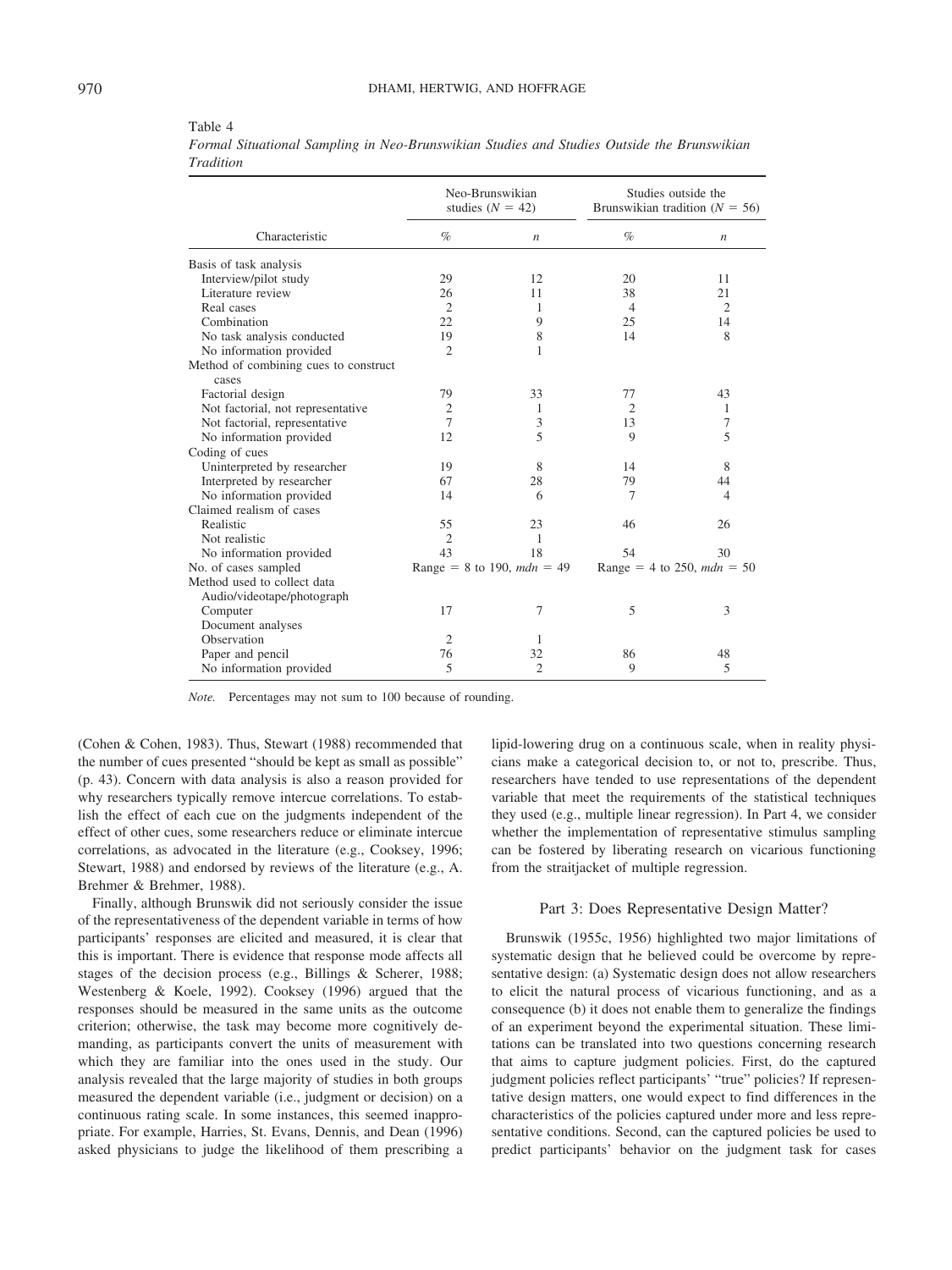

# Formal Properties Preserved in Hypothetical Cases

*Figure 2.* Formal properties of a task preserved in the hypothetical cases constructed by neo-Brunswikian researchers and those working outside the Brunswikian tradition.

outside the laboratory? If representative design matters, one would also expect to find little generalization of policies extracted in an unrepresentative condition to policies applied outside the laboratory.

Although Brunswik (1956) laid out the theoretical rationale for representative design, he did not have available any findings of a comparative study of systematic and representative designs. Perhaps in practice there is little or no significant difference in the findings obtained by studies using either design. To our knowledge there has not been any comprehensive review and systematic comparison of the effects of systematic and representative designs in policy-capturing research. One simple explanation is that neo-Brunswikian researchers have often fallen short of Brunswik's vision for the application of his method of representative design; consequently, there are only very few representatively designed studies that could be compared to those using a systematic design. We attempted to deal with this problem in multiple ways; unfortunately, several approaches we initially took were unsuccessful.

First, using the 143 studies reviewed in Part 2, we tried to identify significant differences in the findings of those studies that were representatively designed and those that were not. For instance, on average, were participants in the former group of studies more consistent, did they use fewer cues, and did they demonstrate greater insight into their policies? However, there were too few studies for meaningful analysis after controlling for variations among studies in terms of, for example, the experience of participants, the dependent measure, and the level of analysis (i.e., capturing aggregate policies or individual policies). Second, we attempted to assess the validity of the findings of studies using unrepresentatively designed cases by examining whether models of the captured policies were successfully cross-validated: Do they correctly predict individuals' responses to a set of real cases? This attempt, however, also was unsuccessful, because although cross-validation is often recommended (e.g., Cooksey, 1996), it is rarely practiced.

In light of these unsuccessful approaches, we chose two alternative ways of addressing the question of whether representative design matters. First, we reviewed the results obtained by a small set of studies that compared judgment policies captured using representative and unrepresentative cases. Second, we relied on a set of studies that compared the calibration of confidence judgments and hindsight bias under representative and unrepresentative stimulus sampling conditions. We now describe the findings of these reviews.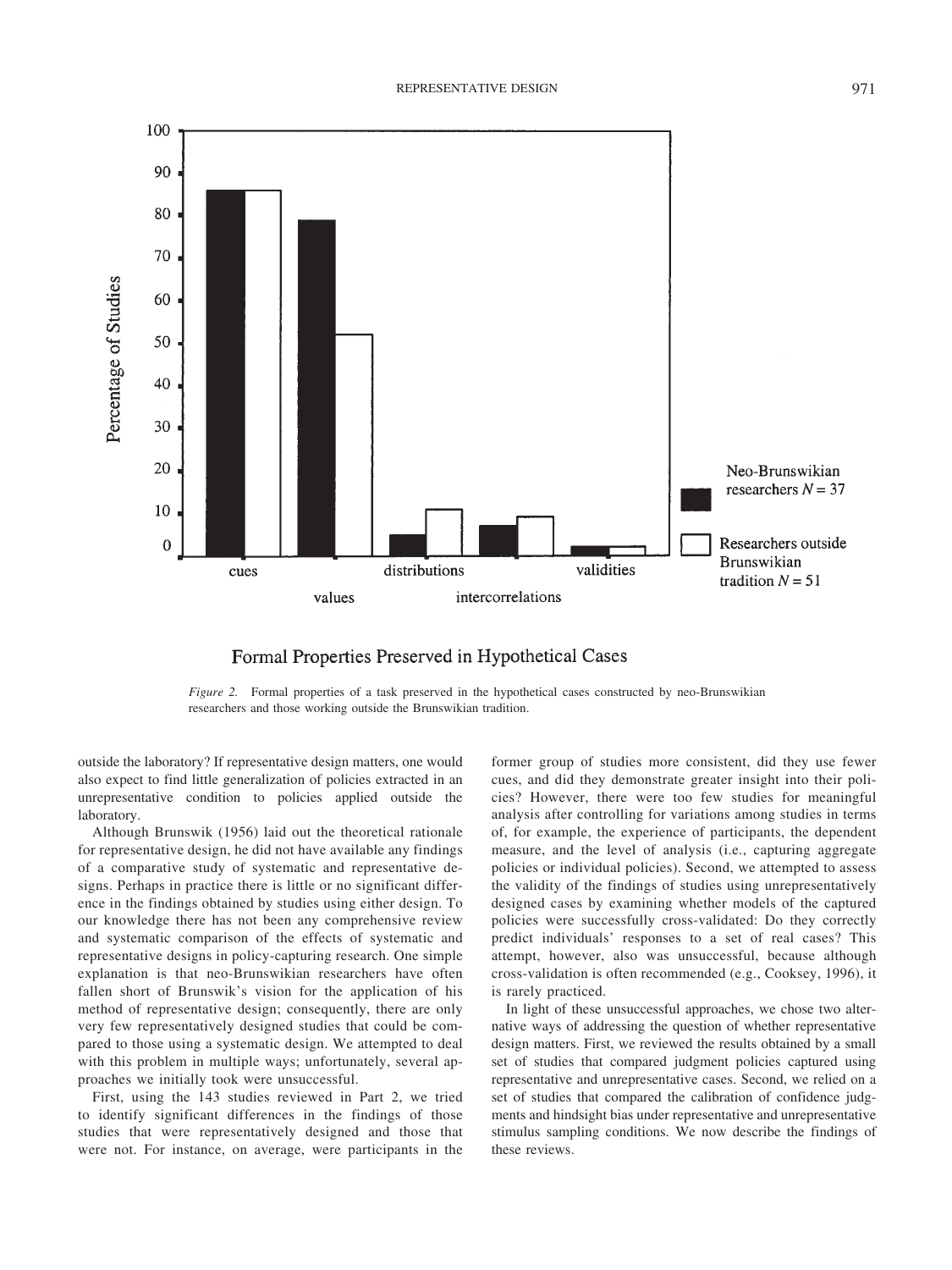### *Do Judgment Policies Alter as a Function of Design?*

Possibly the most rigorous test of the effect of representative design is a within-subject comparison of policies captured for individuals under both representative and unrepresentative conditions. We are aware of only two published studies that have reported such a rigorous test. Phelps and Shanteau (1978) analyzed livestock experts' judgments of the breeding quality of pigs (see Table 5). They found that the judgment policies differed when experts were presented with unrepresentatively designed pigs and representative pigs: Experts seemed to have used significantly more cues in the unrepresentative condition than in the representative condition. Moore and Holbrook (1990) captured the car purchasing policies of MBA students (see Table 5) and found a significant difference between the weights attached to two cues in individuals' policies captured using representative and unrepresentative stimuli.

We also found seven other studies that compared policies captured under representative and unrepresentative conditions using a less rigorous procedure. The methods used, and the results obtained in these studies, are summarized in Table 5. Overall, the findings are mixed: Whereas some researchers found that there are differences in the policies captured using representative and unrepresentative stimuli (Ebbesen & Konecni, 1975, 1980; Ebbesen, Parker, & Konecni, 1977; Hammond & Stewart, 1974), others concluded that there is no difference (Braspenning & Sergeant, 1994; Olson, Dell'omo, & Jarley, 1992; Oppewal & Timmermans, 1999). When differences were observed, they occurred across a range of variables, including the linearity of the policy (Hammond & Stewart, 1974), the number of significant cues (Ebbesen & Konecni, 1975; Phelps & Shanteau, 1978), and the weighting and combination of cues (Ebbesen et al., 1977).

Unfortunately, the fact that the studies vary in terms of their methods (e.g., between-subjects vs. within-subject design), procedures, and analyses makes it difficult to compare their findings. In addition, some of the results are not as clear cut as the authors' conclusions. For instance, Oppewal and Timmermans (1999) based their conclusion of "no differences" on the fact that the same cue was accorded the greatest weight in both conditions, yet there were only 4 statistically significant cues in the unrepresentative condition compared with 10 in the representative condition. At the same time, however, differences should not be overweighted. For instance, although Moore and Holbrook (1990) found significant differences in the cue weights, these differences did not affect the predictive power of the two captured policies as both were equally good at predicting responses on a set of holdout cases.

The results from this small set of studies do not enable us to draw any definite conclusions regarding the effects of representative design on research findings. They do, however, point to the necessity of conducting more studies that directly compare policies captured for individuals under both representative and unrepresentative conditions (e.g., Dhami, 2004). Fortunately, we do not need to end with the clichéd call for more empirical work, because there is research that affords us further opportunity to examine the effects of representative design. Although research on the overconfidence effect and hindsight bias emanated outside of the neo-Brunswikian tradition, some researchers have recently drawn on Brunswik's notion of representative design for theoretical inspiration and demonstrated the effects of representative stimulus sampling.

# *Does "Overconfidence" Disappear in Representative Designs?*

In Brunswik's (1943) view, psychology should aim to investigate organisms' adjustment to the inherently uncertain environments in which they function. Adjustment is considered in terms of an organism's use of proximal cues to achievement of a distal variable. The core premise of representative design is that the informational properties of the experimental task presented to participants represent the properties of the ecology to which experimenters wish to generalize. Although many contemporary psychologists may not necessarily share Brunswik's view of psychology as a science of organism– environment relations, they are interested in describing people's cognitive and behavioral achievements in an uncertain world. For illustration, consider the influential heuristics-and-biases research program (e.g., Kahneman, Slovic, & Tversky, 1982; Kahneman & Tversky, 1996). This research has demonstrated a large collection of departures of human reasoning from classic norms of rationality, including phenomena such as base rate neglect, insensitivity to sample size, misconceptions of chance, illusory correlations, overconfidence, and hindsight bias. These phenomena have been described as *cognitive illusions* (Kahneman & Tversky, 1996), and these demonstrations of irrationality are explained in terms of heuristics on which people, equipped with limited cognitive resources, need to rely when making inferences about an uncertain world (Kahneman et al., 1982). In light of these cognitive illusions, many researchers have arrived at a bleak assessment of human reasoning—it is "ludicrous," "indefensible," and "self-defeating" (see Krueger & Funder, in press). However, concerns about whether studies demonstrating irrationality preserved an isomorphism between environmental and experimental properties have given rise to a Brunswikian perspective, initially in research on the overconfidence effect.

The overconfidence effect is prominent among the cognitive illusions catalogued by the heuristics-and-biases program, and it has received considerable research attention (for reviews, see Alba & Hutchinson, 2000; Hoffrage, in press; Lichtenstein, Fischhoff, & Phillips, 1982). Overconfidence research is essentially concerned with achievement, measured in terms of the extent to which people are calibrated to the accuracy of their knowledge. Studies demonstrating the overconfidence effect typically present participants with a general knowledge question of the following kind: Which city has more inhabitants, Atlanta or Baltimore? The participant is asked to choose one of the two options and then indicate his or her confidence that the chosen option is correct. This task requires participants to determine which of two objects scores higher on a criterion, and so it is a special case of the more general problem of estimating which subclass of a class of objects has the highest value on a criterion. Examples of such tasks are treatment allocation (e.g., which of two patients to treat first in the emergency room, with life expectancy after treatment as a criterion), and financial investment (e.g., which of two securities to buy, with profit as a criterion). The classic finding of overconfidence research is that out of the questions in which people say they are 100% confident, only about 80% are accurately answered. Out of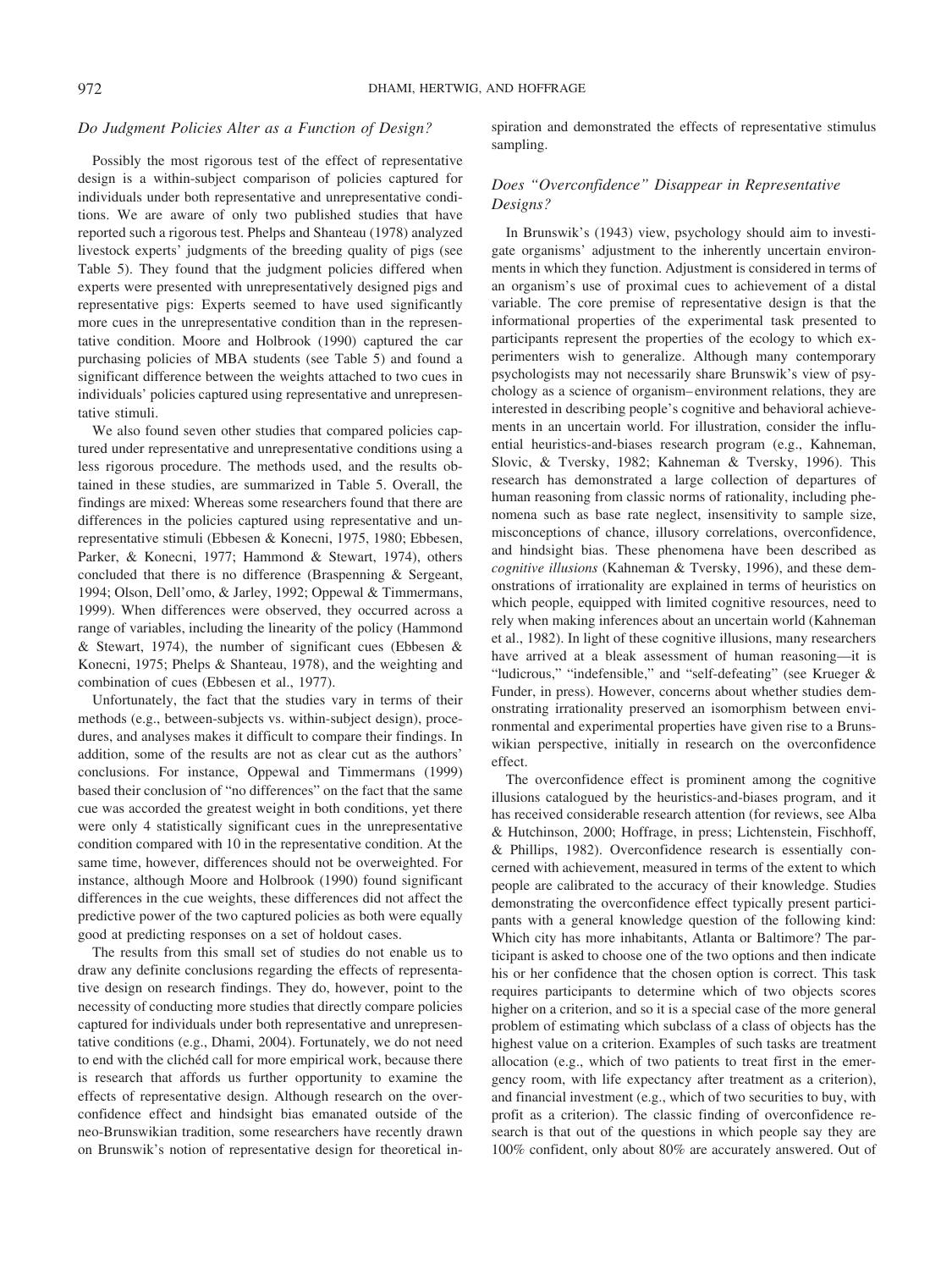the cases in which people are 90% confident, the proportion correct is about 75%, and so on. Quantitatively, the overconfidence effect is defined as the difference between the mean confidence rating and the mean percentage correct. This discrepancy has been interpreted as an error in reasoning and, like many other cognitive illusions, it is considered difficult to avoid.

However, this conclusion was challenged in the early 1990s by researchers advocating a Brunswikian theory of confidence (Gigerenzer, Hoffrage, & Kleinbölting, 1991). Gigerenzer et al. (1991) emphasized the importance of how questions had been sampled by experimenters. According to their "probabilistic mental models" theory, people solve questions such as which city is more populous by generating a mental model that contains probabilistic cues and their validities, akin to the process depicted in Brunswik's (1952) lens model. Therefore, in the choice between Atlanta and Baltimore, an individual may retrieve the fact that Atlanta has one of among the world's 50 busiest airports and that Baltimore does not, and that cities with such a busy airport tend to be more populous than those without. Consequently, the individual may conclude that Atlanta has a greater population than Baltimore and, according to probabilistic mental models theory, would report the validity of the cue as his or her subjective confidence that this choice is correct.

The manner in which questions are sampled is relevant for the demonstration of the overconfidence effect. For instance, assume that an individual has only one cue (e.g., airport cue) with which to determine the population size of U.S. cities. Among the 50 largest cities in the United States, the airport cue has an ecological validity of .6 (see Soll, 1996), where the ecological validity of a particular cue is defined as the percentage of correct choices using this cue alone. If the participant's subjective validity approximates this ecological validity, as suggested by Brunswik's (1943, 1952) assumption that people are well adjusted to their environment and empirically supported by a rich literature demonstrating that people automatically pick up frequency information in the environment (e.g., Hasher & Zacks, 1979), then the judge will be appropriately calibrated. That is, for the confidence category 60%, the relative frequency of correct choices should be 60%. This, however, holds true only if the experimenter selects questions in a representative way (randomly) from the reference class of the 50 largest cities in the United States. Alternatively, the experimenter could systematically sample more city pairs in which the airport cue would lead to a wrong choice (it so happens that Baltimore is more populous than Atlanta) or to a correct choice. The former sampling method would produce overconfidence, and the latter would yield underconfidence.

Therefore, Gigerenzer et al. (1991) suggested that the overconfidence effect may stem from the fact that researchers did not sample general-knowledge questions randomly but tended to overrepresent items in which cue-based inferences would lead to wrong choices. If so, then overconfidence does not reflect fallible reasoning processes but is an artifact of how the experimenter sampled the stimuli and ultimately misrepresented the cue– criterion relations in the ecology. Figure 3 shows the results of Gigerenzer et al.'s (1991) Study 1. Indeed, consistent with this interpretation, people were well calibrated when questions included randomly sampled items from a defined reference class (here, German cities). Percentage correct and mean confidence were 71.7 and 70.8, respectively. Figure 3 shows that Gigerenzer et al. (1991) also

replicated the well-known overconfidence effect when people were presented with a nonrandomly selected set of items. Here, the percentage correct was 52.9, mean confidence was 66.7, and overconfidence was 13.8. The same result has been independently predicted and replicated by Peter Juslin and his colleagues (e.g., P. Juslin, 1993, 1994; P. Juslin & Olsson, 1997; P. Juslin, Olsson, & Björkman, 1997).

Following the publication of the probabilistic mental models theory, many researchers have examined whether unrepresentative sampling accounts for the overconfidence effect. Therefore, the impact of representative design can now be studied across a wide range of studies. Recently, P. Juslin, Winman, and Olsson (2000) conducted a review of 130 overconfidence data sets to quantify the effects of representative and unrepresentative item sampling. Figure 4 depicts the over- and underconfidence scores (regressed onto mean confidence) observed in those studies. Consistent with Gigerenzer et al.'s (1991) argument, the overconfidence effect was, on average, pronounced with selected item samples and close to zero with representative item samples. The results hold even when controlling for item difficulty—a variable to which the disappearance of overconfidence in the initial Gigerenzer et al. (1991) studies has sometimes been attributed.

### *Does Hindsight Bias Disappear in Representative Designs?*

The impact of representative stimulus sampling on the existence of cognitive illusions is not restricted to probabilistic reasoning but also extends to memory illusions such as the *hindsight bias*: the tendency to falsely believe, after the fact, that one would have correctly predicted the outcome of an event. In an early study, Fischhoff and Beyth (1975) asked a group of students to judge a variety of possible outcomes of President Nixon's visits to Peking and Moscow before they occurred in 1972. Participants rated their confidence in the truth of assertions such as "The United States will establish a permanent diplomatic mission in Peking, but not grant diplomatic recognition" before the visits. After the visits, participants were asked to recall their original confidence. They exhibited hindsight bias: Participants' recalled confidence for events they thought had happened was higher than their original confidence, whereas their recalled confidence for events they thought had not happened was lower. These findings were supported by later research (for reviews, see Hawkins & Hastie, 1990, and Hoffrage & Pohl, 2003).

To examine whether representative sampling can reduce hindsight bias, Winman (1997) presented participants with general-knowledge questions of the kind used in overconfidence research. For instance, participants read questions such as: "Which of these two countries has a higher mean life expectancy, Egypt or Bulgaria?" Then, they were told the correct answer (Bulgaria) and were asked to identify the option they would have chosen had they not been told the correct answer. Akin to research on the overconfidence effect, Winman (1997) constructed selected sets of items and representative sets in which the countries that are included in the paired comparison task were drawn randomly from a specified reference class. The differences were striking. In Experiment 1, 42% of items in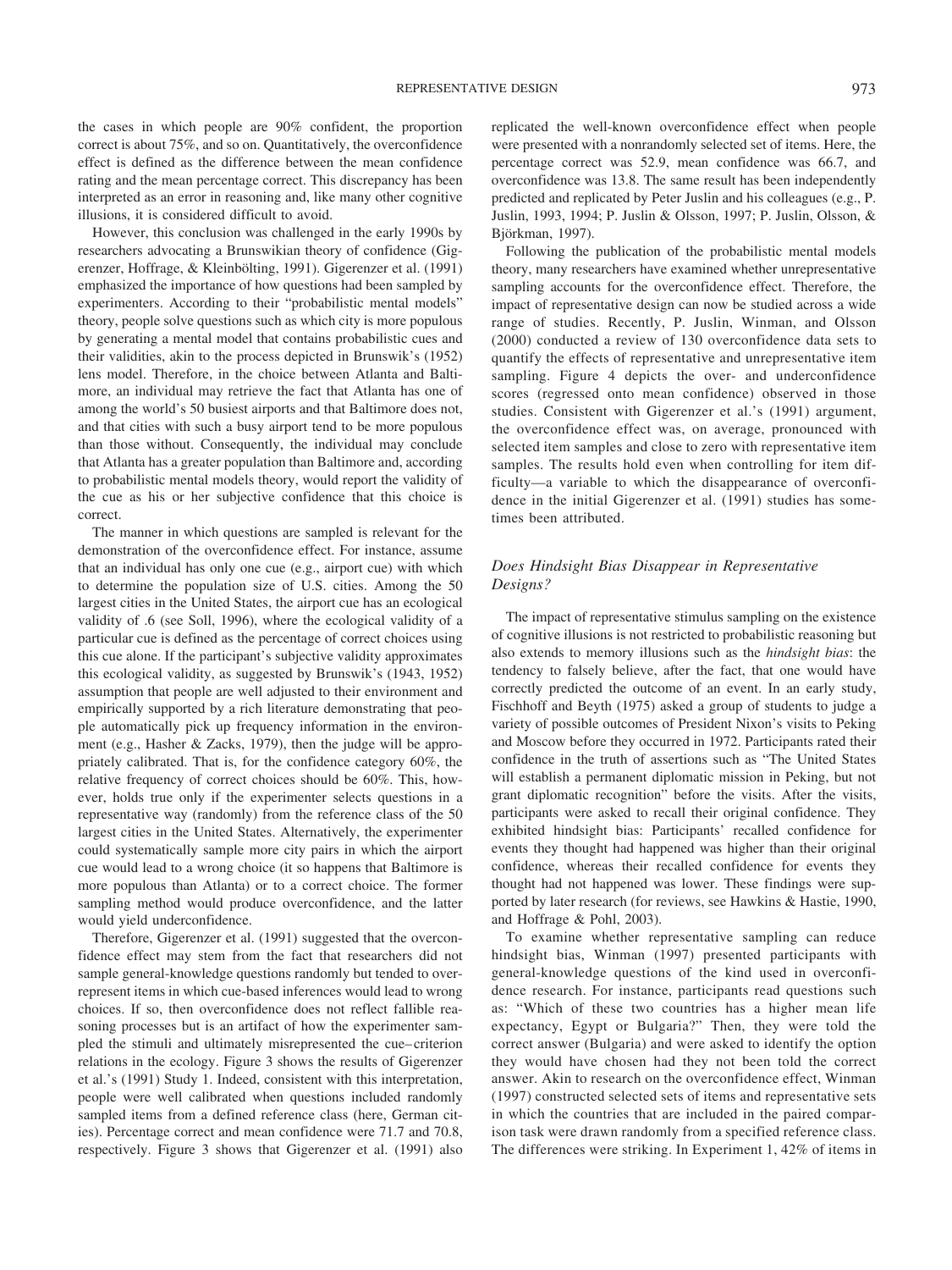Table 5

*Results of Studies Testing the Validity of Judgment Policies Captured Under Representative and Unrepresentative Conditions*

| Study                                                      | Method                                                                                                                                                                                                                                                                                                                                                                                                                                                                                                                                                                                                                                                                                                                                                         | Results                                                                                                                                                                                                                                                                                                                                                                                                                                                                    |
|------------------------------------------------------------|----------------------------------------------------------------------------------------------------------------------------------------------------------------------------------------------------------------------------------------------------------------------------------------------------------------------------------------------------------------------------------------------------------------------------------------------------------------------------------------------------------------------------------------------------------------------------------------------------------------------------------------------------------------------------------------------------------------------------------------------------------------|----------------------------------------------------------------------------------------------------------------------------------------------------------------------------------------------------------------------------------------------------------------------------------------------------------------------------------------------------------------------------------------------------------------------------------------------------------------------------|
| Hammond & Stewart (1974)                                   | Thirty-two students were divided into four equal groups. All<br>were trained to infer the amount of foreign capital<br>invested in hypothetical underdeveloped nations on the<br>basis of two cues. (We report the results of the two<br>relevant groups.) In the unrepresentative condition,<br>participants were each presented with three blocks of 25<br>cases comprising a factorial combination of two cues. In<br>the representative condition, participants were presented<br>with 75 cases of the sort with which they had learned to<br>deal.                                                                                                                                                                                                        | Individual participants' policies were captured using<br>multiple linear regression analysis. Five of the 8<br>participants in the unrepresentative condition had<br>nonlinear policies, whereas all participants in the<br>representative condition had linear, additive<br>policies.                                                                                                                                                                                     |
| Ebbesen & Konecni (1975)                                   | In the unrepresentative experiment, 18 San Diego court<br>judges were each presented with 8 different cases. These<br>were selected from a set of 36 cases comprising a<br>factorial combination of four cues. Participants decided<br>the amount of bail to be set on the cases. In the<br>representative experiment, observations were made of the<br>bail set on 105 cases by 5 of the judges, and details of<br>the cases were recorded.                                                                                                                                                                                                                                                                                                                   | An analysis of variance was performed on the<br>responses of all participants in the<br>unrepresentative experiment, and multiple linear<br>regression analysis was used to capture the<br>policies of judges in the representative<br>experiment. Three cues were significant in the<br>former model compared to one in the latter.                                                                                                                                       |
| Ebbesen et al. $(1977)$                                    | In the unrepresentative condition, 20 students with driving<br>licenses were presented 20 hypothetical cases comprising<br>a factorial combination of two cues (they did practice and<br>replications of whole design). Participants first decided<br>whether it was safe for a car to cross an intersection.<br>Then, participants judged the risk of crossing on a 200-<br>mm scale anchored at each end. In the representative<br>condition, 2,350 observations were made of 2,058 drivers<br>who made left turns at four crossings in a locale.                                                                                                                                                                                                            | An analysis of variance was performed on the data<br>in each condition separately. Although some of<br>the results converged, there was evidence for<br>differences in how the cues were weighted and<br>combined.                                                                                                                                                                                                                                                         |
| Phelps & Shanteau (1978)                                   | In the unrepresentative condition, each of seven livestock<br>experts were presented with 64 hypothetical paper cases<br>that comprised a fractional factorial combination of 11<br>cues. Experts rated the breeding quality of these pigs.<br>Two months later, in the representative condition, the<br>same participants were asked to provide ratings on the<br>overall quality of 8 pigs in photographs and provide<br>ratings on the 11 cues.                                                                                                                                                                                                                                                                                                             | Analyses of variance were performed on each<br>individual's responses in the unrepresentative<br>condition and a stepwise multiple regression was<br>computed for each individual in the<br>representative condition. In the unrepresentative<br>condition experts seemed to have used more cues<br>(i.e., 9-11) than in the representative condition<br>(i.e., fewer than 3) as suggested by the number of<br>statistically significant cues in the captured<br>policies. |
| Ebbesen & Konecni (as cited in<br>Ebbesen & Konecni, 1980) | In the unrepresentative condition, court judges were<br>presented with 72 hypothetical cases comprising a<br>factorial combination of five cues. Participants sentenced<br>convicted defendants either to different types of penal<br>establishments or to probation. In the representative<br>condition, document analyses and observations were<br>conducted, and the cues were recorded for 3,000 cases<br>(although the results presented reflect the 800 cases                                                                                                                                                                                                                                                                                            | An aggregate policy was captured for participants in<br>each condition using analysis of variance. The<br>cue weights differed in both conditions, with<br>more interactions in the representative condition<br>and more cues used in the unrepresentative<br>condition.                                                                                                                                                                                                   |
| Moore & Holbrook (1990)                                    | analyzed at that point).<br>These authors reported three studies involving students who<br>were each asked to rate the likelihood of purchasing cars<br>on a 0-to-10 scale. In the first study, 62 participants were<br>asked to make ratings on two sets of cases after a 1-<br>month interval. The first set (unrepresentative condition)<br>included 18 hypothetical cases comprising an orthogonal<br>combination of five cues. The other set (representative<br>condition) included these same cases but were altered to<br>have plausible intercue correlations (which, however,<br>were lower than found in the environment). Participants<br>also completed a set of 17 holdout cases used for cross-<br>validation, which included 9 orthogonal and 8 | For each individual, a multiple regression analysis<br>was computed on their responses to the<br>orthogonal and representative sets of cases<br>separately. Although both models were equally<br>good at predicting responses on the holdout set,<br>there was a significant difference between the<br>policies across participants in terms of the<br>weights attached to two of the cues. The other<br>two studies replicated these results.                             |
| Olson et al. (1992)                                        | representative cases comprising three cues.<br>In the unrepresentative condition, 19 arbitrators were each<br>presented 32 hypothetical cases of police disputes<br>comprising a fractional factorial combination of nine<br>cues. Participants made decisions on whether to award<br>wage increases on the basis of the union's offer. In the<br>representative condition, the same participants had made<br>decisions to award wage increases on 208 real teacher<br>disputes, and these records were available for analysis.                                                                                                                                                                                                                                | An aggregate policy was captured for participants in<br>each condition using a standard probit model.<br>Two of the four comparable cues were significant<br>in both conditions. The cues were used in the<br>same direction and had the same order of relative<br>weights.                                                                                                                                                                                                |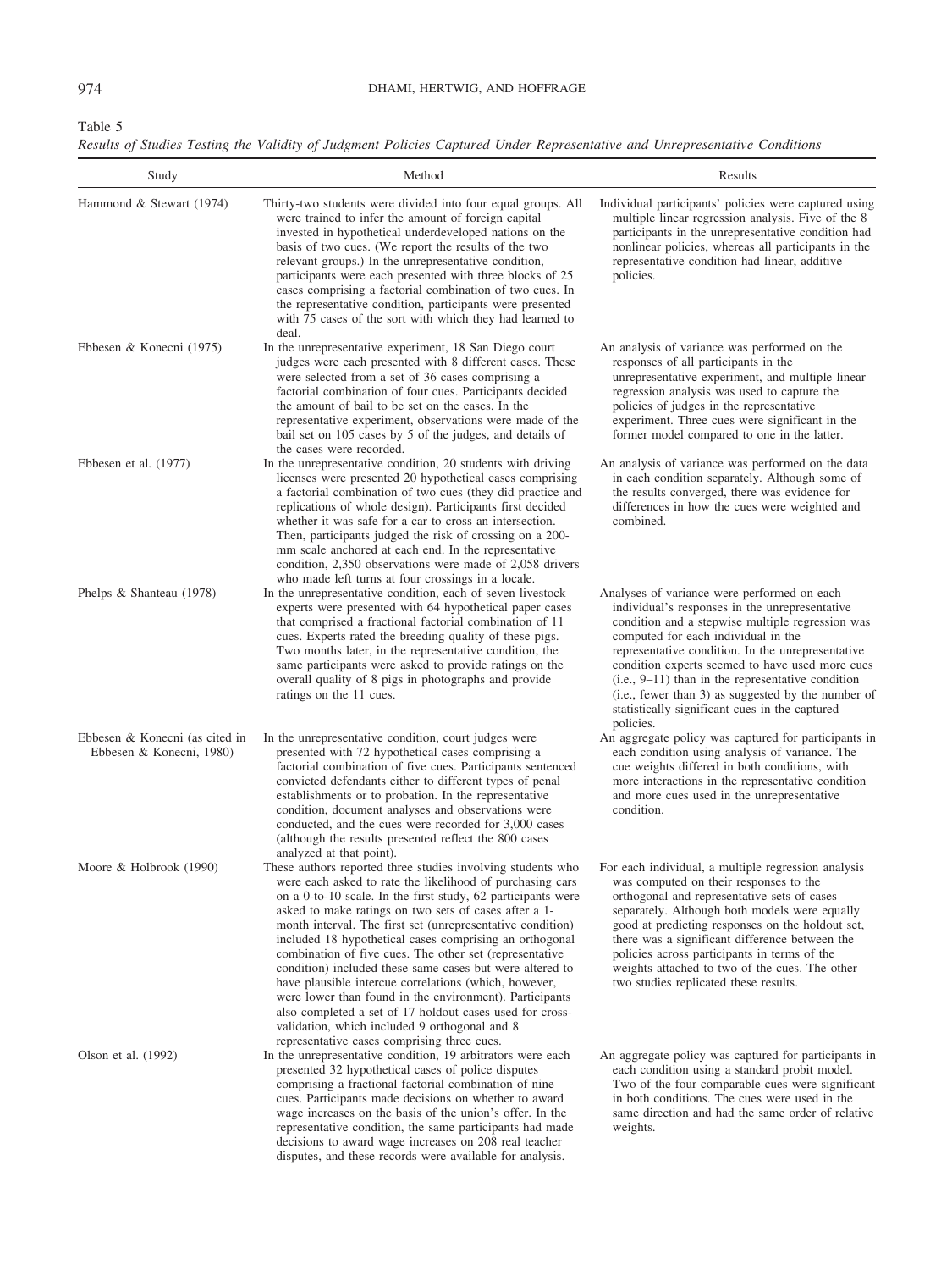Table 5 (*continued*)

| Study                          | Method                                                                                                                                                                                                                                                                                                                                                                                                                                                                                                                                                                                                                                                                                                                                | Results                                                                                                                                                                                                                                                                                                                                                                                                                                                                                                                                                                                                                                                                  |
|--------------------------------|---------------------------------------------------------------------------------------------------------------------------------------------------------------------------------------------------------------------------------------------------------------------------------------------------------------------------------------------------------------------------------------------------------------------------------------------------------------------------------------------------------------------------------------------------------------------------------------------------------------------------------------------------------------------------------------------------------------------------------------|--------------------------------------------------------------------------------------------------------------------------------------------------------------------------------------------------------------------------------------------------------------------------------------------------------------------------------------------------------------------------------------------------------------------------------------------------------------------------------------------------------------------------------------------------------------------------------------------------------------------------------------------------------------------------|
| Braspenning & Sergeant (1994)  | In the unrepresentative condition, 28 general practitioners<br>were each presented 50 hypothetical cases comprising a<br>random variation of the levels of eight cues. Participants<br>rated on 9-point scales the degree to which patients had a<br>mental health problem and the degree to which they<br>showed a somatic condition. In the representative<br>condition, 90 videotaped doctor-patient consultations<br>were coded, and data were collected on six cues<br>comparable with those used in the unrepresentative<br>condition. Doctors provided ratings on one scale<br>comparable to those used in the unrepresentative<br>condition.                                                                                  | The two ratings made in the unrepresentative<br>condition were moderately correlated and so were<br>collapsed into one that was on a scale<br>comparable to that used in the representative<br>condition. Then, an aggregate policy was<br>captured for participants in the unrepresentative<br>condition using multiple linear regression analysis<br>and the six cues that were comparable to those in<br>the representative condition. An aggregate policy<br>was captured for participants in the representative<br>condition also using regression analysis. There<br>was no significant difference between the weights<br>attached to the cues in both conditions. |
| Oppewal & Timmermans<br>(1999) | In a between-subjects design, 396 members of the general<br>public evaluated the public space appearance in shopping<br>centers on a 9-point scale. In the unrepresentative<br>condition, 214 participants were each presented with 1 of<br>16 sets of 16 hypothetical cases. Altogether, 128 different<br>hypothetical cases comprising a fractional factorial<br>combination of 10 cues plus selected interactions were<br>used. (Varying information on 3 other cues was added.)<br>In the representative condition, 214 participants rated 29<br>existing shopping centers they visited frequently on 13<br>cues. In the validation condition, 182 participants<br>completed the same task as in the representative<br>condition. | An aggregate policy was captured for participants in<br>each condition using multiple linear regression<br>analysis. The same cue was most important in<br>both conditions, but there were only 4 significant<br>cues in the unrepresentative condition, compared<br>with 10 in the representative condition. The<br>models from the unrepresentative and<br>representative conditions were equally good at<br>predicting the responses of the new sample of<br>participants.                                                                                                                                                                                            |

the selected set produced hindsight bias, whereas in the representative set of items only 29% did so. A within-subject analysis revealed that for the representative sample only 3 out of 20



*Figure 3.* Calibration curves for the systematically selected (black squares) and representative sets (open squares). From "Probabilistic Mental Models: A Brunswikian Theory of Confidence," by G. Gigerenzer, U. Hoffrage, and H. Kleinbölting, 1991, *Psychological Review, 98*, p. 514. Copyright 1991 by the American Psychological Association. Adapted with permission.

participants had a higher accuracy in hindsight than in foresight (indicating "I knew it all along"), whereas for the selected sample this was the case for 14 out of 20 participants.

In his most comprehensive attempt to study the impact of representative sampling, Winman (1997, Experiment 3) used large independent samples of up to 300 items per participant. In addition, he compared the results of a within- and between-subjects design. In the between-subjects design he obtained slight overes-



*Figure 4.* Regression lines relating over- and underconfidence scores to the mean subjective probability for systematically selected (black squares) and representative samples (open squares). From "Naive Empiricism and Dogmatism in Confidence Research: A Critical Examination of the Hard– Easy Effect," by P. Juslin, A. Winman, and H. Olsson, 2000, *Psychological Review, 107,* p. 391. Copyright 2000 by the American Psychological Association. Reprinted with permission.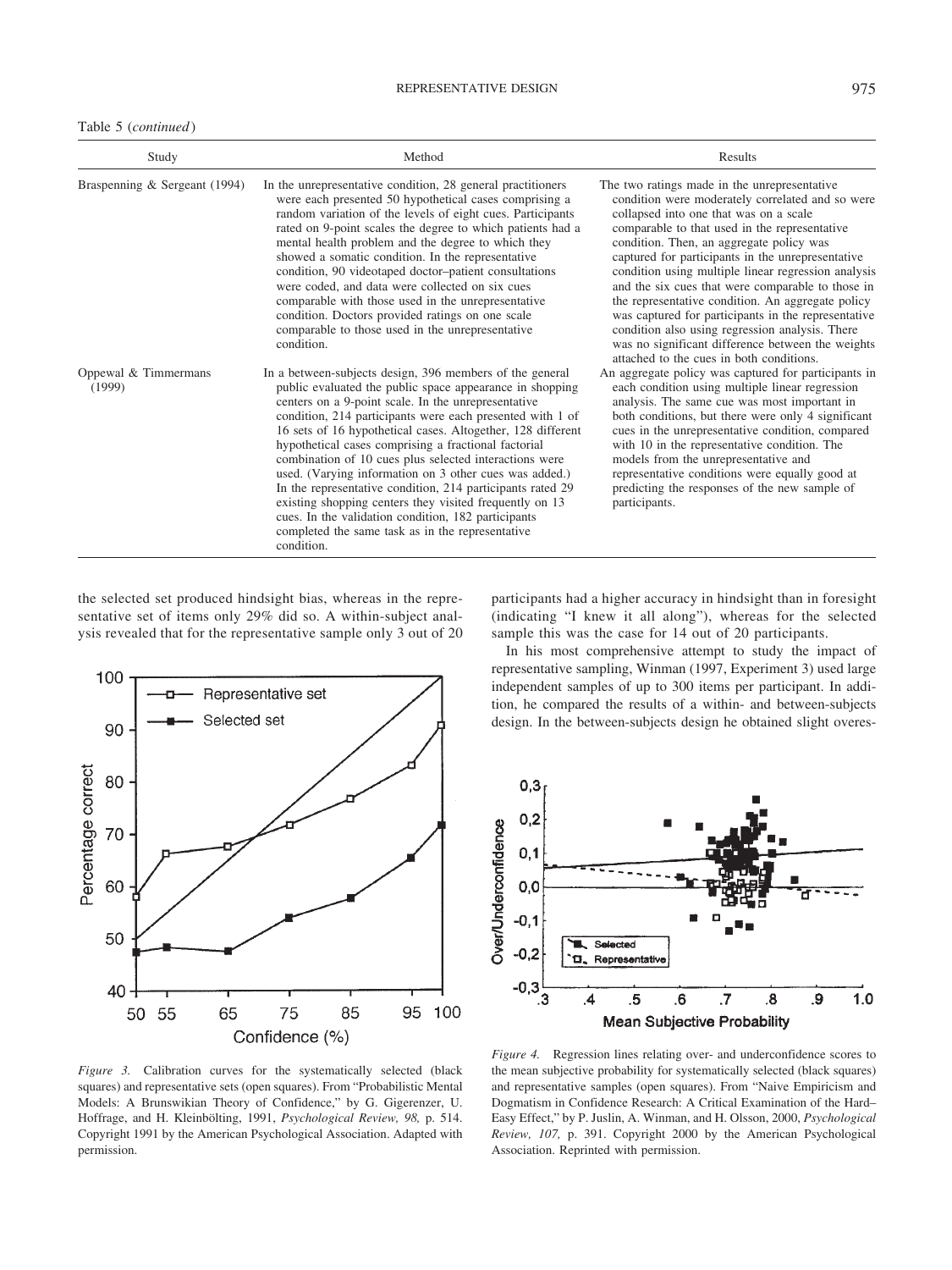timations of the frequency with which participants believed they would have used extreme response categories—an effect that Winman attributed to the lack of familiarity with the confidence scale and not a reflection of the hindsight bias. Consistent with this view, in the within-subject design the hindsight bias completely disappeared when items were sampled representatively (here participants had the opportunity to use the confidence scale in foresight). To further appreciate that representative sampling eliminates hindsight bias, it is worth noting that the hindsight bias has resisted most debiasing techniques (Fischhoff, 1982) and that it appears most pronounced in the domain of general-knowledge items (Christensen-Szalanski & Willham, 1991).

#### *Discussion*

The key imperative of representative design is to represent the situation toward which the researcher intends to generalize. If one does not, the danger is that the processes studied are altered in such a way that the obtained results are no longer representative of people's actual functioning in their ecology. Whereas research comparing the effects of representative and systematic design on judgment policy capturing has yielded mixed results, our review of studies on the effects of representative item sampling on the overconfidence effect and hindsight bias demonstrates that design does matter (for an example of how representative item sampling influences the availability effect, see Sedlmeier, Hertwig, & Gigerenzer, 1998).

In a presidential address to the Society for Judgment and Decision Making, Barbara Mellers observed that decades of research on judgment and decision making have created a "lopsided view of human competence" (as cited in Mellers, Schwartz, & Cook, 1998, p. 3). Indeed, research in the heuristics-and-biases program involves carefully setting up conditions that produce cognitive biases (Lopes, 1991). The extent to which these findings generalize to conditions outside the laboratory is unclear. Lopes (1991) argued that this research depicts heuristic processing as negative and people as cognitively lazy and has led to a pessimistic view of human abilities. Imagine what our conception of human judgment would be if researchers had aimed to examine individual achievement and environmental adaptation rather than judgmental errors and maladaptiveness and if they had also used representative rather than systematic stimulus sampling. On the basis of our review of studies in Part 3, we can speculate that conclusions about human competence and rationality might have been quite different (see also Gigerenzer, 1991, 1996; Hammond, 1990) and, in fact, much more optimistic.

Finally, to the extent that representatively designed studies can yield information on how people function in their environments, research findings may be used to improve performance by intervening on the cognitive side, the environment side, or both. As mentioned at the outset of this article, representatively designed studies have had a significant impact on public policy and thus people's lives. For example, Hammond and his colleagues have successfully used Brunswik's method and theory to examine issues such as managing air quality, designing safe highways, choosing police handgun ammunition, and improving clinical judgment (for reviews, see Hammond, 1996a; Hammond & Stewart, 2001a; and Hammond & Wascoe, 1980).

#### Part 4: General Discussion

Brunswik stressed that psychological processes are adapted to the environments in which they have evolved and in which they function. He argued that psychology's accepted methodological paradigm of systematic design was incapable of fully examining the processes of vicarious functioning and achievement. As an alternative, he proposed the method of representative design. What is representative design, and how can it be done? In Part 1, we outlined Brunswik's (1955c, 1956) proposal that representative design could ideally be achieved by random sampling of real stimuli from the participant's environment. We further showed how Hammond later revised the concept of representative design by distinguishing between *substantive situational sampling* (akin to Brunswik's, 1955c, 1956, original formulation) and *formal situational sampling* (in which stimuli are created to preserve the formal informational properties of the environment).

Has representative design been used? In Part 2, we examined the research practices of individuals who have been committed to the notion of representative design. Two major findings emerged from our review of neo-Brunswikian policy-capturing research. First, most of the studies that presented participants with real cases satisfied Brunswik's (1955c, 1956) recommendation of probability or nonprobability sampling of stimuli. Second, there was a striking discrepancy between Hammond's formula for achieving formal situational sampling and the research practices of most neo-Brunswikian studies that presented participants with hypothetical cases. Neo-Brunswikians using formal situational sampling often failed to represent important aspects of the ecology toward which their generalizations were intended.

Does design even matter? In Part 3, we discussed whether representative sampling matters for the results obtained. Unfortunately, only a small body of research has compared judgment policies captured under representative and unrepresentative conditions, and their results are mixed. Whereas some studies reported that representative conditions affected judgment policies—for instance, in terms of cue weights— others concluded that captured policies were independent of the representativeness of the stimuli. To date, the strongest evidence for the effect of representative stimulus sampling stems from research on the overconfidence effect and on hindsight bias. With regard to the former, a recent review of studies that manipulated the sampling procedure of experimental stimuli demonstrated that representative item sampling reduces—in fact, almost eliminates—the overconfidence effect.

We conclude this article first with a discussion of the impact that Brunswik's (1955c, 1956) notion of representative design has had in fields beyond judgment and decision making. Second, we argue that representative design is seldom used not only because of the practical difficulties involved but also because it is so rarely taught. Third, we reveal that there are various practical and theoretical reasons why the ideal of representative design may be more attainable at the beginning of the 21st century than when it was originally proposed. Fourth, we suggest that representative and systematic designs may each be useful for different purposes. Finally, we discuss other ecological approaches to cognition.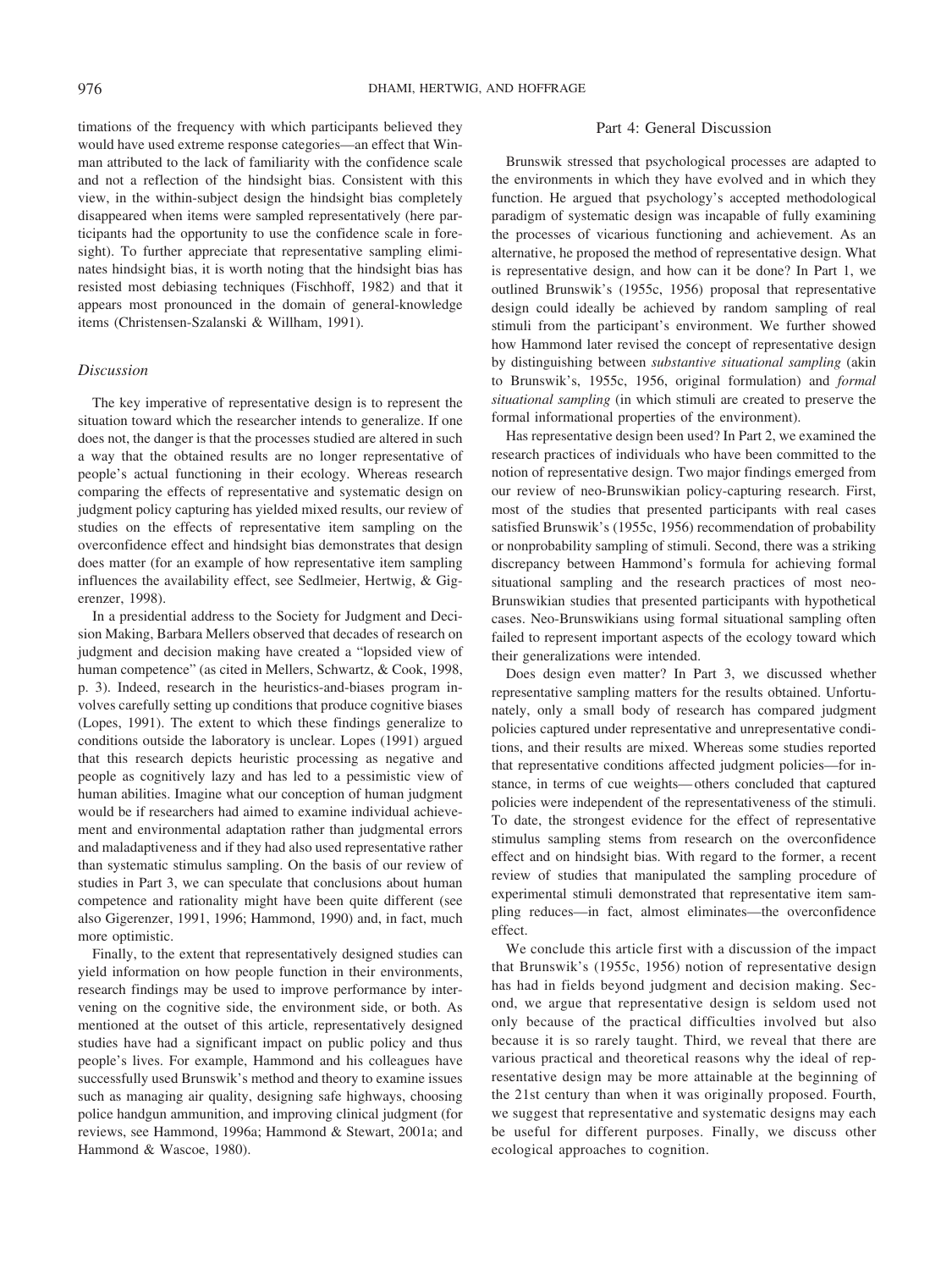### *Representative Stimulus Sampling in Brunswik's Field of Study and Beyond*

The issue of how stimulus sampling affects empirical findings is pertinent to all areas of experimental psychology. We have already reviewed stimulus sampling in judgment and decision-making research. In this section, we discuss the role of stimulus sampling in the domains of visual perception, social perception, and language processing. Our intention is to provide a snapshot of the developments in these areas with reference to individuals such as James J. Gibson, David Funder, and Herbert Clark.

*Perception.* Whereas neo-Brunswikians have been mostly concerned with human judgment and decision making, much of Brunswik's empirical work was conducted in the field of perception (Brunswik, 1934, 1956). Like Brunswik, Gibson (1957/2001) recognized that the method of systematic design was unsuitable for the study of perception because of the multiplicity of variables and the complexity of relations among variables. Gibson (1979) developed an ecological approach to the study of perception in which he emphasized the need to study people performing meaningful tasks in their natural environments rather than responding to artificial (two-dimensional) stimuli in the laboratory. Like Brunswik, Gibson believed that research should be focused on perceptual achievement. Gibson's approach differs from Brunswik's in that, for example, whereas Brunswik saw limitations to the information for achievement provided by environmental cues, Gibson believed the environment afforded complete, valid information that enabled direct, veridical perception without intervening mediation (for a comparison between the two approaches, see Cooksey, 2001, and Kirlik, 2001). Gibson's approach has received considerable attention and has demonstrated that a serious analysis of perception requires a simultaneous analysis of the environment and the information that it affords (see Reed, 1988). However, a search in PsycINFO revealed that there is very little exchange between neo-Brunswikian researchers and perception researchers such as those pursuing the tradition of Gibson's theory of "direct perception" (Kirlik, 2001).

This does not mean that the notion of representative stimulus sampling is unimportant and unknown in perception research. Indeed, it is clear that perceptual achievement is codetermined by how stimuli are selected. For example, in color constancy, even under poor yet natural light conditions, such as before sunrise or after dawn, a red car will be identified as a red car; that is, under natural conditions, color constancy is preserved. However, under conditions unrepresentative of those in which our perceptual system has evolved, such as light emanating from sodium or mercury vapor lamps, color constancy breaks down (Shepard, 1992). (Note that in this example *representative sampling* refers more to the sampling of lighting conditions and less to the sampling of objects as, for instance, in studies of size constancy.) Therefore, we suggest that although Brunswik's work is rarely cited in perception research, the gist of his methodological innovation—namely, the representative sampling of naturally occurring objects and conditions—is understood and embraced across a wide range of perception studies. These include pattern recognition, color constancy, "ecological optics," visual perception (Field, 1987), and perception of sounds (Ballas, 1993).

To the best of our knowledge, only a few perception researchers have systematically compared the effects of representative and selected samples of stimuli. Among these is James Cutting (e.g., Cutting, Bruno, Brady, & Moore, 1992; Cutting, Wang, Flückiger, & Baumberger, 1999). His results suggest, however, that there is little or no difference between these two sets of stimuli. In an effort to reconcile the findings of Cutting and his colleagues with those that suggest the opposite (see Part 3), we refer to differences in the perceptual and reasoning processes studied. People's performance in perception experiments may indeed be less dependent on the selection of stimuli than is their performance in reasoning experiments. When applying his lens model framework to perceptual and cognitive judgment tasks, Brunswik (1955b) highlighted differences between the two systems. In his view, perception is predominantly "probability geared," whereas thinking is predominantly "certainty geared" (Brunswik, 1955b; this distinction is also central to Hammond's, 1996a, *cognitive continuum theory*; see also Goldstein & Wright, 2001). In other words, perception is characterized "by a relative paucity of on-the-dot precise responses counterbalanced by a relatively organic and compact distribution of errors free of gross absurdity" (Brunswik, 1955b, p. 109). Thinking, by contrast, "proves highly vulnerable in practice; inadvertent task-substitutions and other derailment-type errors often reaching bizarre proportions belie the relatively large number of absolutely precise responses" (Brunswik, 1955b, p. 109). Thus, if Brunswik was correct about the different distributions of errors many, but small, for perception and few, but large, for reasoning this may explain the (possibly) differential impact of representative design in research on perception and reasoning.

*Social perception.* In his studies on social perception, Brunswik advocated the importance of measuring achievement and presenting participants with a representative sample of *personobjects* (a phrase referring to the person to be judged; Brunswik, 1945, 1956; Brunswik & Reiter, 1937). Indeed, one would be using a double standard to not representatively sample the persons to be judged in social perception experiments even though one samples the persons doing the judging. Inspired by Brunswik's ideas, Funder (1995) criticized social perception researchers' emphasis on perceptual errors and use of artificial, arbitrary, and systematically designed stimuli that are presented to participants in the laboratory. He urged researchers to study accuracy in social perception and to use representative sampling of person-objects. He argued that personality traits can be considered as distal stimuli that emit multiple, interrelated, probabilistic cues, for example, via behavior or physical appearance. Funder's (1995) *realistic accuracy model* describes the accuracy of personality judgment as a function of the availability, detection, and utilization of behavioral cues to personality. The personality judgment may be used to predict how a person-object behaves in the future. To study the accuracy of social perception, videotape technology is first used to capture natural human interaction patterns (for a review, see Funder, 1999). These are then presented to participants who may or may not already be acquainted with the person-objects. Finally, participants' accuracy in judging traits is measured with reference to various criteria, including, for example, the results of personality tests completed by the person-object or ratings (including self-ratings) of the person-object.

Although some other researchers have used representative design in studying the perception of personality (e.g., Gifford, 1994) and the perception of rapport (e.g., Bernieri, Gillis, Davis, & Grahe, 1996), social psychologists have generally paid little atten-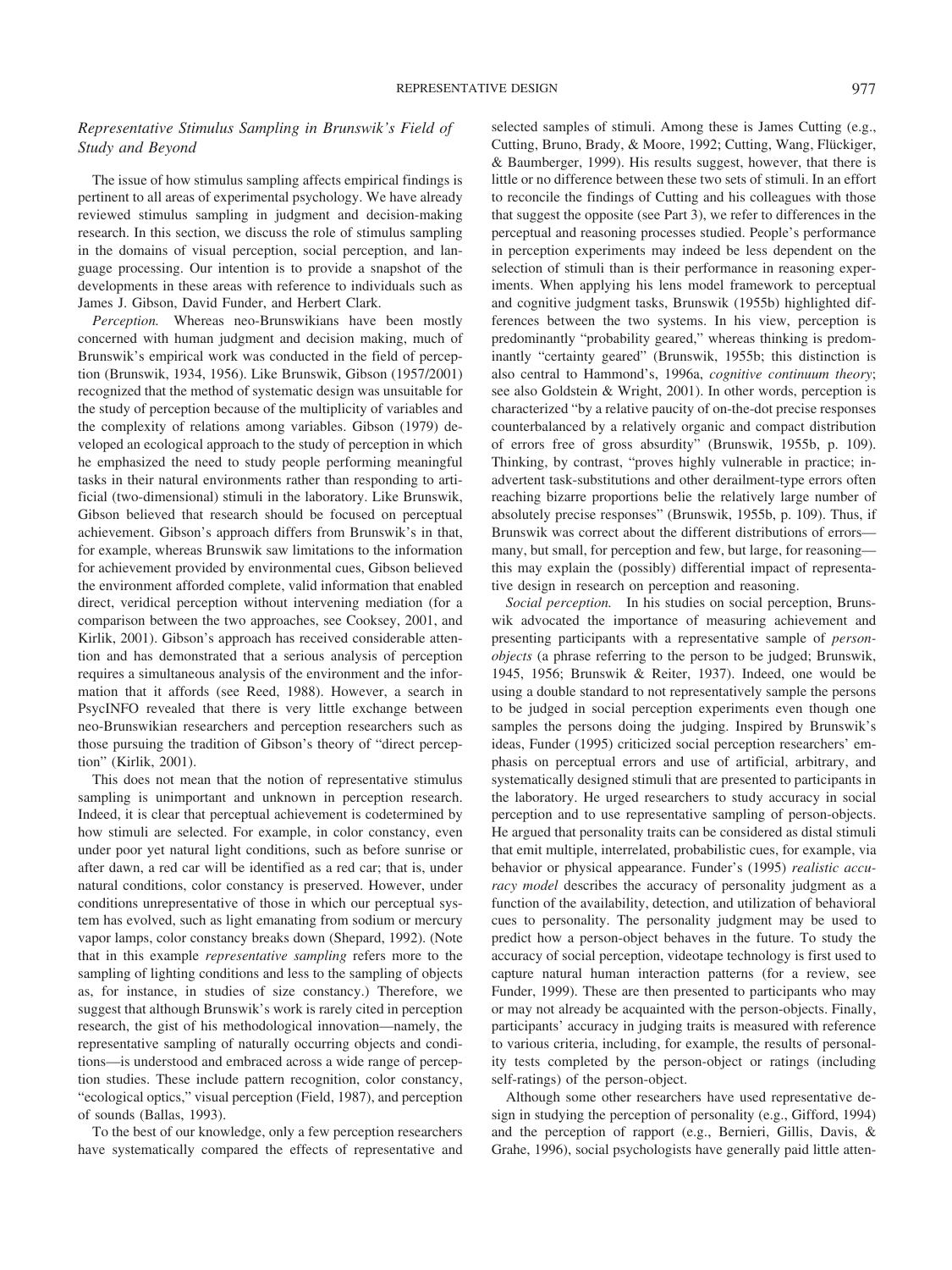tion to representative design. In a review of social psychological experimentation, Wells and Windschitl (1999) highlighted a "serious problem that plagues a surprising number of experiments" (p. 1115), namely, the neglect of "stimulus sampling." In their view, stimulus sampling is imperative whenever individual instances within categories (e.g., gender and race) vary from one another in ways that affect the dependent variable. For example, relying on only one or two male confederates to test the hypothesis that men are more courteous to women than to men "can confound the unique characteristics of the selected stimulus with the category," and "what might be portrayed as a category effect could in fact be due to the unique characteristics of the stimulus selected to represent that category" (Wells & Windschitl, 1999, p. 1116). In other words, it is a flagrant disregard of sampling theory when researchers report findings about the ability of people in general to make accurate judgments about other persons despite sampling only one or a few other persons. It is interesting that in an early publication Hammond (1954) described how a reputable psychologist conducted a prominent study using a large sample of subjects and a sample of only two person-objects. Almost half a century later, Wells and Windschitl demonstrated that the same double standard persists.

*Language.* Clark (1973) published a controversial article that criticized language and (semantic) memory researchers' practice of generalizing their findings beyond the specific sample of language they studied to language in general. For illustration, imagine a sentence verification experiment in which participants are presented with word pairs in sentences such as "A daisy is a flower" or "A daisy is a plant." In actual experiments, such word pairs were constructed from word triplets that included a word and its two most frequently elicited superordinates (for which one was the superordinate of the other as well), such as *daisy–flower–plant*. The triplets can be sampled randomly, and so for half of the triplets the second word (e.g., *flower*) would be more frequent than the third word (e.g., *plant*), and for the other half the relationship would be reversed, thus approximating actual occurrence. Clark pointed out that if researchers sampled only one kind of triplet, they would conclude that there were highly reliable differences in the verification response time for the pairs *daisy–plant* versus *daisy–flower* when in fact the differences are small and less reliable. Thus, researchers would have committed what Clark called the *language-as-fixed-effect fallacy*; that is, they would have treated linguistic objects as a fixed instead of a random effect and implicitly assumed that the objects chosen by investigators constitute the complete population to which they wish to generalize. Clark (1973) demonstrated this implicit assumption across a range of studies from the field of semantic memory, and he pointed out that researchers' neglect of sampling objects (e.g., letter strings, words, and sentences) has serious consequences: "The studies are shown to provide no reliable evidence for most of the main conclusions drawn from them" (p. 335).

Clark (1973) proposed different remedies, and he emphasized the use of appropriate statistics to enable generalizations from the stimulus sample to the population in question (see also Raaijmakers, Schrijnemakers, & Gremmen, 1999). Although Clark's (1973) analysis was not derived from the vantage point of Brunswik's ideas, in a manner akin to Brunswik's, he stressed that "if the

investigator is to treat language as a random effect, then he must draw a sample at random from the language population he wishes to generalize to" (p. 350). To do so, he argued, the researcher has to define the language population, draw an unbiased sample from this population, and apply a sampling procedure that others can replicate.

*Summary.* Although we have demonstrated that leading researchers in several areas have recognized the importance of representatively sampling stimuli, it is also clear that others have not embraced this approach. For instance, Raaijmakers et al. (1999) stated that Clark's (1973) statistical solutions to the language-as-a-fixed-effect fallacy are inadequate. Cutting et al.'s (1992, 1999) research suggests that representative design may have little impact on perception research. Finally, as Wells and Windschitl (1999) pointed out, research on social perception continues to practice the double standard in sampling.

## *Representative Design: Not Yet Part of Our Collective Toolbox*

Brunswik's contemporaries rejected his methodological critique and innovations. In Gillis and Schneider's (1966) view, this response was due to their epistemological conviction that the "road to truth" is in the variation of one or few variables while all other variables are held constant. Thus, only systematic design can produce valid knowledge. This conviction is as old as modern experimental psychology and was espoused by its founders. The concept of systematic design has evolved since those early years. Recognizing the limitations of the one-variable design, Sir Ronald Fisher (1925), for instance, offered factorial design and analysis of variance as alternatives. Whereas representative design was a methodological consequence of probabilistic functionalism, reflecting what Brunswik believed to be the aims of psychological research, factorial design was developed for the aims of agricultural research. Here, researchers were testing the effect of specific treatments (conditions) on plants and animals (participants), and the generalization of findings focused on participants, not conditions. Researchers could control the conditions, thus making their findings applicable by creating a new environment for participants. By contrast, psychologists studying perception or judgment and decision making, for instance, tend not to want to change their participants but to identify the processes that have emerged as a result of people's adaptations to their natural environments. Although factorial design provided relief from the straitjacket of the one-variable design, it eliminates the natural covariation among variables and artificially combines factor levels that may be impossible outside of the laboratory. From a Brunswikian perspective, Fisher's time-honored methodological approach, therefore, still risks altering the very phenomena under investigation.

We suspect that generations of psychologists have little or no familiarity with the concept of representative stimulus sampling. This is because they are taught using textbooks that pay little attention to Brunswik's methodology. We conducted an analysis of 43 textbooks on experimental design or research methods and searched for keywords such as *Brunswik*, *sampling*, *representative*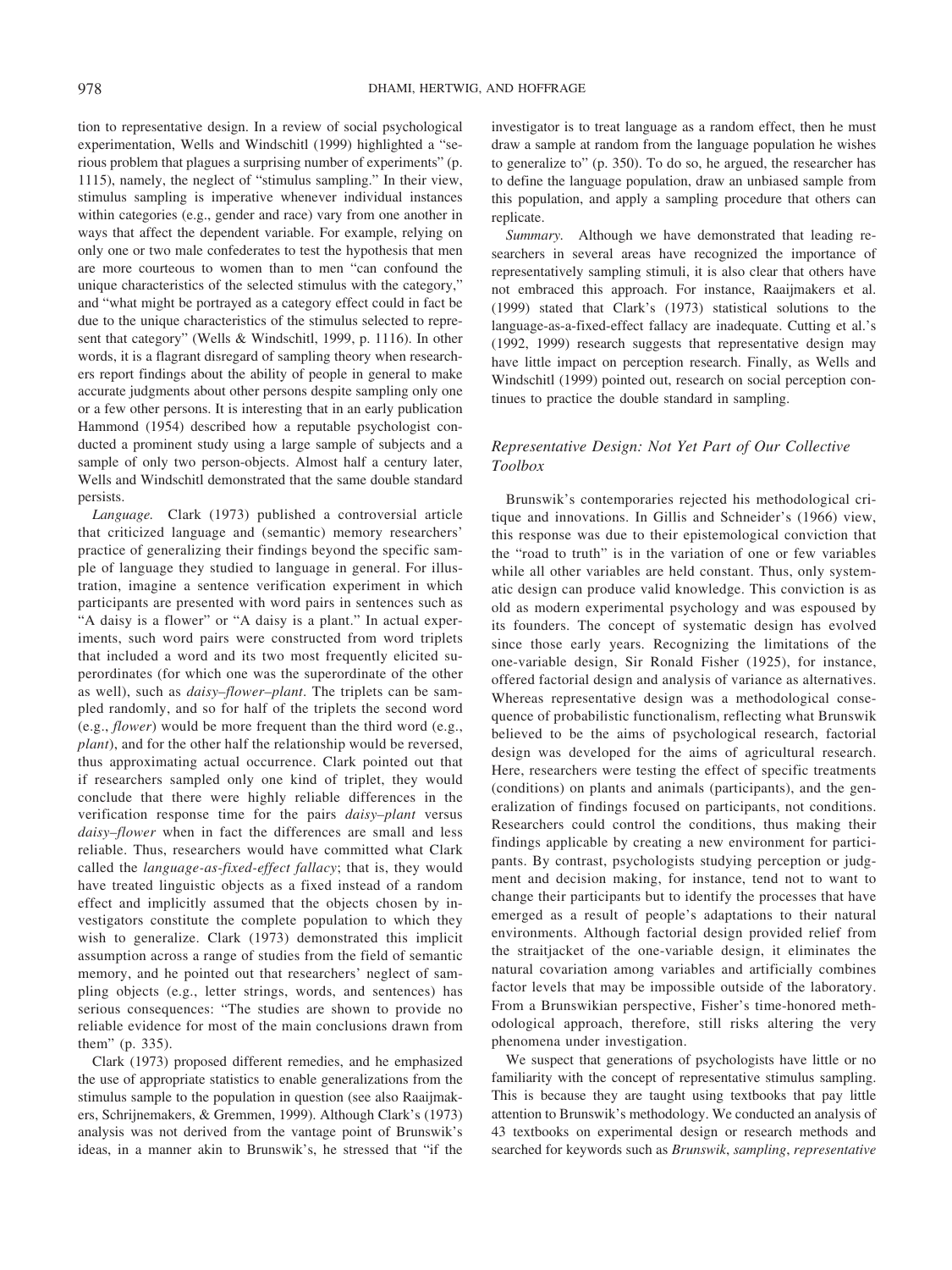*design*, *ecological validity*, and *external validity*. <sup>7</sup> The concept of external validity was explained in about half of them, but only 3 textbooks made reference to Brunswik; of these, 1 explained representative design. Whereas almost all of the 43 textbooks stressed the importance of representatively sampling participants so as not to impede generalizability to the subject population, only 7 also mentioned the importance of representatively sampling stimuli. Therefore, we expect that many current researchers do not know about the notion of representative design. Those few who are aware of representative design may not wish to transgress the norm of systematic design. Indeed, Hammond (1996b) frankly admitted that one reason for his neglect of representative design was that he feared that otherwise, like Brunswik, "I would become isolated and ostracized" (p. 245).

Nevertheless, there is a growing discomfort with the unrepresentativeness of laboratory studies in general, and with systematic design in particular, which is reflected in an increased attention to concepts such as external validity and ecological validity. A search on PsycINFO for the root *external\* valid\** shows a healthy growth in the number of entries from 1956, when Brunswik's *Perception and the Representative Design of Psychological Experiments* was published (i.e., 9 hits from 1956 to 1966), to the present day (i.e., 168 hits from 1999 to October 2001). Similarly, the root *ecolog\* valid\** yielded 2 hits from 1956 to 1966 and 141 hits from 1999 to October 2001. However, this development has a Janus face. As Hammond (1978, 1996b) has pointed out, terms such as *external validity* are inferior substitutes for representative design because they do not specify the practice of sampling stimuli from the participant's environment. Similarly, frequent use of the terms *ecological validity* and *representative design* interchangeably confuses the concepts of achievement and generalizability. Indeed, Brunswik (1956) recognized the possibilities of the erosion of his terminology. We hope the present article redresses such confusions.

#### *Representative Design in the 21st Century*

Since Brunswik (1956) acknowledged that representative design was a formidable task in practice, it faces the charge of infeasibility. Although the theoretical problems of sampling have not been resolved, Hammond (1966) and others proposed modifications (e.g., formal situational sampling) intended to make representative design a more workable tool. Yet it is still perceived as overly costly and time consuming. Vivid examples of how time consuming and cumbersome it was to implement (see Brunswik's, 1944, size-constancy experiment and Gifford's, 1994, interpersonal perception experiment) put representative design at a disadvantage in a methodological marketplace where fast, inexpensive, and convenient methods prevail (Hertwig & Ortmann, 2001). This however, may soon change.

*Virtual environments.* One reason is that modern technologies can help to re-create natural instances of a person's environment in the laboratory. Today, spatial cognition and perceptual control of action, for instance, can be explored in virtual environments that provide a great realism of the displayed images (e.g., Bülthoff  $\&$ van Veen, 2001). Similarly, "micro-worlds" can be used to study decision making, problem solving, and cognition (e.g., B. Brehmer & Dörner, 1993; Fiedler, Walther, Freytag, & Plessner, 2002; Omodei & Wearing, 1995); learning (e.g., Kordaki & Potari,

1998); human–machine dynamics (e.g., Wastell, 1996); navigation strategies (e.g., Burns, 2000); and management (e.g., Hirsch & Immediato, 1999). These micro-worlds are dynamic computer simulations of real environments with which participants repeatedly interact in the laboratory. The construction of virtual environments or simulated micro-worlds, however, still requires an ecological analysis of the natural world. Nevertheless, they can enormously simplify the task of data collection by providing efficient and flexible tools with which to implement real-world contingencies among variables in a small-scale laboratory environment.

*Computer simulations.* Since Brunswik's time, the methodological toolbox of cognitive psychologists has become more diverse. Although experimentation remains important, it has been supplemented by other methods, such as computer simulation. We suggest that the issue of sampling is as important in the design of simulations as in the design of experiments. For example, there are process models available for both the overconfidence effect (e.g., Gigerenzer et al., 1991) and hindsight bias (e.g., Hoffrage, Hertwig, & Gigerenzer, 2000) that can be, and have been, implemented in computer programs (Hertwig, Fanselow, & Hoffrage, 2003; Pohl, Eisenhauer, & Hardt, 2003). The way in which samples are drawn from the ecology, and the formal properties of the ecology (i.e., number of cues, their values, distributions, intercorrelations, and ecological validities), can be manipulated, thus making it possible to replicate and explicate the impact of representative sampling on the overconfidence effect and hindsight bias. We believe that researchers who specify parameters and samples of their simulated ecology benefit theoretically from representative sampling, and vice versa, that representative design may prove its feasibility and utility by being used in the context of simulations.

*Computer records of environments.* According to Gibson (1957/2000), to Brunswik,

*the experimenter has little or no basis for knowing in advance whether his experiment is representative or unrepresentative*. It might seem to him lifelike, yet prove to be not so. The experimenter's only policy is to keep on experimenting so as to sample the world adequately. He must operate, if not in darkness, at least in theoretical twilight. (p. 246)

We suggest that with the availability of large databases that capture aspects of people's environment, the twilight has become less dusky. For instance, J. R. Anderson and Schooler (1991) were interested in studying the statistics of the information-retrieval demands that people face in their environments. To gather such statistics required detailed records of people's experiences in the world. As J. R. Anderson and Schooler (2000) pointed out, "ideally, researchers would follow people around, tallying their informational needs" (p. 560)—as in Brunswik's (1944) size-constancy study. Rather than burdening themselves with this task, they made

<sup>7</sup> We searched through the library catalogues of the Max Planck Institute for Human Development in Berlin and the University of Mannheim for books that (a) had either *research methods* or *experimental design* in the title, descriptor field, or keyword field; (b) covered psychology or consumer research; (c) were published in the first edition after 1955, when Brunswik's central article on representative design was published; (d) had at least a second edition; and (e) were written in English. The list of 43 textbooks that fulfilled these criteria that we analyzed can be obtained from Mandeep K. Dhami.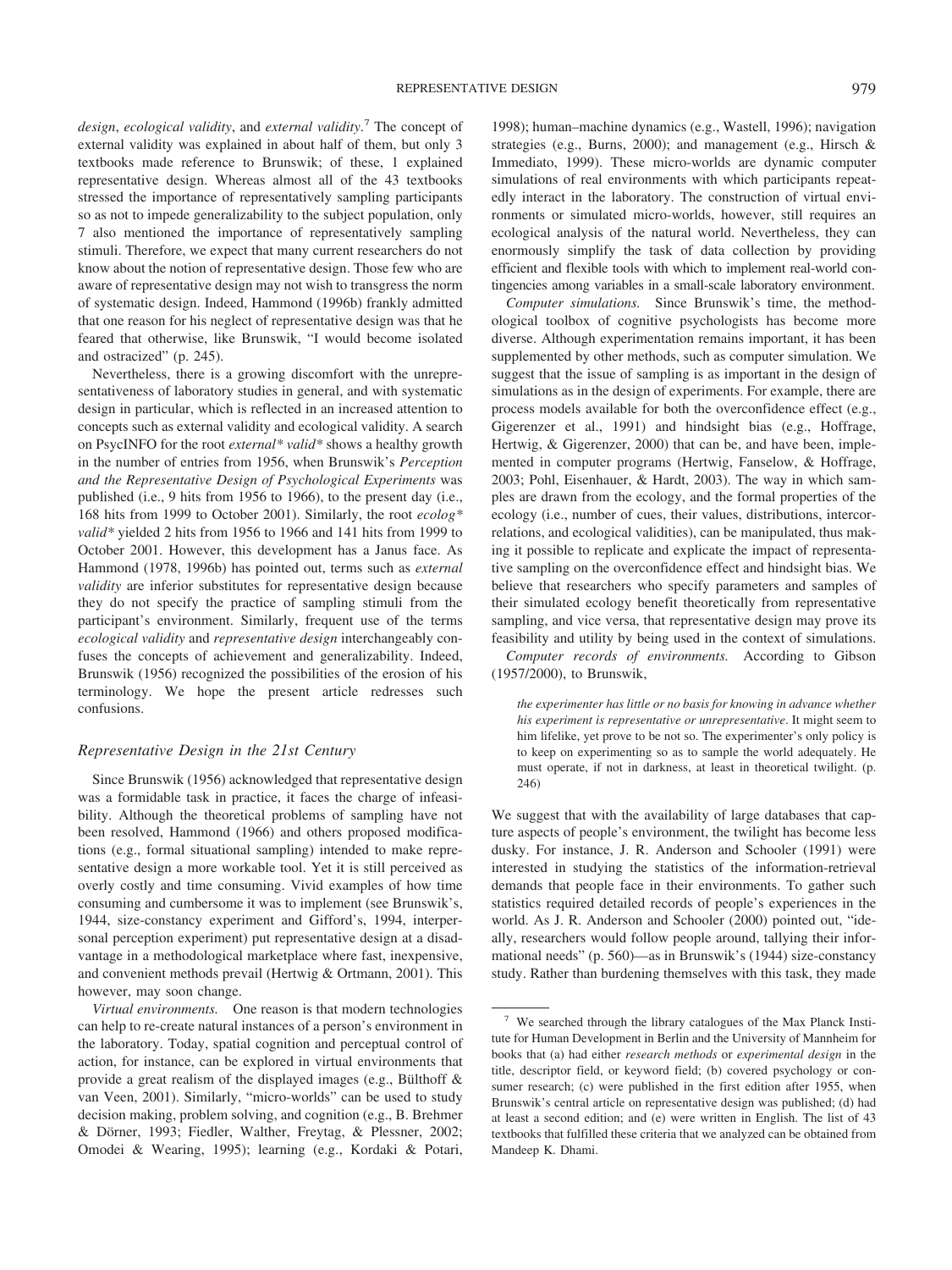use of human-communication databases (i.e., transcripts of 25 hr of children's speech interactions, 2 years of *New York Times* front-page headlines, and 3 years of J. R. Anderson's e-mail messages) that were available as computer records and so could be subjected to computer-based analyses. Therefore, with the availability of large databases that capture aspects of people's ecologies, experimenters can analyze informational structures in the environment and assess the extent to which their experiments succeed in re-creating these structural properties*.*

*The fast and frugal lens.* Finally, representative design may be more feasible today than it was previously because of advances in the tools used to capture judgment processes. As we noted in Part 1, neo-Brunswikians have modeled vicarious functioning—the process of substituting correlated cues— using multiple linear regression. To meet the requirements of this statistical tool, researchers tend to use fewer cues than may be relevant, and they orthogonally manipulate cues. Multiple regression relies on two fundamental processes, namely, weighting of cues and the summing of cue values (Kurz & Martignon, 1999). According to Gigerenzer and Kurz (2001), weighting and summing capture only part of vicarious functioning at the expense of two cognitive processes that are ignored by unweighted or weighted linear models such as multiple regression, namely, the order in which cues are searched and the point at which search is stopped.

As an alternative to a lens function that is modeled in terms of multiple regression, Gigerenzer and Kurz (2001) proposed a fast and frugal lens (also see Dhami & Harries, 2001). The terms *fast* and *frugal* signify cognitive processes that allow one to make judgments in a limited amount of time, with limited information, and without having to optimize. A fast and frugal lens that relies on "one-reason decision making," for instance, would terminate the search for information as soon as the first cue has been found that renders a decision possible. Different heuristics will have different search, stop, and decision-making rules. For example, the take-the-best heuristic models two-alternative choice tasks (Gigerenzer & Goldstein, 1996). It orders and searches for cues according to their validities and bases a choice on the first cue that discriminates between two alternatives. Computer simulations have demonstrated that take-the-best sometimes outperforms the regression model in predicting environmental criteria (see Gigerenzer, Todd, & the ABC Research Group, 1999). Experimental studies have shown that take-the-best proves to be a better predictor of human judgment than linear models when an information search has to be performed under time pressure (Rieskamp & Hoffrage, 1999) and when information is costly (Bröder, 2000). Other fast and frugal heuristics, such as the matching heuristic, perform as equally well as the regression model (Dhami & Harries, 2001) and outperform other compensatory strategies (Dhami, 2003; Dhami & Ayton, 2001) in predicting professionals' judgments.

The notion of a fast and frugal lens promises to be key in making representative design more feasible for several reasons. First and foremost, it avoids the problems that a statistical tool such as multiple regression poses for users of representative design. Specifically, by assuming that cues are not integrated (or not integrated in a complex way), the fast and frugal lens allows researchers to study intercorrelated cues. Under this condition, multiple regression, by contrast, suffers from the problem of multicollinearity that may make it impossible to determine the

cues actually used by the decision maker. Furthermore, in a fast and frugal lens model there is no need to adhere to a particular case-to-cue ratio, thus enabling examination of a larger number of cues. Finally, the problem faced by someone conducting a multiple regression of a reduced stimulus set when cases include missing cue values is overcome in a fast and frugal lens model by the fact that many of the heuristics have built-in rules for dealing with missing data (e.g., search the next cue). In fact, by precisely describing the processes of information search, stop, and decision making, researchers can now directly explore these psychological issues.

*Representative design and response dimensions.* Representative design has mostly been considered in terms of the sampling of experimental stimuli (conditions) and how well they represent the population of stimuli toward which generalization is intended. Little attention has been paid to how participants' responses measured in experiments are representative of their "natural" response dimensions outside of the laboratory. For illustration, let us return to research in the heuristics-and-biases program that has examined the extent to which people are able to reason in accordance with the rules of probability and statistics (e.g., Kahneman et al., 1982; Kahneman & Tversky, 1996). The dominant view was that the human mind is not built to work by the rules of probability. This was inferred from experimental demonstrations of *cognitive illusions*—systematic errors in people's probabilistic reasoning. Many of the tasks designed to demonstrate the reality of cognitive illusions, however, required participants to express their responses in terms of a mathematical probability. Mathematical probabilities are relatively recent representations of uncertainty; they were first devised in the 17th century (Gigerenzer et al., 1989), and for most of the time during which the human mind evolved, information was encountered in the form of natural frequencies, that is, counts of the occurrence of events (which were not normalized with respect to base rates). Thus, to the extent that the human mind has evolved to reason about uncertainty in terms of natural frequencies, asking participants to respond in terms of natural frequencies is more representative of the way people express uncertainty outside of the laboratory (Cosmides & Tooby, 1996). Consequently, their "achievement" in probabilistic reasoning tasks may depend on, among other factors, the format in which they are required to express their judgments about uncertainty (Gigerenzer & Hoffrage, 1995; for a debate on this issue, see Mellers, Hertwig, & Kahneman, 2001).

Therefore, the notion of representative design not only is applicable to the issue of sampling participants and experimental stimuli but also extends to the sampling of response formats (e.g., Cosmides & Tooby, 1996; Gigerenzer & Hoffrage, 1995) and response modes (e.g., Billings & Scherer, 1988; Hertwig & Chase, 1998; Westenberg & Koele, 1992). It is clear that more research needs to examine the effect of representativeness of response dimensions on people's performance in cognitive tasks.

In sum, we suggest that, for various reasons, representative design has shifted from an unattainable ideal to a prudent goal. As a consequence, researchers can think afresh about when and why it can and ought to be used—a discussion that is no longer ailed by the sense of detached methodological idealism.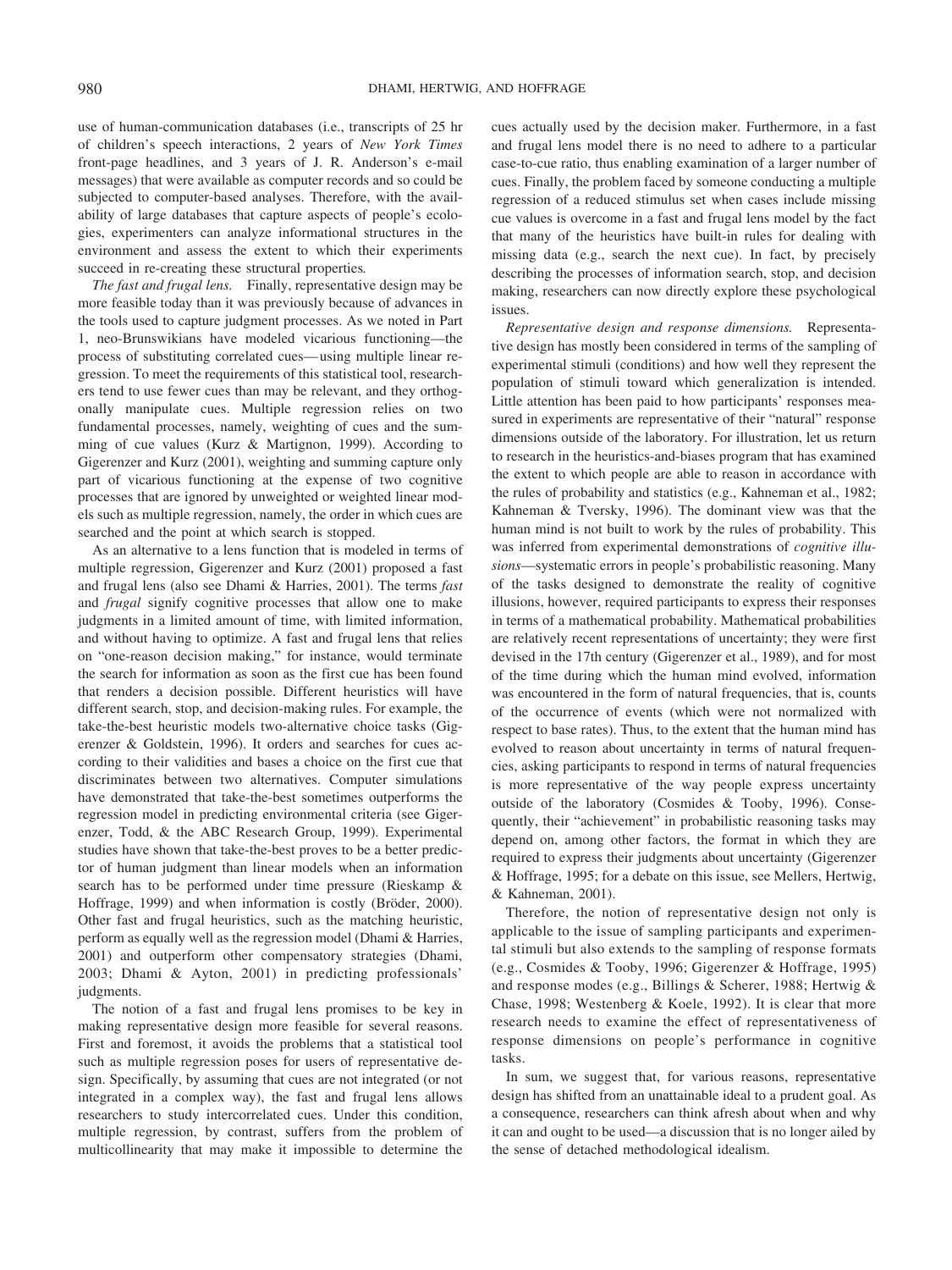### *Representative and Systematic Design: Complementary Experimental Tools?*

Brunswik pitted representative design against the existing experimental practices in psychology, thus perhaps contributing to the belief that representative and systematic design are antagonistic strategies. We disagree with this view. Rather, we propose that there is a division of labor between both experimental strategies, and we provide an illustration of the distinct yet complementary purposes that the two designs may serve. In a recent study, Rieskamp and Hoffrage (1999) aimed to discover which of eight compensatory (e.g., weighted pros) and noncompensatory (e.g., lexicographic) choice strategies best described people's choices under conditions of low and high time pressure. From groups of four publicly held companies, participants had to select the one with the highest yearly profit. The companies were sampled from a population of 70 real companies and were described in terms of six cues, such as share capital and number of employees.

First, Rieskamp and Hoffrage (1999) provided participants with 30 groups of four companies, each of which was randomly drawn from the reference class. In this representative condition, they found that under high time pressure, individuals searched for less information, searched for the most important cues, spent less time looking at information, and demonstrated a cue-wise information search pattern. Although these results indicated that participants were using one of the noncompensatory strategies, the results did not distinguish the lexicographic strategy (in which the authors were particularly interested) from the other strategies. Indeed, the strategies made the same predictions in most of the cases (the percentage of identical predictions averaged across all possible pairs of strategies was 92%). Consequently, the proportions of participants' choices the strategies correctly predicted fell in a small range (between 79% and 83%).

Next, to investigate which strategy each participant most likely used, Rieskamp and Hoffrage (1999) selected a choice set that distinguished between the strategies so that different strategies made different predictions. Participants were then provided with 30 systematically selected groups of companies. In this systematic condition, the percentage of identical predictions among strategies was, by design, reduced (i.e., to 50% averaged across all possible pairs of strategies). Consequently, the range of the proportions of participants' choices that the strategies correctly predicted was considerably greater (between 33% and 66%), rendering it possible to more clearly distinguish between the strategies participants used. Overall, participants tended to switch from weighted pros to lexicographic strategies under conditions of low and high time pressure, respectively.

Rieskamp and Hoffrage's (1999) study underscores the complementary nature of the two designs. If the researchers had solely sampled in an unrepresentative way, they would have severely underestimated the descriptive validity of the choice strategies: On average, the proportion of predicted choices dropped from 81% in the representative condition to  $51\%$  in the systematic condition. If, however, the researchers had sampled only in a representative way, they would not have been able to discriminate between the strategies that people used. The general issue is that a representative sample may contain only a few of those crucial items that allow differentiation of the candidate strategies, leading to low statistical power.<sup>8</sup>

Thus, Rieskamp and Hoffrage's (1999) study demonstrates that the decision of which design to use cannot be subjected to a dogmatic or mechanical rule but requires an informed judgment in light of the investigation's goals.<sup>9</sup> If the goal is to evaluate competing models, then research may involve stimuli that discriminate between these hypotheses, namely, systematically designed stimuli. For instance, the work of Norman H. Anderson (1981) involves examining how algebraic models describe informationintegration processes (e.g., additive and multiplicative) rather than measuring achievement, and so he has used systematic design in his research on person perception. On the other hand, if the goal of a study is to understand how an organism functions and achieves in its environment, then representative design will be the method of choice. It is important to note that using a representative design will not necessarily lead to conclusions that people are perfectly adjusted to the informational properties of their environment or that people demonstrate high achievement. Researchers should not assume that perfect achievement can be observed in an uncertain world or that people always sample the world representatively (see Fiedler & Juslin, in press). Fiedler (2000) demonstrated that judgments are often remarkably accurate in light of the samples drawn, although people may draw inaccurate conclusions about the population of stimuli to the extent that they sample unrepresentatively.

A researcher's choice of experimental design can determine the outcome of an investigation. The solution to this dilemma should not be that all researchers use the same standardized design, thus circumventing the potential reality of conflicting results. Rather, we believe that one way to deal with the interaction between experimental designs and results is to be clear about the goal of the investigation. Referring to Roger Shepard's ideas and experiments on evolutionary internalized regularities and the lessons drawn from animal studies on circadian rhythms, Schwarz (2001) wrote that

uncovering evolutionary constraints requires the use of abnormal experimental conditions . . . if a constraint does embody a regularity occurring in the environment, it will remain hidden in ordinary circumstances. . . . To discover constraints on circadian rhythms it

<sup>8</sup> To increase the power of the chosen design, some social judgment theorists have advocated *efficient designs,* which rely on extreme but plausible cases as a compromise (e.g., McClelland, 1997; McClelland & Judd, 1993).

<sup>&</sup>lt;sup>9</sup> As another example, we can point to Reimer and Hoffrage's (2003) study of the *hidden-profile effect,* which emerges when the distribution of information among group members is such that an omniscient group member (with access to all information the individual members have) makes a decision that none of the individual members would make. Producing and testing such hidden-profile scenarios proves useful because it enables researchers to make different predictions for different information-exchange strategies (Stasser & Titus, 1985). However, as Reimer and Hoffrage (2003) discovered, these scenarios are rare. Using Monte Carlo studies, they found that a hidden-profile effect occurred in only 456 of 300,000 (0.15%) randomly generated scenarios. Thus, to the extent that the effect is helpful in distinguishing between different information-exchange strategies, sampling representatively from the 300,000 cases would be futile, and so researchers would benefit from systematic sampling. Finally, this example also illustrates that the ultimate decision of what design to use benefits from an analysis of the task environment.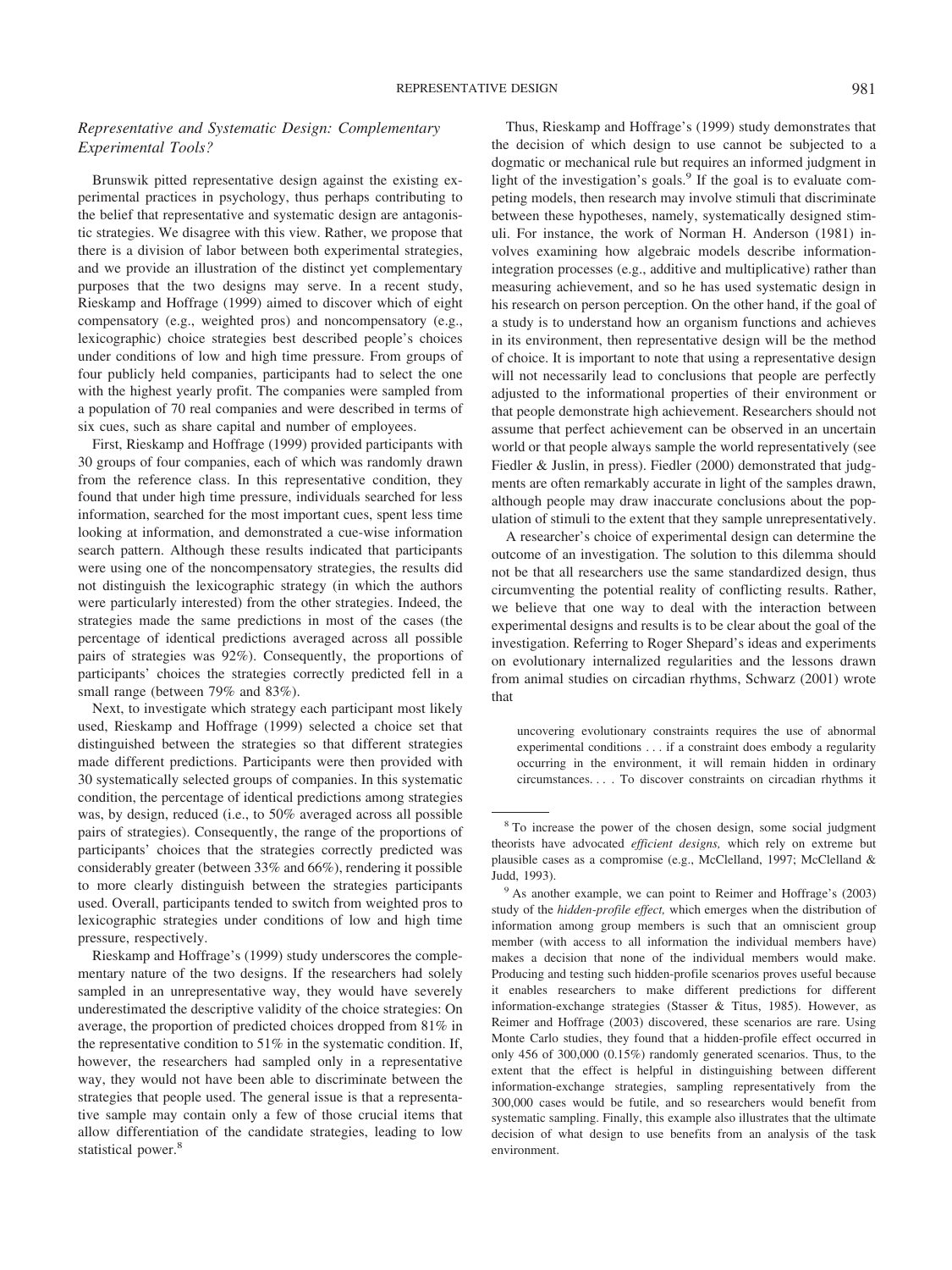was necessary to remove the animals from their ordinary environment and place them in artificially created settings. (p. 627)

Another way to deal with the interaction between experimental designs and results is to adopt a multimethod approach in which the same phenomenon is investigated using more than one design. Here, systematic and representative designs are not the only choices; other designs include, for instance, Birnbaum's (1982) *systextual* design, which deals with the interaction of cognition and environment by systematically manipulating the latter (e.g., in terms of the intercorrelations among cues), thus ultimately rendering possible a comprehensive theory of context and how it affects human judgment.

*Different routes to the generality of results.* The systematic manipulation of our world in order to learn its secrets has frequently been hailed as the royal road to knowledge (others being, for instance, deduction from first principles). To learn the secrets, however, it is often necessary to bring some manageable fraction of the world into the laboratory under circumstances that render possible inferences about the underlying cause– effect relations. Brunswik (1955c) acknowledged that any systematic experiment represents at least one actual or potential ecological instance and in this sense is a fraction of reality. Yet the question remains whether the experimental results observed in this fraction of reality generalize to related but nonidentical situations outside of the laboratory (an issue that may be less worrisome in, for instance, areas of physics—see Hacking's, 1983, notion of the creation of phenomena that do not exist outside of certain kinds of apparatus). Brunswik's solution is to investigate representative slices of those conditions to which generalization is intended.

Proponents of systematic design also offer an alternative defensible route to generality of results. To the extent that manipulating features of the environment succeeds in identifying a causal model, this model fosters not only understanding but also prediction and control within the target domain for which the model was conceived. This route to the generality of results clearly relies not on the logic of induction (as representative design does) but on the logic of deduction. We suggest that both routes—representative sampling from the environment and testing the model's capacity of prediction and control within the target domain—are defensible, powerful, and nonexclusive routes to the challenge of generality of results. Moreover, the existence and acceptance of the other route may raise awareness of the costs and benefits of the route chosen.

### *Ecological Approaches to Cognition*

It is not only opposing methodological convictions that have prevented representative design from being added to the methodological toolbox of mainstream psychology. Another obstacle, one to which Brunswik pointed us, is psychology's conceptual focus. He described it as follows:

If there is anything that still ails psychology in general, and the psychology of cognition specifically, it is the neglect of investigation of environmental or ecological texture in favor of that of the texture of organismic structures and processes. Both historically and systematically psychology has forgotten that it is a science of organism– environment relationships, and has become a science of the organism. (Brunswik, 1957, p. 6)

Brunswik offered the theory of probabilistic functionalism as a framework for structuring investigations of organism– environment relations. He is not alone in this emphasis on the study of ecological structures. Other prominent research programs in cognitive psychology have also focused on organism– environment relations, albeit outside of the lens model framework and with a different emphasis on the specific nature of the interaction. It is possible that the most immediate link between environment and person was proposed by Gibson (1979). Unlike Brunswik, who was inspired by Helmholtz's unconscious inferences and Fritz Heider's functionalism, Gibson did not accept the distinction between distal stimuli and proximal cues. Rather, his notion of *direct perception* implies that light from an object is a property of the world that already contains all the information sufficient to make an accurate inference, and so mediating processes and uncertain inferences are unnecessary (for a discussion of the commonalities and differences between Heider, Brunswik, Gibson, and Marr, see Looren de Jong, 1995, and for more information on the roots of Gibson's approach and its connections to the work of William James and Roger Barker, see Heft, 2001).

The metaphor characterizing Roger N. Shepard's view of organism– environment relations is that of mirrors (P. M. Todd & Gigerenzer, 2001). The organism and the environment mirror each other inasmuch as the mind has internalized regularities in the environment that help one arrive at accurate representations of, for instance, an object's position, motion, and color (see Bloom & Finlay, 2001; Shepard, 1994/2001). Consequently, Shepard (1990) believes that "we may look into that window [on the mind] as through a glass darkly, but what we are beginning to discern there looks very much like a reflection of the world" (p. 213). Similarly, the rational analysis proposed by John R. Anderson (e.g., J. R. Anderson, 1990; also see Oaksford & Chater, 1998) holds that any study of a psychological mechanism should be preceded and informed by an analysis of the environment. For instance, J. R. Anderson and Schooler's (1991) analysis of *New York Times* headlines suggests that the general form of forgetting, in which the rate of forgetting slows down over time, reflects a function similar to that in the environment. In other words, the human memory system has learned environmental regularities and in essence has wagered that when information has not been used recently, it will probably not be needed in the future (for a similar approach, see Marr's, 1982, functional analysis of a particular task at the computational level).

For Brunswik, more than for Shepard and Anderson, the mind infers the world more than it reflects it. In contrast to these authors, Herbert Simon (1956, 1990) has argued that people are boundedly rational to the extent that they must function under conditions of limited time, knowledge, and computational capacity. This, however, does not imply that people arrive at irrational inferences; rather, the inferences are boundedly rational to the extent that people's cognitive strategies succeed in exploiting the informational structures of the environment. For Simon, human (boundedly) rational behavior can be understood only in terms of both the environment and the mind. He captured the interplay between mind and environment using a scissors metaphor: "Human rational behavior is shaped by a scissors whose two blades are the structure of task environments and the computational capabilities of the actor" (Simon, 1990, p. 7). As this quote illustrates, human (boundedly) rational behavior can be understood only in terms of both sides— environment and mind, much like a scissors needs two blades to cut. More recently, the idea of *ecological rationality*,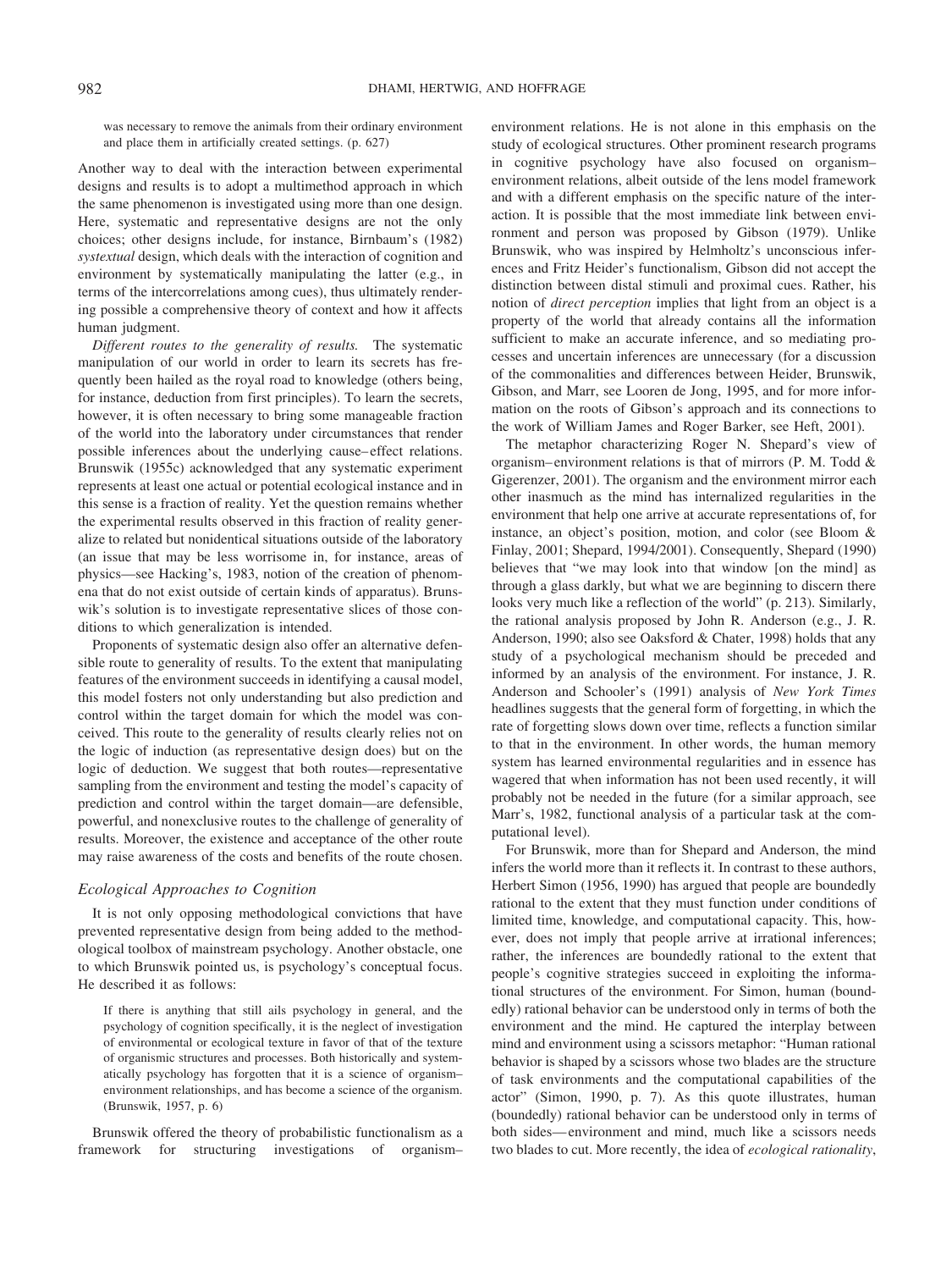or the match between cognitive processes and the statistical structure of the environments in which they function, has inspired research on boundedly rational heuristics (see Gigerenzer et al., 1999).

Beyond these emerging theoretical frameworks there have been powerful calls to more naturalistic research in cognitive psychology. For instance, Neisser (1978, 1982; Neisser & Winograd, 1988) has argued that research should be focused on natural memory phenomena, such as memory for life events, and be conducted in more naturalistic settings, using, for instance, techniques such as diary studies. The naturalistic decision-making perspective that has emerged in the field of judgment and decision making involves studying the decisions of domain experts in field settings (see Zsambok & Klein, 1997). In addition, there are fascinating case studies of various aspects of cognition and behavior, such as Hutchins's (1995) studies on navigation in the wild, Tweney's (2001) analysis of scientific diaries, Dunbar's (1995) in vivo analysis of scientific research practices, and Norman's (1988) analysis of the design of everyday things.

Of course, this list of researchers who pursue an ecological agenda is by no means comprehensive—many others deserve to be mentioned (for an overview, see Woll, 2002). Yet it seems fair to conclude that in mainstream cognitive psychology (e.g., research on attention, perception, memory, language, categorization, and thinking) the focus remains on the organism with a relative neglect of the ecology in which it evolved and functions. This focus makes it less imperative to study the mind's mechanisms in a context that *preserves*, in Brunswik's terminology, the naturally existing causal texture of the ecology. J. R. Anderson (1998) recently speculated on the future of cognitive psychology:

If I were to prophesy the future, it would be that there will be more of this interplay between the architectural assumptions about mechanisms and the careful analysis of how these mechanisms are adapted to the structure of the world. (p. vii)

If Anderson is correct, and cognitive psychologists do direct attention toward the study of organism– environment relations, one may speculate that representative design will eventually make it into psychologists' methodological toolbox.

#### Final Remarks

Brunswik polarizes. For some, he was brilliant and creative; for others, his theoretical concepts are unintelligible and overly philosophic. For some, he wrote beautiful prose; others believe he could not write well. Some claim that representative design is impractical and, even worse, nonsensical, whereas others argue that is it iconoclastic and offers a methodology indigenous to psychology. There is no doubt that Brunswik's ideas and others' admiration or contempt for them invite a polemic— but a polemic was not our goal. Rather, our goal was to contribute to an understanding of his theory and methodology such that we can all appreciate the challenge they continue to pose.

#### References

Aarts, H., Verplanken, B., & Knippenberg, A. (1997). Habit and information use in travel mode choices. *Acta Psychologica, 96,* 1–14. Alba, J. W., & Hutchinson, J. W. (2000). Knowledge calibration: What consumers know and what they think they know. *Journal of Consumer Research, 27,* 123–156.

- Anderson, J. R. (1990). *The adaptive character of thought*. Hillsdale, NJ: Erlbaum.
- Anderson, J. R. (1998). Foreword. In M. Oaksford & N. Chater, *Rational models of cognition* (pp. v–vii). New York: Oxford University Press.
- Anderson, J. R., & Schooler, L. J. (1991). Reflections of the environment in memory. *Psychological Science, 2,* 396 – 408.
- Anderson, J. R., & Schooler, L. J. (2000). The adaptive nature of memory. In E. Tulving & F. I. M. Craik (Eds.), *The Oxford handbook of memory* (pp. 557–570). London: Oxford University Press.
- Anderson, N. H. (1981). *Foundations of information integration theory*. New York: Academic Press.
- Ballas, J. A. (1993). Common factors in the identification of an assortment of brief everyday sounds. *Journal of Experimental Psychology: Human Perception and Performance, 19,* 250 –267.
- Balzer, W. K., Doherty, M. E., & O'Connor, R., Jr. (1989). Effects of cognitive feedback on performance. *Psychological Bulletin, 106,* 410 – 433.
- Barker, R. G. (1968). *Ecological psychology.* Palo Alto, CA: Stanford University Press.
- Bernieri, F. J., Gillis, J. S., Davis, J. M., & Grahe, J. E. (1996). Dyad rapport and the accuracy of its judgment across situations: A lens model analysis. *Journal of Personality and Social Psychology, 70, 110–129.*
- Billings, R. S., & Scherer, L. L. (1988). The effects of response mode and importance on decision-making strategies: Judgment versus choice. *Organizational Behavior and Human Decision Processes, 41,* 1–19.
- Birnbaum, M. H. (1982). Controversies in psychological measurement. In B. Wegener (Ed.), *Social attitudes and psychophysical measurement* (pp. 401– 485). Hillsdale, NJ: Erlbaum.
- Björkman, M. (1969). On the ecological relevance of psychological research. *Scandinavian Journal of Psychology, 10,* 145–157.
- Bloom, P., & Finlay, B. L. (Eds.). (2001). The work of Roger Shepard [Special issue]. *Behavioral and Brain Sciences, 24*(4).
- Bottenberg, R. A., & Christal, R. E. (1961). *An iterative technique for clustering criteria which retains optimum predictive efficiency.* Lackland Air Force Base, TX: Personnel Laboratory, Wright Air Development Division.
- Braspenning, J., & Sergeant, J. (1994). General practitioners' decision making for mental health problems: Outcomes and ecological validity. *Journal Clinical Epidemiology, 47,* 1365–1372.
- Brehmer, A., & Brehmer, B. (1988). What have we learned about human judgment from thirty years of policy capturing. In B. Brehmer & C. R. B. Joyce (Eds.), *Human judgment: The SJT view* (pp. 75–114). New York: North-Holland.
- Brehmer, B. (1976). Social judgment theory and the analysis of interpersonal conflict. *Psychological Bulletin, 83,* 985–1003.
- Brehmer, B. (1979). Preliminaries to a psychology of inference. *Scandinavian Journal of Psychology, 20,* 193–210.
- Brehmer, B. (1980). Probabilistic functionalism in the laboratory: Learning and interpersonal (cognitive) conflict. In K. R. Hammond & N. E. Wascoe (Eds.), *Realizations of Brunswik's representative design* (pp. 13–24). San Francisco: Jossey-Bass.
- Brehmer, B. (1994). The psychology of linear judgment models. *Acta Psychologica, 87,* 137–154.
- Brehmer, B., & Dörner, D. (1993). Experiments with computer-simulated microworlds: Escaping both the narrow straits of the laboratory and the deep blue sea of the field study. *Computers in Human Behavior, 9,* 171–184.
- Bröder, A. (2000). Assessing the empirical validity of the "take the best" heuristic as a model of human probabilistic inference. *Journal of Experimental Psychology: Learning, Memory, and Cognition, 26,* 1332– 1346.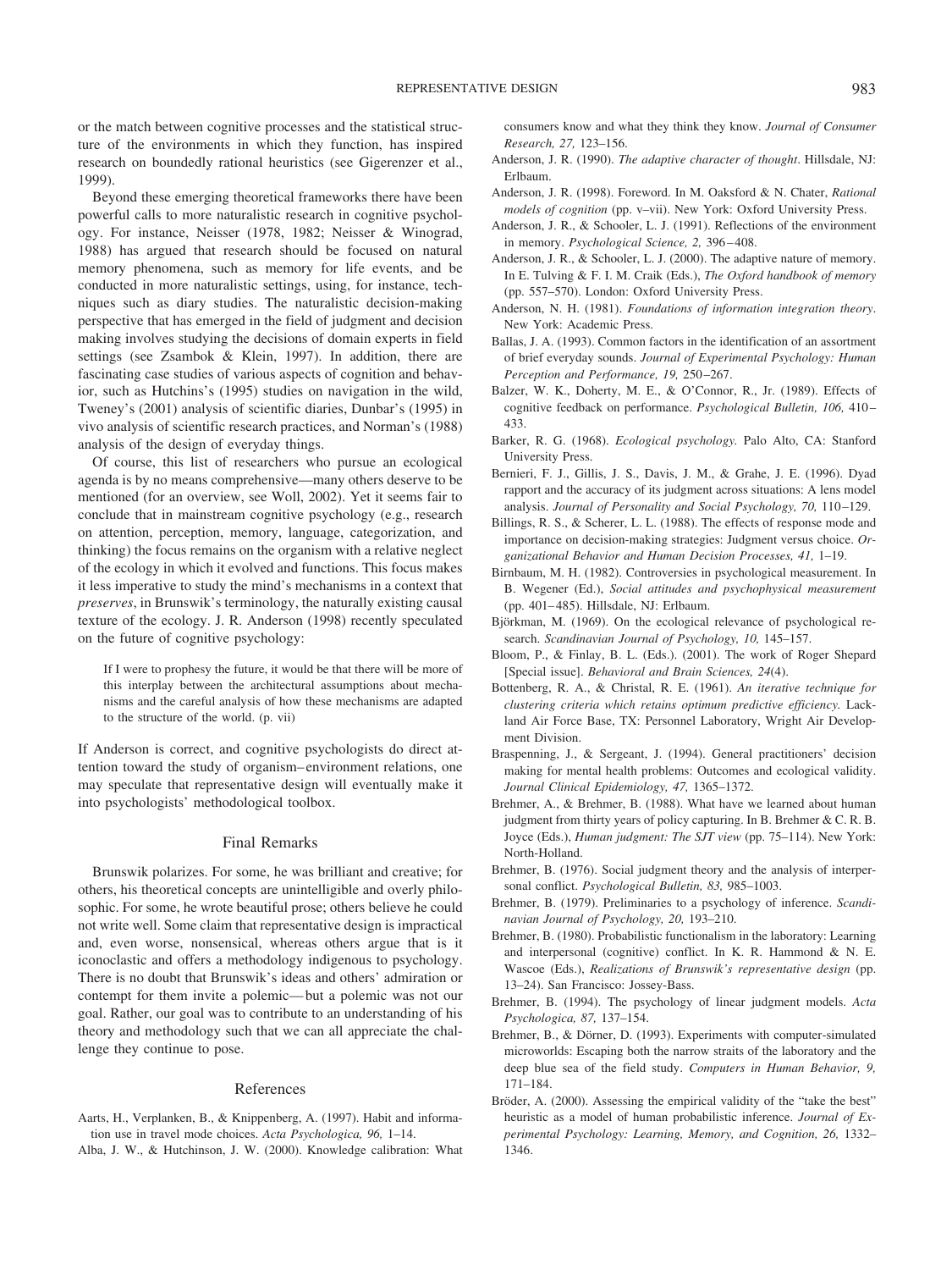- Bronfenbrenner, U. (1977). Toward an experimental ecology of human development. *American Psychologist, 32,* 513–531.
- Brunswik, E. (1934). *Wahrnehmung und Gegenstandswelt: Grundlegung einer Psychologie vom Gegenstand her* [Perception and the world of objects: The foundations of a psychology in terms of objects]. Leipzig, Germany: Deuticke.
- Brunswik, E. (1940). Thing constancy as measured by correlation coefficients. *Psychological Review, 47,* 69 –78.
- Brunswik, E. (1943). Organismic achievement and environmental probability. *Psychological Review, 50,* 255–272.
- Brunswik, E. (1944). Distal focussing of perception: Size constancy in a representative sample of situations. *Psychological Monographs, 56,*  $1 - 49.$
- Brunswik, E. (1945). Social perception of traits from photographs. *Psychological Bulletin, 42,* 535.
- Brunswik, E. (1952). The conceptual framework of psychology. In *International encyclopedia of unified science* (Vol. 1, No. 10, pp. 656 –760). Chicago: University of Chicago Press.
- Brunswik, E. (1955a). In defense of probabilistic functionalism: A reply. *Psychological Review, 62,* 236 –242.
- Brunswik, E. (1955b). "Ratiomorphic" models of perception and thinking. *Acta Psychologica, 11,* 108 –109.
- Brunswik, E. (1955c). Representative design and probabilistic theory in a functional psychology. *Psychological Review, 62,* 193–217.
- Brunswik, E. (1956). *Perception and the representative design of psychological experiments*. Berkeley: University of California Press.
- Brunswik, E. (1957). Scope and aspects of the cognitive problem. In H. Gruber, K. R. Hammond, & R. Jessor (Eds.), *Contemporary approaches to cognition* (pp. 5–31). Cambridge, MA: Harvard University Press.
- Brunswik, E., & Kamiya, J. (1953). Ecological cue-validity of "proximity" and of other Gestalt factors. *American Journal of Psychology, 66,*  $20 - 32.$
- Brunswik, E., & Reiter, L. (1937). Eindrucks-Charaktere schematisierter Gesichter [Impression-characteristics of schematized faces]. *Zeitschrift fur Psychologie, 142,* 67–134.
- Bülthoff, H. H., & van Veen, H. A. H. C. (2001). Vision and action in virtual environments: Modern psychophysics in spatial cognition research. In M. Jenkin & L. Harris (Eds.), *Vision and attention* (pp. 233–252). New York: Springer.
- Burns, C. M. (2000). Navigation strategies with ecological displays. *International Journal of Human*–*Computer Studies, 52,* 111–129.
- Christal, R. E. (1963). *JAN: A technique for analyzing individual and group judgment*. Lackland Air Force Base, TX: Personnel Research Laboratory, Aerospace Medical Division.
- Christensen-Szalanski, J. J., & Willham, C. F. (1991). The hindsight bias: A meta-analysis. *Organizational Behavior & Human Decision Processes, 48,* 147–168*.*
- Clark, H. H. (1973). The language-as-fixed-effect fallacy: A critique of language statistics in psychological research. *Journal of Verbal Learning and Verbal Behavior, 12,* 335–359.
- Cohen, J., & Cohen, P. (1983). *Applied multiple regression/correlation for the behavioral sciences.* Hillsdale, NJ: Erlbaum.
- Cook, R. L., & Stewart, T. R. (1975). A comparison of seven methods for obtaining subjective descriptions of judgmental policy. *Organizational Behavior and Human Performance, 123,* 31– 45.
- Cooksey, R. W. (1996). *Judgment analysis: Theory, methods, and applications.* San Diego, CA: Academic Press.
- Cooksey, R. W. (2001). On Gibson's review of Brunswik and Kirlik's review of Gibson. In K. R. Hammond & T. R. Stewart (Eds.), *The essential Brunswik: Beginnings, explications, applications* (pp. 242– 244). New York: Oxford University Press.
- Cosmides, L., & Tooby, J. (1996). Are humans good intuitive statisticians after all? Rethinking some conclusions from the literature on judgment under uncertainty. *Cognition, 58,* 1–73.
- Cronbach, L. J. (1975). Beyond the two disciplines of scientific psychology. *American Psychologist, 30,* 116 –127.
- Crow, W. J. (1957). The need for representative design in studies of interpersonal perception. *Journal of Consulting Psychology, 21,* 323– 325.
- Cutting, J. E., Bruno, N., Brady, N. P., & Moore, C. (1992). Selectivity, scope, and simplicity of models: A lesson from fitting judgments of perceived depth. *Journal of Experimental Psychology: General, 121,* 364 –381.
- Cutting, J. E., Wang, R. F., Flückiger, M., & Baumberger, B. (1999). Human heading judgments and object-based motion information. *Vision Research, 39,* 1079 –1105.
- Czikszentmihalyi, M., & Larson, R. (1992). Validity and reliability of the experience sampling method. In M. W. De Vries (Ed.), *The experience of psychopathology: Investigating mental disorders in their natural settings* (pp. 43–57). New York: Cambridge University Press.
- Dalgleish, L. I. (1988). Decision making in child abuse cases: Applications of social judgment theory and signal detection theory. In B. Brehmer & C. R. B. Joyce (Eds.), *Human judgment: The SJT view* (pp. 317–360). New York: North-Holland.
- Dhami, M. K. (2001). *Bailing and jailing the fast and frugal way: An application of social judgement theory and simple heuristics to English magistrates' remand decisions*. Unpublished doctoral dissertation, City University, London.
- Dhami, M. K. (2003). Psychological models of professional decisionmaking. *Psychological Science, 14,* 175–180.
- Dhami, M. K. (2004). *Effects of systematic and representative stimulus design on judgment policy-capturing*. Manuscript submitted for publication.
- Dhami, M. K., & Ayton, P. (2001). Bailing and jailing the fast and frugal way. *Journal of Behavioral Decision Making, 14,* 141–168.
- Dhami, M. K., & Harries, C. (2001). Fast and frugal versus regression models of human judgment. *Thinking & Reasoning, 7,* 5–27.
- Doherty, M. E. (2001). Demonstrations for learning psychologists: "While God may not gamble, animals and humans do." In K. R. Hammond & T. R. Stewart (Eds.), *The essential Brunswik: Beginnings, explications, applications* (pp. 192–195). New York: Oxford University Press.
- Dudycha, A. L. (1970). A Monte Carlo evaluation of JAN: A technique for capturing and clustering raters' policies. *Organizational Behavior and Human Performance, 5,* 501–516.
- Dudycha, A. L., & Naylor, J. C. (1966). The effect of variations in the cue R matrix upon the obtained policy equation of judges. *Educational and Psychological Measurement, 26,* 583– 603.
- Dukes, W. F. (1951). Ecological representativeness in studying perceptual size-constancy in childhood. *American Journal of Psychology, 64,* 87– 93.
- Dunbar, K. (1995). How scientists really reason: Scientific reasoning in real-world laboratories. In R. J. Sternberg & J. E. Davidson (Eds.), *The nature of insight* (pp. 365–395). Cambridge, MA: MIT Press.
- Earle, T. C. (1973). Interpersonal learning. In L. Rappoport & D. A. Summers (Eds.), *Human judgment and social interaction* (pp. 240-266). New York: Holt, Rinehart & Winston.
- Ebbesen, E. B., & Konecni, V. J. (1975). Decision making and information integration in the courts: The setting of bail. *Journal of Personality and Social Psychology, 32,* 805– 821.
- Ebbesen, E. B., & Konecni, V. J. (1980). On the external validity of decision-making research: What do we know about decisions in the real world? In T. S. Wallsten (Ed.), *Cognitive processes in choice and* decision behavior (pp. 21-45). Hillsdale, NJ: Erlbaum.
- Ebbesen, E. B., Parker, S., & Konecni, V. J. (1977). Laboratory and field analyses of decisions involving risk. *Journal of Experimental Psychology: Human Perception and Performance, 3,* 576 –589.
- Einhorn, H. J., & Hogarth, R. M. (1981). Behavioral decision theory: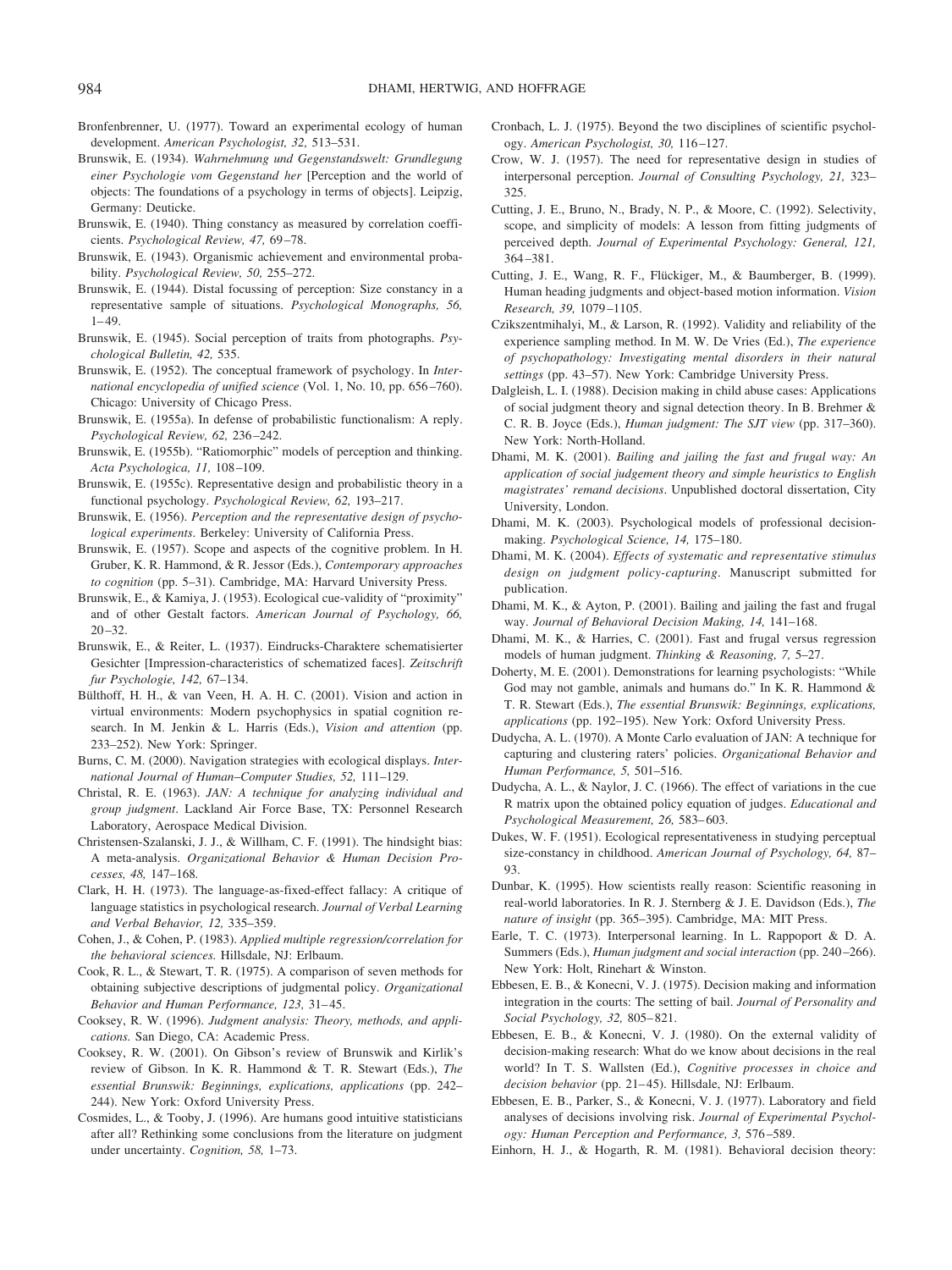Processes of judgment and choice. *Annual Review of Psychology, 32,* 53– 88.

- Elms, A. C. (1975). The crisis of confidence in social psychology. *American Psychologist, 30,* 967–976.
- Feigl, H. (1955). Functionalism, psychological theory and the uniting sciences: Some discussion remarks. *Psychological Review, 62,* 232–235.
- Fiedler, K. (2000). Beware of samples! A cognitive– ecological sampling approach to judgment biases. *Psychological Review, 107, 659-676*.
- Fiedler, K., & Juslin, P. (Eds.). (in press). *Information sampling and adaptive cognition*. Cambridge, England: Cambridge University Press.
- Fiedler, K., Walther, E., Freytag, P., & Plessner, H. (2002). Judgment biases in a simulated classroom—A cognitive– environmental approach. *Organizational Behavior and Human Decision Processes, 88,* 527–561.
- Field, D. J. (1987). Relations between the statistics of natural images and the response properties of cortical cells. *Journal of the Optical Society A: Optics, Image Science, and Vision, 4,* 2379 –2394.
- Fischhoff, B. (1982). Debiasing. In D. Kahneman, P. Slovic, & A. Tversky (Eds.), *Judgment under uncertainty: Heuristics and biases* (pp. 422– 444). Cambridge, England: Cambridge University Press.
- Fischhoff, B., & Beyth, R. (1975). "I knew it would happen": Remembered probabilities of once-future things. *Organizational Behavior and Human Performance, 13,* 1–16.
- Fisher, R. A. (1925). *Statistical methods for research workers*. Edinburgh, Scotland: Oliver & Boyd.
- Funder, D. C. (1995). On the accuracy of personality judgment: A realistic approach. *Psychological Review, 102,* 652– 670.
- Funder, D. C. (1999). *Personality judgment: A realistic approach to social perception*. San Diego, CA: Academic Press.
- Gibson, J. J. (1979). *The ecological approach to visual perception.* Boston: Houghton Mifflin.
- Gibson, J. J. (2001). Survival in a world of probable objects. In K. R. Hammond & T. R. Stewart (Eds.), *The essential Brunswik: Beginnings, explications, applications* (pp. 244 –246). Oxford, England: Oxford University Press. (Original work published 1957)
- Gifford, R. (1994). A lens-mapping framework for understanding the encoding and decoding of interpersonal dispositions in nonverbal behavior. *Journal of Personality and Social Psychology, 66, 398-412.*
- Gigerenzer, G. (1991). How to make cognitive illusions disappear: Beyond heuristics and biases. In W. Stroebe & H. Hewstone (Eds.), *European review of social psychology* (Vol. 2, pp. 83–115). Chichester, England: Wiley.
- Gigerenzer, G. (1996). On narrow norms and vague heuristics: A reply to Kahneman and Tversky. *Psychological Review, 103,* 592–596.
- Gigerenzer, G. (2001). Ideas in exile: The struggles of an upright man. In K. R. Hammond & T. R. Stewart (Eds.), *The essential Brunswik: Beginnings, explications, applications* (pp. 445– 452). Oxford, England: Oxford University Press.
- Gigerenzer, G., & Goldstein, D. G. (1996). Reasoning the fast and frugal way: Models of bounded rationality. *Psychological Review, 103,* 650 – 669.
- Gigerenzer, G., & Hoffrage, U. (1995). How to improve Bayesian reasoning without instruction: Frequency formats. *Psychological Review, 102,* 684 –704.
- Gigerenzer, G., Hoffrage, U., & Kleinbölting, H. (1991). Probabilistic mental models: A Brunswikian theory of confidence. *Psychological Review, 98,* 506 –528.
- Gigerenzer, G., & Kurz, E. (2001). Vicarious functioning reconsidered: A fast and frugal lens model. In K. R. Hammond & T. R. Stewart (Eds.), *The essential Brunswik: Beginnings, explications, applications* (pp. 342–347). Oxford, England: Oxford University Press.
- Gigerenzer, G., Swijtink, Z., Porter, T., Daston, L., Beatty, J., & Krüger, L. (1989). *The empire of chance: How probability changed science and everyday life*. Cambridge, England: Cambridge University Press.
- Gigerenzer, G., Todd, P. M., & the ABC Research Group. (Eds.). (1999).

*Simple heuristics that make us smart.* New York: Oxford University Press.

- Gillis, J., & Schneider, C. (1966). The historical preconditions of representative design. In K. R. Hammond (Ed.), *The psychology of Egon Brunswik* (pp. 204 –236). New York: Holt, Rinehart and Winston.
- Goldstein, W. M., & Wright, J. H. (2001). "Perception" versus "thinking": Brunswikian thought on central responses and processes. In K. R. Hammond & T. R. Stewart (Eds.), *The essential Brunswik: Beginnings, explications, applications* (pp. 249 –256). Oxford, England: Oxford University Press.
- Hacking, I. (1983). *Representing and intervening: Introductory topics in the philosophy of natural science*. Cambridge, England: Cambridge University Press.
- Hammond, K. R. (1948). Subject and object sampling—A note. *Psychological Bulletin, 45,* 530 –533.
- Hammond, K. R. (1951). Relativity and representativeness. *Philosophy of Science, 18,* 208 –211.
- Hammond, K. R. (1954). Representative vs. systematic design in clinical psychology. *Psychological Bulletin, 51,* 150 –159.
- Hammond, K. R. (1955). Probabilistic functioning and the clinical method. *Psychology Review, 62,* 255–262.
- Hammond, K. R. (1965). New directions in research in conflict resolution. *Journal of Social Issues, 21,* 255–262.
- Hammond, K. R. (1966). Probabilistic functionalism: Egon Brunswik's integration of the history, theory, and method of psychology. In K. R. Hammond (Ed.), *The psychology of Egon Brunswik* (pp. 15–80). New York: Holt, Rinehart and Winston.
- Hammond, K. R. (1972). Inductive knowing. In J. R. Royce & W. W. Rozeboom (Eds.), *The psychology of knowing* (pp. 285–320). New York: Gordon & Breach.
- Hammond, K. R. (1973). The cognitive conflict paradigm. In L. Rappoport & D. A. Summers (Eds.), *Human judgment and social interaction* (pp. 188 –205). New York: Holt, Rinehart & Winston.
- Hammond, K. R. (1978). *Psychology's scientific revolution: Is it in danger?* Technical Report No. 211, University of Colorado, Center for Research on Judgment and Policy.
- Hammond, K. R. (1986). Generalization in operational contexts: What does it mean? Can it be done? *IEEE Transactions on Systems, Man, and Cybernetics, 16,* 428 – 433.
- Hammond, K. R. (1990). Functionalism and illusionism: Can integration be usefully achieved? In R. M. Hogarth (Ed.), *Insights in decision making: A tribute to Hillel J. Einhorn* (pp. 227–261). Chicago: Chicago University Press.
- Hammond, K. R. (1996a). *Human judgment and social policy: Irreducible uncertainty, inevitable error, unavailable injustice.* New York: Oxford University Press.
- Hammond, K. R. (1996b). Upon reflection. *Thinking & Reasoning, 2,* 239 –248.
- Hammond, K. R. (1998). *Representative design*. Retrieved October 9, 1998, from http://www.brunswik.org/notes/essay3.html
- Hammond, K. R. (2000). Coherence and correspondence theories in judgment and decision making. In T. Connolly & H. R. Arkes (Eds.), *Judgment and decision making: An interdisciplinary reader* (2nd ed., pp. 53– 65). New York: Cambridge University Press.
- Hammond, K. R. (2001). Expansion of Egon Brunswik's psychology, 1955–1995. In K. R. Hammond & T. R. Stewart (Eds.), *The essential Brunswik: Beginnings, explications, applications* (pp. 464 – 478). New York: Oxford University Press.
- Hammond, K. R., & Adelman, L. (1976, October 22). Science, values, and human judgment. *Science, 194,* 389 –396.
- Hammond, K. R., Hamm, R. M., & Grassia, J. (1986). Generalizing over conditions by combining the multitrait–multimethod matrix and the representative design of experiments. *Psychological Bulletin, 100,* 257– 269.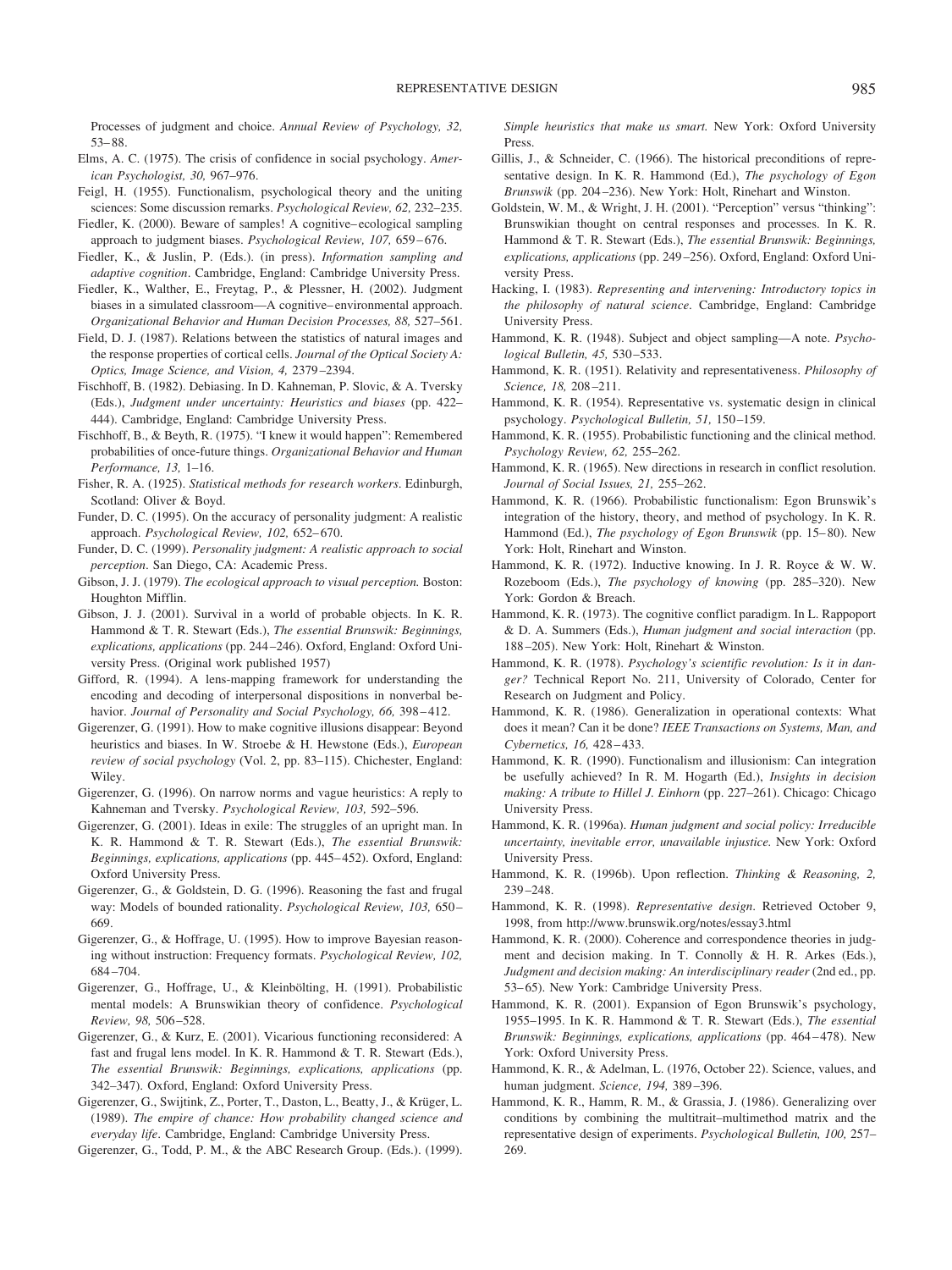- Hammond, K. R., Hamm, R. M., Grassia, J., & Pearson, T. (1987). Direct comparison of the efficacy of intuitive and analytic cognition in expert judgment. *IEEE Transactions on Systems, Man, and Cybernetics, 17,* 753–770.
- Hammond, K. R., Hursch, C. J., & Todd, F. J. (1964). Analyzing the components of clinical inference. *Psychological Review, 71,* 438 – 456.
- Hammond, K. R., & Stewart, T. R. (1974). *The interaction between design and discovery in the study of human judgment.* Report No. 152, University of Colorado, Institute of Behavioral Science.
- Hammond, K. R., & Stewart, T. R. (Eds.). (2001a). *The essential Brunswik: Beginnings, explications, applications.* Oxford, England: Oxford University Press.
- Hammond, K. R., & Stewart, T. R. (2001b). Introduction. In K. R. Hammond & T. R. Stewart (Eds.), *The essential Brunswik: Beginnings, explications, applications* (pp. 3–11). Oxford, England: Oxford University Press.
- Hammond, K. R., Stewart, T. R., Brehmer, B., & Steinmann, D. O. (1975). Social judgment theory. In M. F. Kaplan & S. Schwartz (Eds.), *Human judgment and decision processes* (pp. 271–317). New York: Academic Press.
- Hammond, K. R., & Summers, D. A. (1965). Cognitive dependence on linear and nonlinear cues. *Psychological Review, 72,* 215–224.
- Hammond, K. R., Todd, F. J., Wilkins, M., & Mitchell, T. O. (1966). Cognitive conflict between persons: Application of the "lens model" paradigm. *Journal of Experimental Social Psychology, 2,* 343–360.
- Hammond, K. R., & Wascoe, N. E. (Eds.). (1980). *Realizations of Brunswik's representative design.* San Francisco: Jossey-Bass.
- Hammond, K. R., Wilkins, M. M., & Todd, F. J. (1966). A research paradigm for the study of interpersonal learning. *Psychological Bulletin, 65,* 221–232.
- Harries, C., St. Evans, B. J., Dennis, I., & Dean, J. (1996). A clinical judgement analysis of prescribing decisions in general practice. *Le Travail Humain, 59,* 87–111.
- Hasher, L., & Zacks, R. T. (1979). Automatic and effortful processes in memory. *Journal of Experimental Psychology: General, 108,* 356 –388.
- Hastie, R., & Hammond, K. R. (1991). Rational analysis and the lens model. *Behavioral and Brain Sciences, 14,* 498.
- Hawkins, S. A., & Hastie, R. (1990). Hindsight: Biased judgments of past events after the outcomes are known. *Psychological Bulletin, 107,* 311– 327.
- Heald, J. E. (1991). Social judgment theory: Applications to educational decision making. *Educational Administration Quarterly, 27,* 343–357.
- Heft, H. (2001). *Ecological psychology in context: James Gibson, Roger Barker, and the legacy of William James's radical empiricism.* Mahwah, NJ: Erlbaum.
- Hertwig, R., & Chase, V. M. (1998). Many reasons or just one: How response mode affects reasoning in the conjunction problem. *Thinking & Reasoning, 4,* 319 –352.
- Hertwig, R., Fanselow, C., & Hoffrage, U. (2003). Hindsight bias: How knowledge and heuristics affect our reconstruction of the past. *Memory, 11,* 357–377*.*
- Hertwig, R., & Ortmann, A. (2001). Experimental practices in economics: A methodological challenge for psychologists? *Behavioral and Brain Sciences, 24,* 383– 451.
- Hilgard, E. R. (1955). Discussion of probabilistic functionalism. *Psychological Review, 62,* 226 –228.
- Hirsch, G., & Immediato, C. S. (1999). Microworlds and generic structures as resources for integrating care and improving health. *System Dynamics Review, 15,* 315–330.
- Hochberg, J. (1966). Representative sampling and the purposes of perceptual research: Pictures of the world, and the world of pictures. In K. R. Hammond (Ed.), *The psychology of Egon Brunswik* (pp. 361–381). New York: Holt, Rinehart and Winston.

Hoffman, P. J., Slovic, P., & Rorer, L. G. (1968). An analysis of variance

model for the assessment of configural cue utilization in clinical judgment. *Psychological Bulletin, 69,* 338 –349.

- Hoffrage, U. (in press). Overconfidence. In R. Pohl (Ed.), *Cognitive illusions: Fallacies and biases in thinking, judgement, and memory*. Hove, England: Psychology Press.
- Hoffrage, U., & Hertwig, R. (in press). Which world should be represented in representative design? In K. Fiedler & P. Juslin (Eds.), *Information sampling and adaptive cognition*. Cambridge, England: Cambridge University Press.
- Hoffrage, U., Hertwig, R., & Gigerenzer, G. (2000). Hindsight bias: A by-product of knowledge updating? *Journal of Experimental Psychology: Learning, Memory, and Cognition, 26,* 566 –581.
- Hoffrage, U., & Pohl, R. F. (Eds.). (2003). Hindsight bias [Special issue]. *Memory,* 11(4/5).
- Holaday, B. E. (1933). Die Größenkonstanz der Sehdinge bei Variation der inneren und äußeren Wahrnehmungsbedingungen [Size constancy for visual objects under variation of internal and external perceptual conditions]. *Achiv für die Gesamte Psychologie, 88, 419-486*.
- Hull, C. L. (1943). The problem of intervening variables in molar behavior theory. *Psychological Review, 50,* 273–291.
- Hutchins, E. (1995). *Cognition in the wild*. Cambridge, MA: MIT Press.
- Jenkins, J. J. (1974). Remember that old theory of memory? Well, forget it! *American Psychologist, 29,* 785–795.
- Juslin, P. (1993). An explanation of the "hard– easy effect" in studies of realism of confidence in one's general knowledge. *European Journal of Cognitive Psychology, 5,* 55–71.
- Juslin, P. (1994). The overconfidence phenomenon as a consequence of informal experimenter-guided selection of almanac items. *Organizational Behavior and Human Decision Processes, 57,* 226 –246.
- Juslin, P., & Olsson, H. (1997). Thurstonian and Brunswikian origins of uncertainty in judgment: A sampling model of confidence in sensory discrimination. *Psychological Review, 104,* 344 –366.
- Juslin, P., Olsson, H., & Björkman, M. (1997). Brunswikian and Thurstonian origins of bias in probability assessment: On the interpretation of stochastic components of judgment. *Journal of Behavioral Decision Making, 10,* 189 –209.
- Juslin, P., Winman, A., & Olsson, H. (2000). Naive empiricism and dogmatism in confidence research: A critical examination of the hard– easy effect. *Psychological Review, 107,* 384 –396.
- Juslin, P. N. (1997). Emotional communication in music performance: A functionalist perspective and some data. *Music Perception, 14,* 383– 418.
- Kahneman, D., Slovic, P., & Tversky, A. (1982). *Judgment under uncertainty: Heuristics and biases*. New York: Cambridge University Press.
- Kahneman, D., & Tversky, A. (1996). On the reality of cognitive illusions. *Psychological Review, 103,* 582–591.
- Keppel, G. (1991). *Design and analysis: A researcher's handbook*. Englewood Cliffs, NJ: Prentice Hall.
- Kirlik, A. (2001). On Gibson's review of Brunswik. In K. R. Hammond & T. R. Stewart (Eds.), *The essential Brunswik: Beginnings, explications, applications* (pp. 238 –242). New York: Oxford University Press.
- Klayman, J. (1988). On the how and why (not) of learning from outcomes. In B. Brehmer & C. R. B. Joyce (Eds.), *Human judgment: The SJT view* (pp. 115–162). New York: North-Holland.
- Klein, G. A., Orasanu, J., Calderwood, R., & Zsambok, C. E. (1993). *Decision making in action: Models and methods*. Norwood, NJ: Ablex.
- Koch, S. (1959). Epilogue. In S. Koch (Ed.), *Psychology: Vol. 3. A study of a science* (pp. 729 –788). New York: McGraw-Hill.
- Kordaki, M., & Potari, D. (1998). A learning environment for the conservation of area and its measurement: A computer microworld. *Computers & Education, 31,* 405– 422.
- Krech, D. (1955). Discussion: Theory and reductionism. *Psychological Review, 62,* 229 –231.
- Krueger, J. I., & Funder, D. C. (in press). Towards a balanced social psychology: Causes, consequences and cures for the problem-seeking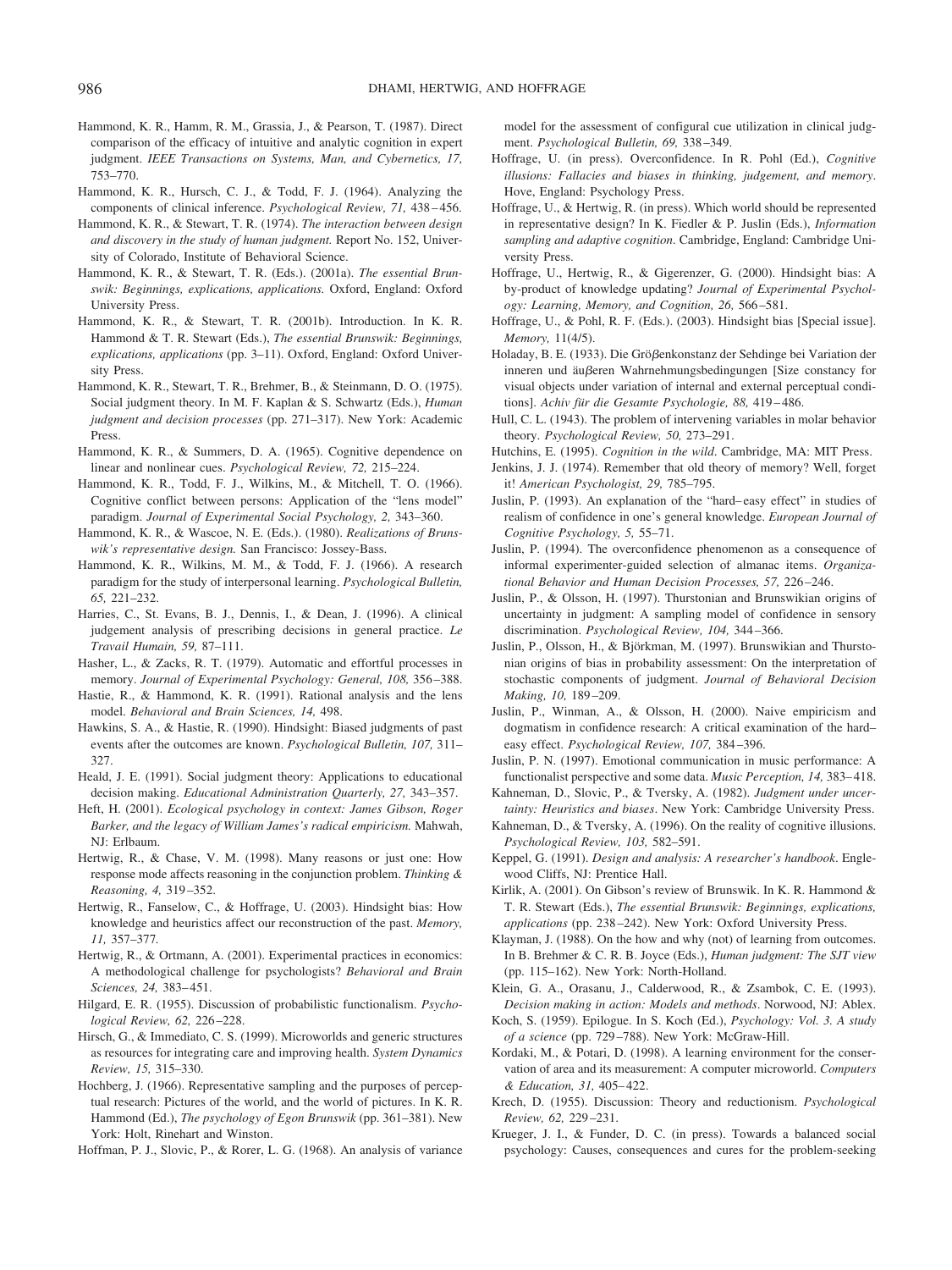approach to social behavior and cognition. *Behavioral and Brain Sciences*.

- Kurz, E. M., & Hertwig, R. (2001). To know an experimenter. In K. R. Hammond & T. R. Stewart (Eds.), *The essential Brunswik: Beginnings, explications, applications* (pp. 180 –186). New York: Oxford University Press.
- Kurz, E., & Martignon, L. (1999). Weighing, then summing: The triumph and tumbling of a modeling practice in psychology. In L. Magnani, N. Nersessian, & P. Thagard (Eds.), *Model-based reasoning in scientific discovery* (pp. 26 –31). Pavia, Italy: Cariplo.
- Kurz, E. M., & Tweney, R. D. (1997). The heretical psychology of Egon Brunswik. In W. G. Bringmann, H. E. Lueck, R. Miller, & C. E. Early (Eds.), *A pictorial history of psychology* (pp. 221–232). Carol Stream, IL: Quintessence.
- Leary, D. E. (1987). From act psychology to probabilistic functionalism: The place of Egon Brunswik in the history of psychology. In M. G. Ash & W. R. Woodward (Eds.), *Psychology in twentieth century thought and society* (pp. 115–142). Cambridge, England: Cambridge University Press.
- Leeper, R. W. (1966). A critical consideration of Egon Brunswik's probabilistic functionalism. In K. R. Hammond (Ed.), *The psychology of Egon Brunswik* (pp. 405– 454). New York: Holt, Rinehart & Winston.
- Lewin, K. (1943). Defining the "field at a given time." *Psychological Review, 50,* 292–310.
- Libby, R., & Lewis, B. L. (1982). Human information processing research in accounting: The state of the art 1982. *Accounting, Organizations, and Society, 7,* 231–285.
- Lichtenstein, S., Fischhoff, B., & Phillips, L. D. (1982). Calibration of probabilities: The state of the art to 1980. In D. Kahneman, P. Slovic, & A. Tversky (Eds.), *Judgment under uncertainty: Heuristics and biases* (pp. 306 –334). New York: Cambridge University Press.
- Looren de Jong, H. (1995). Ecological psychology and naturalism: Heider, Gibson and Marr. *Theory and Psychology, 5,* 251–269.
- Lopes, L. L. (1991). The rhetoric of irrationality. *Theory and Psychology, 1,* 65– 82.
- Madden, J. M. (1963). *An application to job evaluation of a policycapturing model for analyzing individual and group judgment.* Lackland Air Force Base, TX: Personnel Research Laboratory, Aerospace Medical Division.
- Maher, B. A. (1978). Stimulus sampling in clinical research: Representative design reviewed. *Journal of Consulting and Clinical Psychology, 46,* 643– 647.
- Marr, D. (1982). *Vision*. San Francisco: Freeman.
- McClelland, G. H. (1997). Optimal design in psychological research. *Psychological Methods, 2,* 3–19.
- McClelland, G. H., & Judd, C. M. (1993). Statistical difficulties of detecting interactions and moderator effects. *Psychological Bulletin, 114,* 376 –390.
- Mellers, B. A., Hertwig, R., & Kahneman, D. (2001). Do frequency representations eliminate conjunction effects? An exercise in adversarial collaboration. *Psychological Science, 12,* 269 –275.
- Mellers, B. A., Schwartz, A., & Cooke, A. D. J. (1998). Judgment and decision making. *Annual Review of Psychology, 49,* 447– 477.
- Mook, D. G. (1989). The myth of external validity. In L. W. Poon, D. C. Rubin, & B. A. Wilson (Eds.), *Everyday cognition in adulthood and* later life (pp. 25-43). Cambridge, England: Cambridge University Press.
- Moore, W. L., & Holbrook, M. B. (1990). Conjoint analysis on objects with environmentally correlated attributes: The questionable importance of representative design. *Journal of Consumer Research, 16,* 490 – 497.
- Mumpower, J., & Adelman, L. (1980). The application of Brunswikian methodology to policy formation. In K. R. Hammond & N. E. Wascoe (Eds.), *Realizations of Brunswik's representative design* (pp. 49-60). San Francisco: Jossey-Bass.
- Mumpower, J. L., & Stewart, T. R. (1996). Expert judgment and expert disagreement. *Thinking & Reasoning, 2,* 191–211.
- Naylor, J. C., Dudycha, A. L., & Schenck, E. A. (1967). An empirical comparison of  $\rho_a$  and  $\rho_m$  as indices of rater policy agreement. *Educational and Psychological Measurement, 27,* 7–20.
- Naylor, J. C., & Wherry, R. J. (1964). *Feasibility of distinguishing supervisors' policies in evaluation of subordinates by using ratings of simulated job incumbents.* Lackland Air Force Base, TX: Personnel Research Laboratory Aerospace Medical Division.
- Naylor, J. C., & Wherry, R. J. (1965). The use of simulated stimuli and the JAN technique to capture and cluster the policies of raters. *Educational and Psychological Measurement, 25,* 969 –986.
- Neisser, U. (1978). Memory: What are the important questions? In M. M. Gruneberg, P. E. Morris, & R. N. Sykes (Eds.), *Practical aspects of memory* (pp. 3–24). London: Academic Press.
- Neisser, U. (Ed.). (1982). *Memory observed*. San Francisco: Freeman.
- Neisser, U., & Winograd, E. (Eds.). (1988, September). Remembering reconsidered: Ecological and traditional approaches to the study of memory. In U. Neisser (Chair), *Emory Symposia in Cognition, 2*. Symposium conducted at Emory University, Atlanta, GA.
- Norman, D. (1988). *The psychology of everyday things*. New York: Basic Books.
- Oaksford, M., & Chater, N. (1998). *Rational models of cognition*. New York: Oxford University Press.
- Olson, G. A., Dell'omo, G. G., & Jarley, P. (1992). A comparison of interest arbitrator decision-making in experimental and field settings. *Industrial and Labor Relations Review, 45,* 711–723.
- Omodei, M. M., & Wearing, A. J. (1995). The Fire Chief microworld generating program: An illustration of computer-simulated microworlds as an experimental paradigm for studying complex decision making behavior. *Behavior Research Methods, Instruments & Computers, 27,* 303–316.
- Oppewal, H., & Timmermans, H. (1999). Modeling consumer perception of public space in shopping centers. *Environment and Behavior, 31,*  $45 - 65$ .
- Petrinovich, L. (1979). Probabilistic functionalism: A conception of research method. *American Psychologist, 34,* 373–390.
- Petrinovich, L. (1980). Brunswikian behavioral biology. In K. R. Hammond & N. E. Wascoe (Eds.), *Realizations of Brunswik's representative design* (pp. 85–93). San Francisco: Jossey-Bass.
- Phelps, R. H., & Shanteau, J. (1978). Livestock judges: How much information can an expert use? *Organizational Behavior and Human Performance, 21,* 209 –219.
- Pohl, R. F., Eisenhauer, M., & Hardt, O. (2003). SARA: A cognitive process model to simulate the anchoring effect and hindsight bias. *Memory, 11,* 337–356.
- Poon, L. W., Rubin, D. C., & Wilson, B. A. (Eds.). (1989). *Everyday cognition in adulthood and later life*. Cambridge, England: Cambridge University Press.
- Postman, L. (1955). The probability approach and nomothetic theory. *Psychological Review, 62,* 218 –225.
- Postman, L., & Tolman, E. C. (1959). Brunswik's probabilistic functionalism. In S. Koch (Ed.), *Psychology: A study of science* (pp. 502–564). New York: McGraw-Hill.
- Raaijmakers, J. G. W., Schrijnemakers, J. M. C., & Gremmen, F. (1999). How to deal with "the language-as-fixed-effect fallacy": Common misperceptions and alternative solutions. *Journal of Memory and Language, 41,* 416 – 426.
- Reed, E. S. (1988). *James J. Gibson and the psychology of perception.* New Haven, CT: Yale University Press.
- Reimer, T., & Hoffrage, U. (2003). *Can simple group heuristics detect hidden profiles?* Manuscript submitted for publication.
- Rieskamp, J., & Hoffrage, U. (1999). When do people use simple heuristics, and how can we tell? In G. Gigerenzer, P. M. Todd, & the ABC